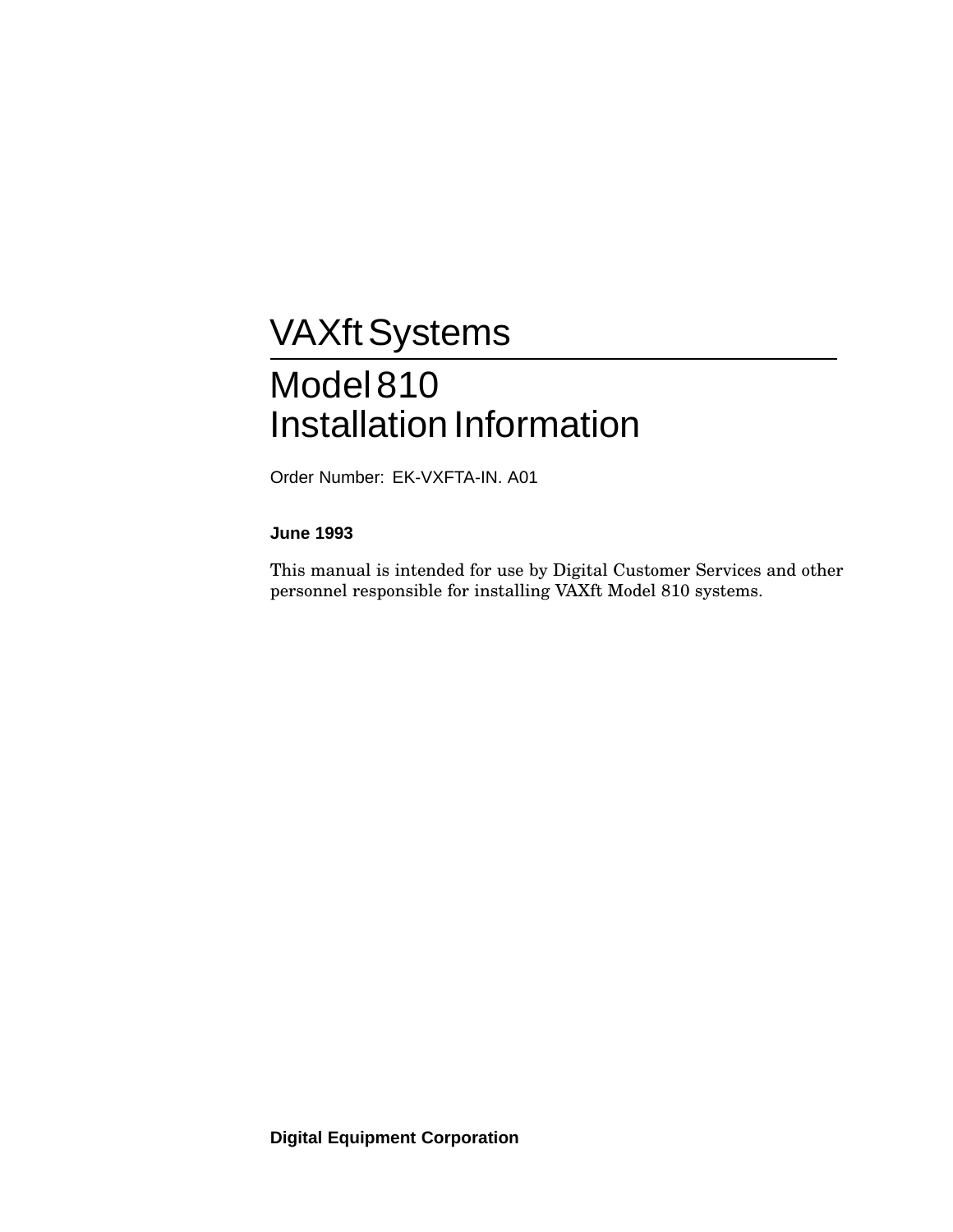#### **June 1993**

The information in this document is subject to change without notice and should not be construed as a commitment by Digital Equipment Corporation. Digital Equipment Corporation assumes no responsibility for any errors that may appear in this document.

No responsibility is assumed for the use or reliability of software on equipment that is not supplied by Digital Equipment Corporation or its affiliated companies.

Restricted Rights: Use, duplication, or disclosure by the U.S. Government is subject to restrictions as set forth in subparagraph  $(c)(1)(ii)$  of the Rights in Technical Data and Computer Software clause at DFARS 252.227-7013.

© Digital Equipment Corporation 1993.

All Rights Reserved. Printed in U.S.A.

The following are trademarks of Digital Equipment Corporation: CompacTape, OpenVMS, ThinWire, TK, UETP, VAX, VAXft, VMS, and the DIGITAL logo.

**FCC NOTICE:** This equipment generates, uses, and may emit radio frequency energy. It has been tested and found to comply with the limits for a Class A computing device pursuant to Subpart J of Part 15 of FCC rules of operation in a commercial environment. This equipment, when operated in a residential area, may cause interference to radio/TV communications. In such event the user (owner), at his own expense, may be required to take corrective measures.

This document is available on CDROM.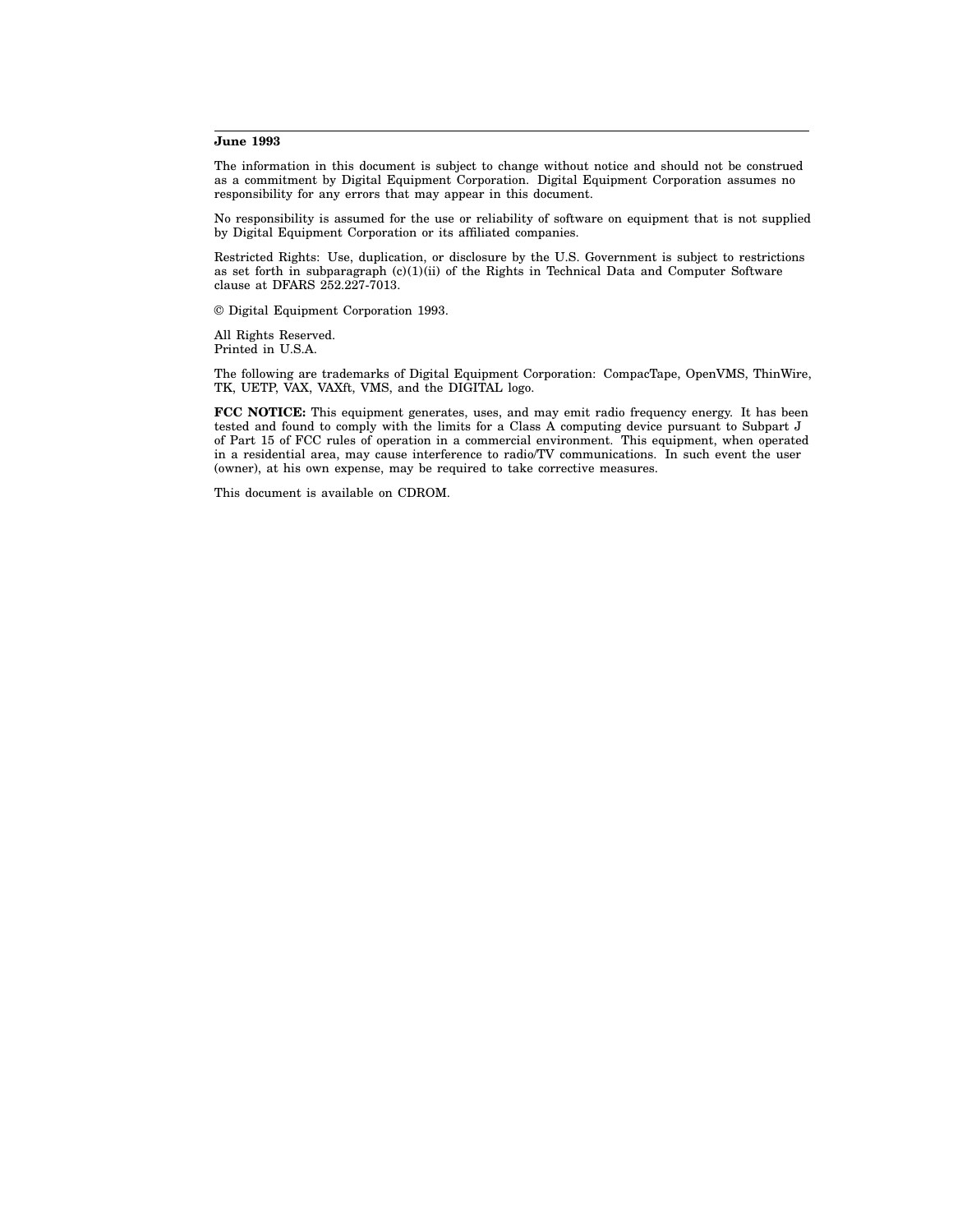#### **Documentation Map**

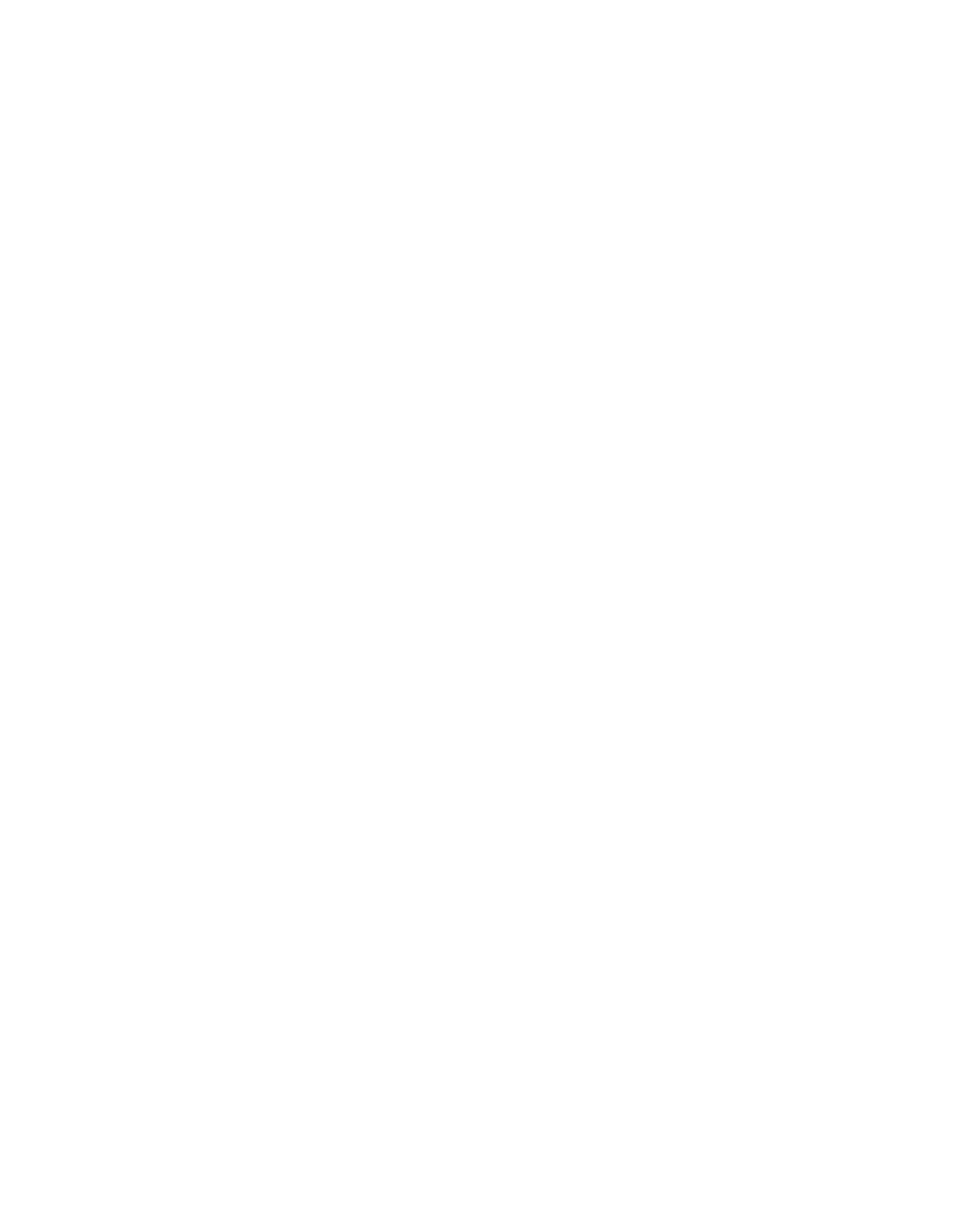## **Contents**

## **1 System Inspection and Unpacking**

| 1.1 | $1 - 1$ |
|-----|---------|
| 1.2 | $1 - 1$ |
| 1.3 | $1 - 2$ |
| 1.4 | $1 - 2$ |
| 1.5 | $1 - 3$ |
| 1.6 | $1 - 4$ |
| 1.7 | $1 - 6$ |
| 1.8 | $1 - 8$ |

## **2 Cabinet Assembly and Cable Installation**

| 2.1   | $2 - 1$  |
|-------|----------|
| 2.2   | $2 - 1$  |
| 2.3   | $2 - 3$  |
| 2.4   | $2 - 4$  |
| 2.5   | $2 - 6$  |
| 2.6   | $2 - 8$  |
| 2.6.1 | $2 - 8$  |
| 2.7   | $2 - 16$ |

#### **3 Completing the System Installation**

|     | $-3 - 1$ |
|-----|----------|
| 3.2 | $-3 - 1$ |
| 3.3 | $3 - 1$  |
| 3.4 | $3 - 4$  |
| 3.5 | $-5$     |
| 3.6 | $-5$     |

#### **A Cabinet and Component Descriptions**

|  | - A-1 |
|--|-------|
|  | - A-1 |
|  | - A-6 |
|  | - A–8 |
|  |       |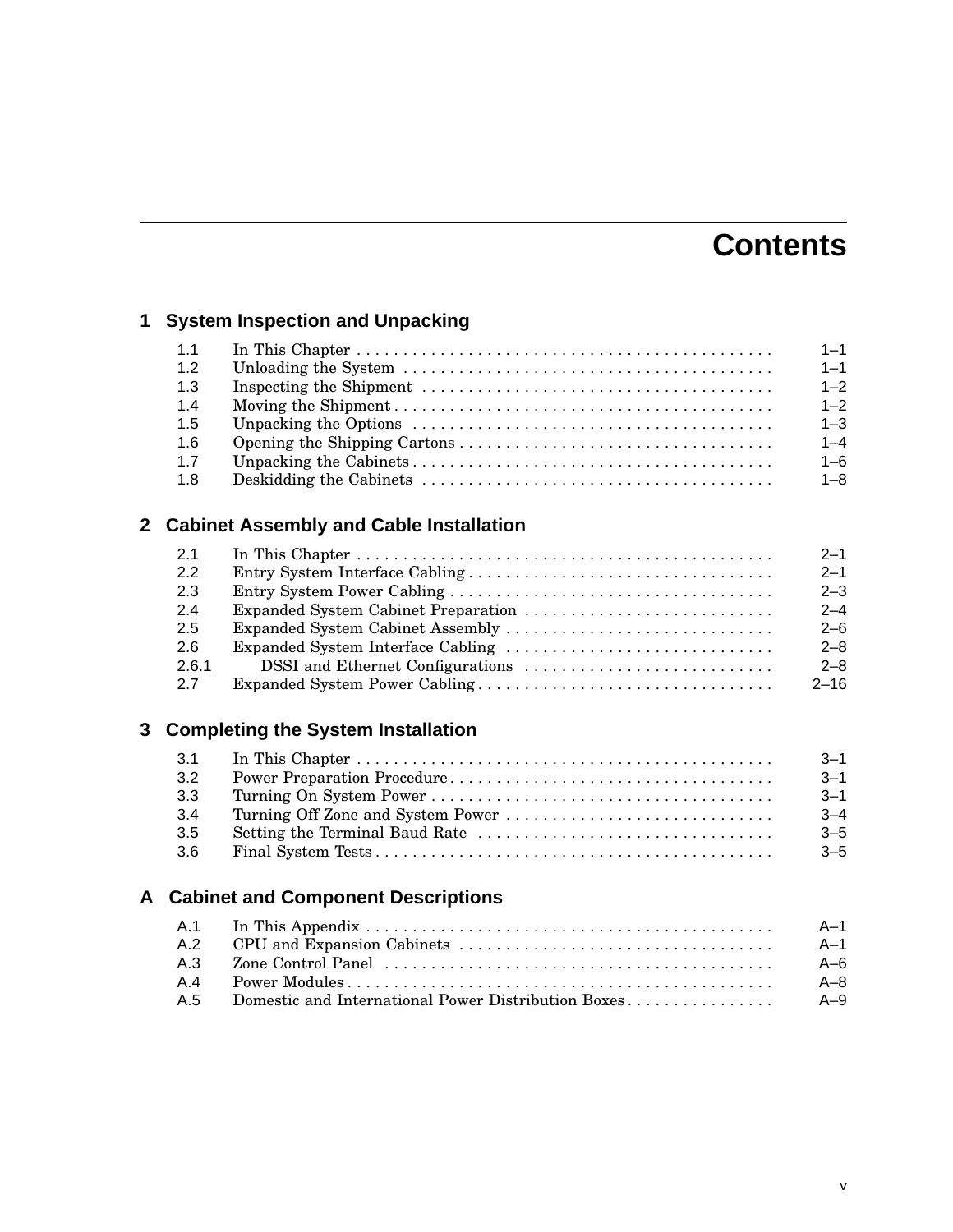## **Figures**

| $1 - 1$ | Opening a Cabinet Shipping Carton        | $1 - 5$  |
|---------|------------------------------------------|----------|
| $1 - 2$ |                                          | $1 - 7$  |
| $1 - 3$ | Attaching the Deskidding Ramps           | $1 - 9$  |
| $2 - 1$ |                                          | $2 - 3$  |
| $2 - 2$ |                                          | $2 - 5$  |
| $2 - 3$ |                                          | $2 - 7$  |
| $2 - 4$ |                                          | $2 - 9$  |
| $2 - 5$ |                                          | $2 - 10$ |
| $2 - 6$ | Zone A and B Interface Module Card Cages | $2 - 11$ |
| $2 - 7$ |                                          | $2 - 13$ |
| $2 - 8$ | Console Module Connectors                | $2 - 14$ |
| $2 - 9$ |                                          | $2 - 15$ |
| $3 - 1$ | Power Module Controls and Indicators     | $3 - 3$  |
| $A-1$   |                                          | $A-2$    |
| $A-2$   |                                          | $A - 4$  |
| $A-3$   |                                          | $A-6$    |
| $A-4$   | Power Module Controls and Indicators     | $A - 8$  |
| $A-5$   | Domestic Power Distribution Box          | $A-10$   |
| $A-6$   | International Power Distribution Box     | $A-11$   |

#### **Tables**

| $1 - 1$  |                                                                                  | $1 - 2$  |
|----------|----------------------------------------------------------------------------------|----------|
| $1 - 2$  |                                                                                  | $1 - 2$  |
| $1 - 3$  |                                                                                  | $1 - 3$  |
| $1 - 4$  |                                                                                  | $1 - 4$  |
| $1 - 5$  | Key to Figure 1–1, Opening a Cabinet Shipping Carton $\dots\dots\dots\dots$      | $1 - 5$  |
| $1 - 6$  |                                                                                  | $1 - 6$  |
| $1 - 7$  |                                                                                  | $1 - 7$  |
| $1 - 8$  |                                                                                  | $1 - 8$  |
| $1 - 9$  | Key to Figure 1–3, Attaching the Deskidding Ramps                                | $1 - 9$  |
| $2 - 1$  | Entry System Interface Cabling                                                   | $2 - 1$  |
| $2 - 2$  |                                                                                  | $2 - 3$  |
| $2 - 3$  |                                                                                  | $2 - 4$  |
| $2 - 4$  |                                                                                  | $2 - 4$  |
| $2 - 5$  |                                                                                  | $2 - 5$  |
| $2 - 6$  |                                                                                  | $2 - 6$  |
| $2 - 7$  | Key to Figure 2–3, Assembling the Cabinets $\dots\dots\dots\dots\dots\dots\dots$ | $2 - 6$  |
| $2 - 8$  |                                                                                  | $2 - 8$  |
| $2 - 9$  | Summary of Example 1 DSSI Cabling Rules                                          | $2 - 9$  |
| $2 - 10$ |                                                                                  | $2 - 12$ |
| $2 - 11$ | Example 1 System Power Cabling                                                   | $2 - 16$ |
| $2 - 12$ |                                                                                  | $2 - 16$ |
| $3 - 1$  |                                                                                  | $3 - 1$  |
| $3 - 2$  |                                                                                  | $3 - 2$  |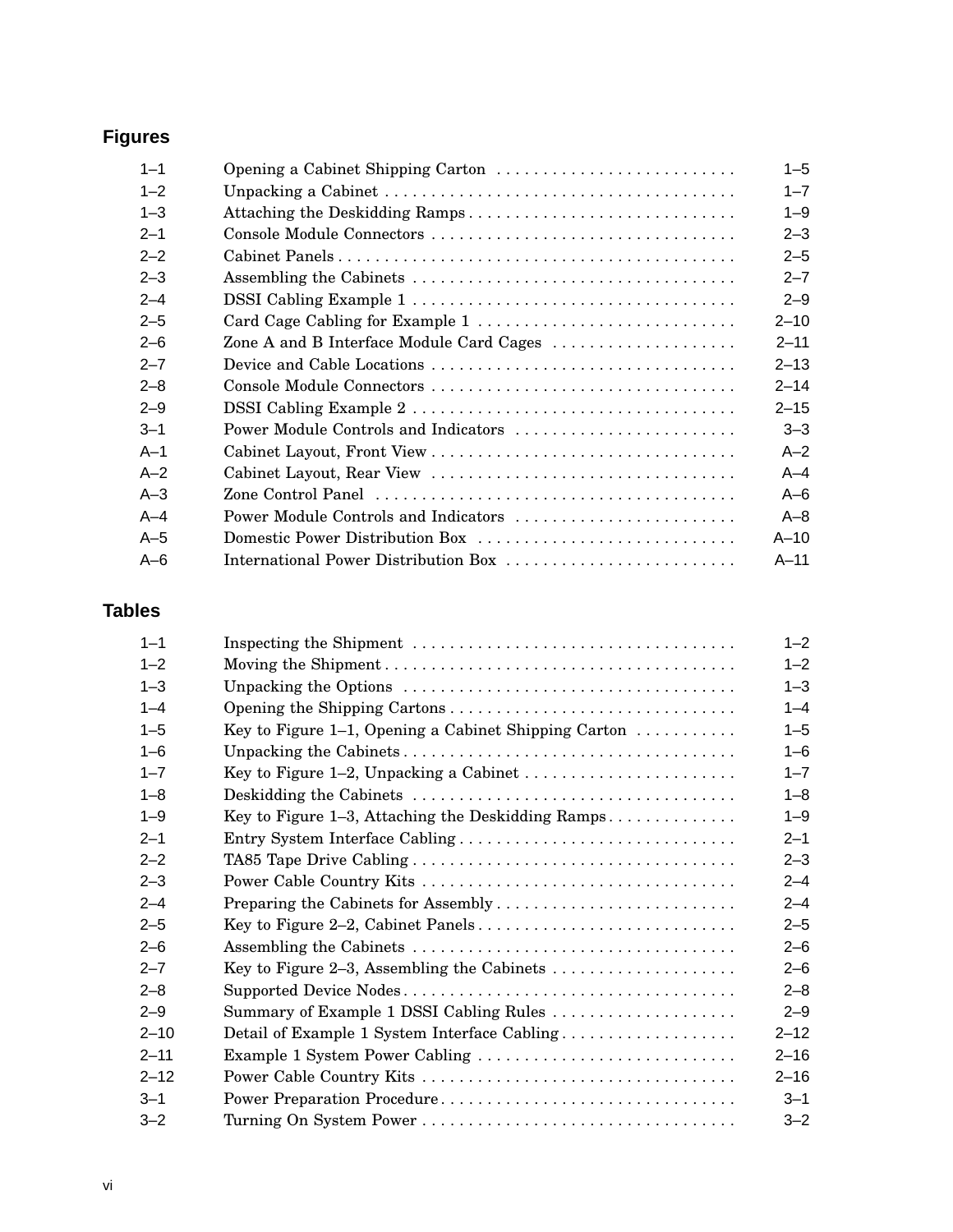| $3 - 3$<br>Key to Figure 3–1, Power Module Controls and Indicators $\dots \dots$               | $3 - 2$ |
|------------------------------------------------------------------------------------------------|---------|
| $3 - 4$                                                                                        | $3 - 4$ |
| $3 - 5$                                                                                        | $3 - 4$ |
| $3 - 6$                                                                                        | $3 - 5$ |
| $A-1$<br>Key to Figure A-1, Cabinet Layout, Front View                                         | $A-3$   |
| $A-2$<br>Key to Figure A-2, Cabinet Layout, Rear View                                          | $A-5$   |
| $A-3$<br>Key to Figure A-3, Zone Control Panel $\dots\dots\dots\dots\dots\dots\dots\dots\dots$ | $A - 7$ |
| $A-4$<br>Key to Figure A-4, Power Module Controls and Indicators $\dots \dots$                 | $A-9$   |
| $A-5$<br>Key to Figure A-5, Domestic Power Distribution Box $\dots \dots \dots$                | $A-10$  |
| $A-6$<br>Key to Figure A–6, International Power Distribution Box $\dots \dots$                 | $A-11$  |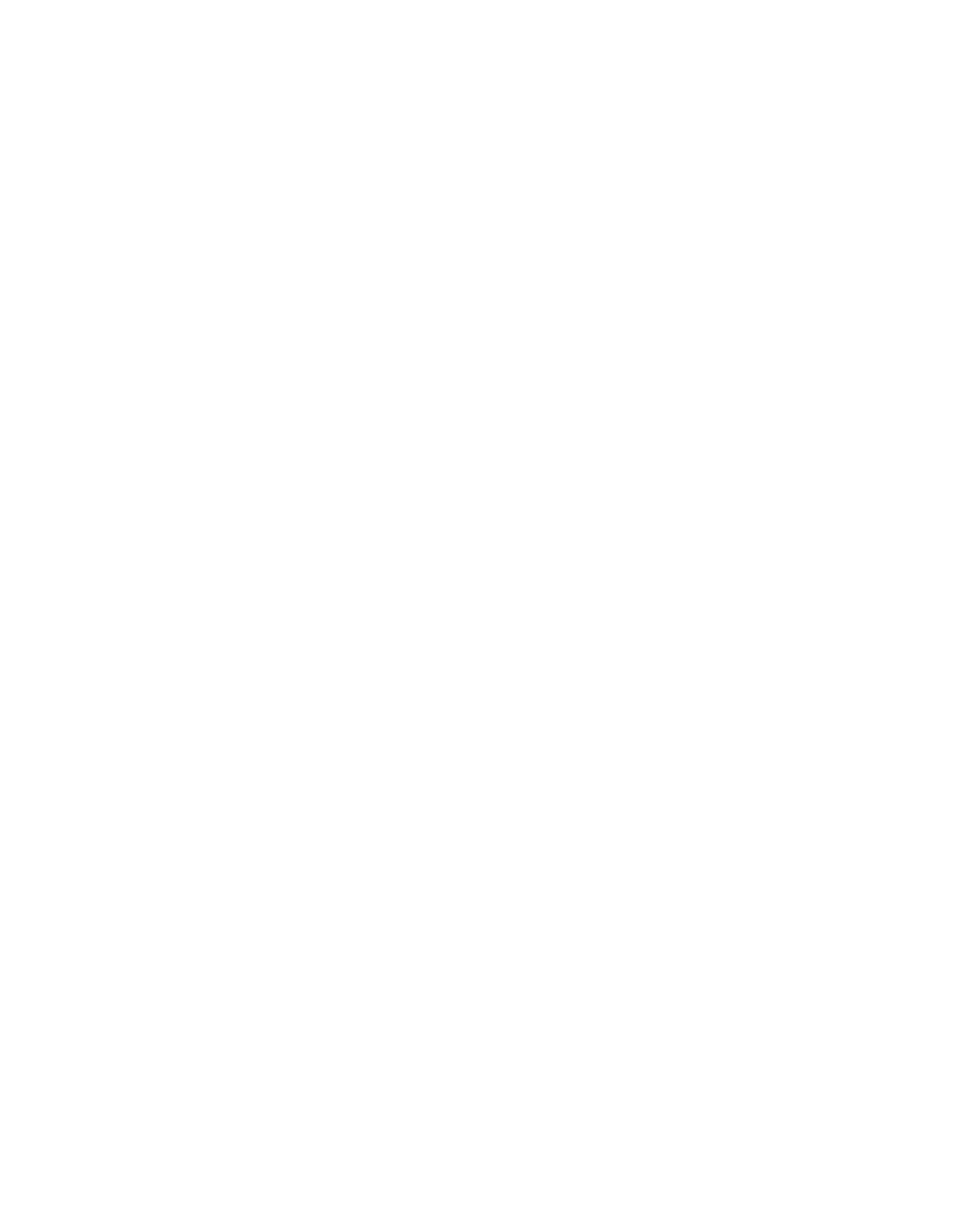**1**

## **System Inspection and Unpacking**

#### **1.1 In This Chapter**

This chapter includes:

- Unloading the system
- Inspecting the shipment
- Moving the system
- Unpacking the options
- Opening the shipping cartons
- Unpacking the cabinets
- Deskidding the cabinets

#### **1.2 Unloading the System**

Before unloading the system from the truck, define carrier and Digital Customer Services responsibilities. Determine who is responsible for the following activities:

- Moving the system from the truck onto the loading dock
- Moving the system from the loading dock into the building
- Moving the system to the deskidding area
- Unpacking and deskidding the system
- Moving the system to the installation area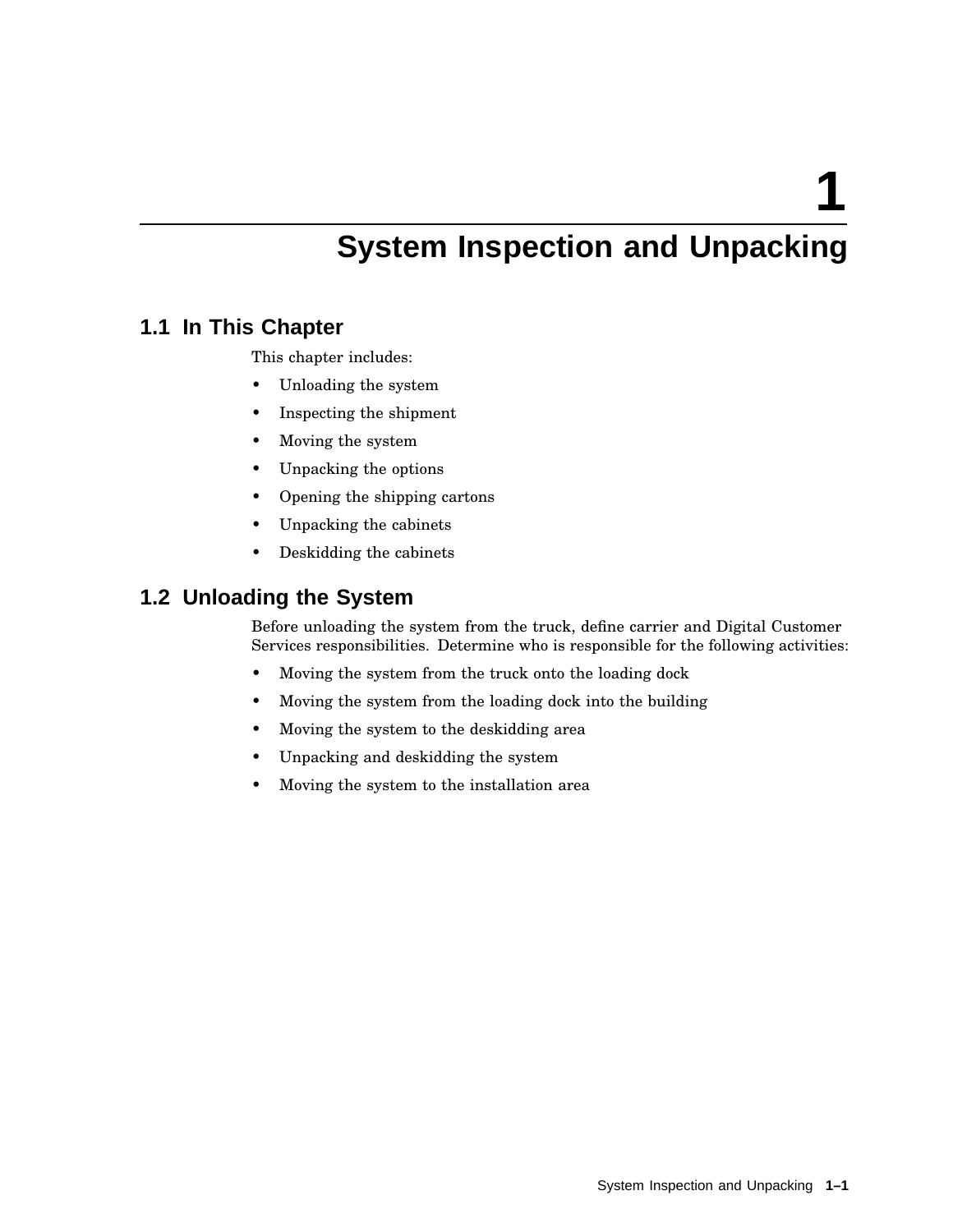## **1.3 Inspecting the Shipment**

To inspect the shipment, perform the steps in Table 1–1.

| Table 1-1 Inspecting the Shipment |  |  |  |  |  |  |
|-----------------------------------|--|--|--|--|--|--|
|-----------------------------------|--|--|--|--|--|--|

| <b>Step</b> | <b>Action</b>                                                                                                                                                                                                                              |  |
|-------------|--------------------------------------------------------------------------------------------------------------------------------------------------------------------------------------------------------------------------------------------|--|
| 1.          | Refer to the product delivery document. Make sure you received the correct<br>number of shipping cartons.                                                                                                                                  |  |
| 2.          | If any cabinet or option is missing or damaged, report it on the labor activity<br>reporting system (LARS). Include a note to clarify the extent of the problem.<br>Notify the customer and responsible Digital Customer Services manager. |  |
|             | <b>Note</b>                                                                                                                                                                                                                                |  |
|             | If there is a problem, stop the installation until the customer notifies the                                                                                                                                                               |  |

carrier or insurance company and gives you permission to continue.

#### **1.4 Moving the Shipment**

To move the shipment, perform the steps in Table 1–2.

| Table 1-2 Moving the Shipment |  |  |  |
|-------------------------------|--|--|--|
|-------------------------------|--|--|--|

| <b>Step</b> | <b>Action</b>                                                                                 |
|-------------|-----------------------------------------------------------------------------------------------|
| 1.          | Move all shipping cartons to the installation area.                                           |
| 2.          | Make sure the installation area provides a firm surface for the system.                       |
| 3.          | Make sure the installation area allows full exhaust airflow from the rear of the<br>cabinets. |
|             | <b>Note</b>                                                                                   |

If there is a problem, stop the installation until the customer notifies the carrier or insurance company and gives you permission to continue.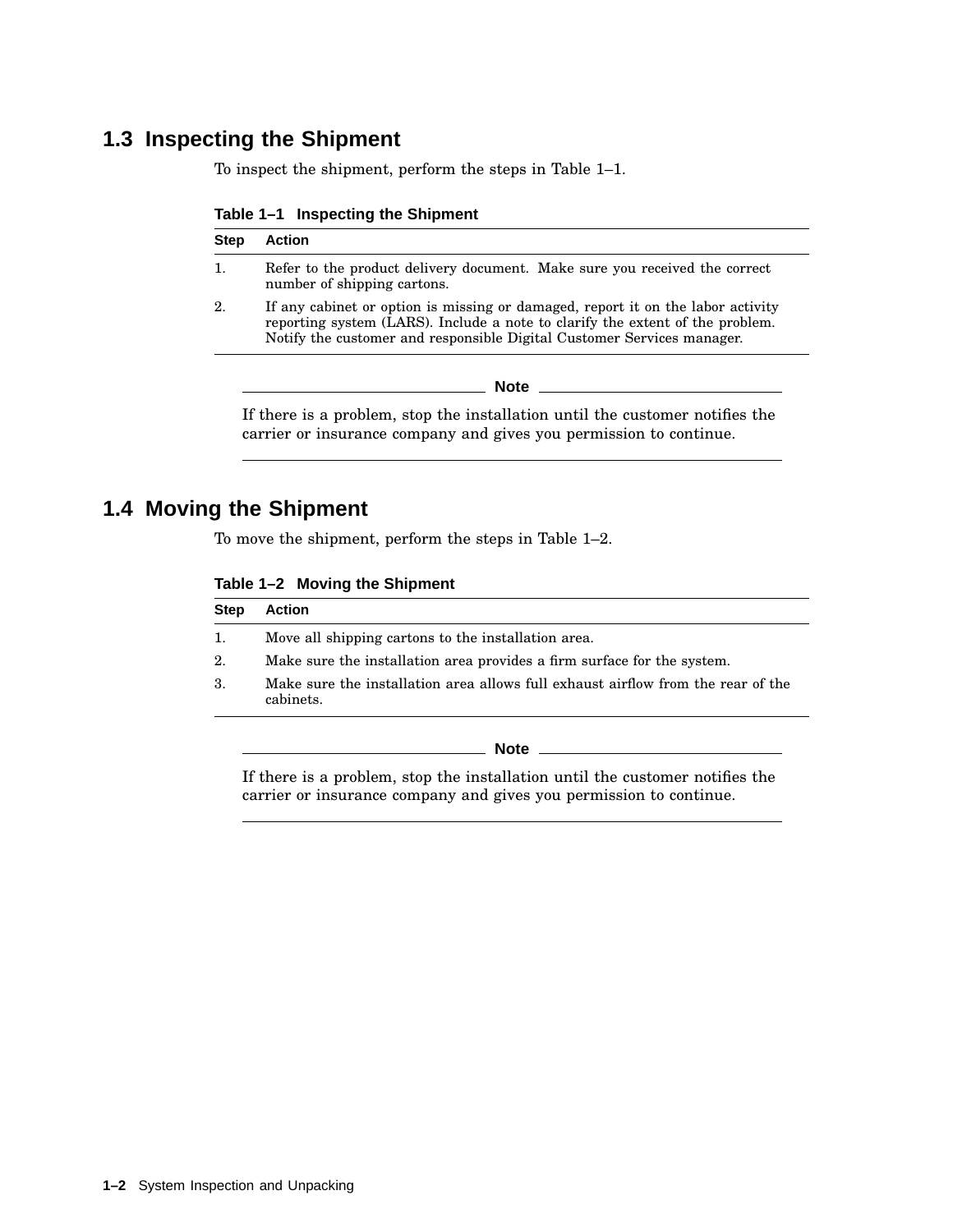## **1.5 Unpacking the Options**

To unpack the console terminals and other system options (terminal stands, modems), perform the steps in Table 1–3.

**Table 1–3 Unpacking the Options**

| <b>Step</b> | <b>Action</b>                                                                                                                                                                           |
|-------------|-----------------------------------------------------------------------------------------------------------------------------------------------------------------------------------------|
| 1.          | Check each option carton for damage (dents, holes, crushed corners, water marks).                                                                                                       |
| 2.          | Open each option carton.                                                                                                                                                                |
| 3.          | Refer to the list on the side of each carton. Make sure you received the correct<br><i>items.</i>                                                                                       |
| 4.          | If any item is missing or damaged, report it on LARS. Include a note to clarify<br>the extent of the problem. Notify the customer and responsible Digital Customer<br>Services manager. |
|             | <b>Note</b>                                                                                                                                                                             |
|             | If there is a problem, stop the installation until the customer notifies the                                                                                                            |

If there is a problem, stop the installation until the customer notifies the carrier or insurance company and gives you permission to continue.

Save the shipping cartons and packing material in case you need to return an item.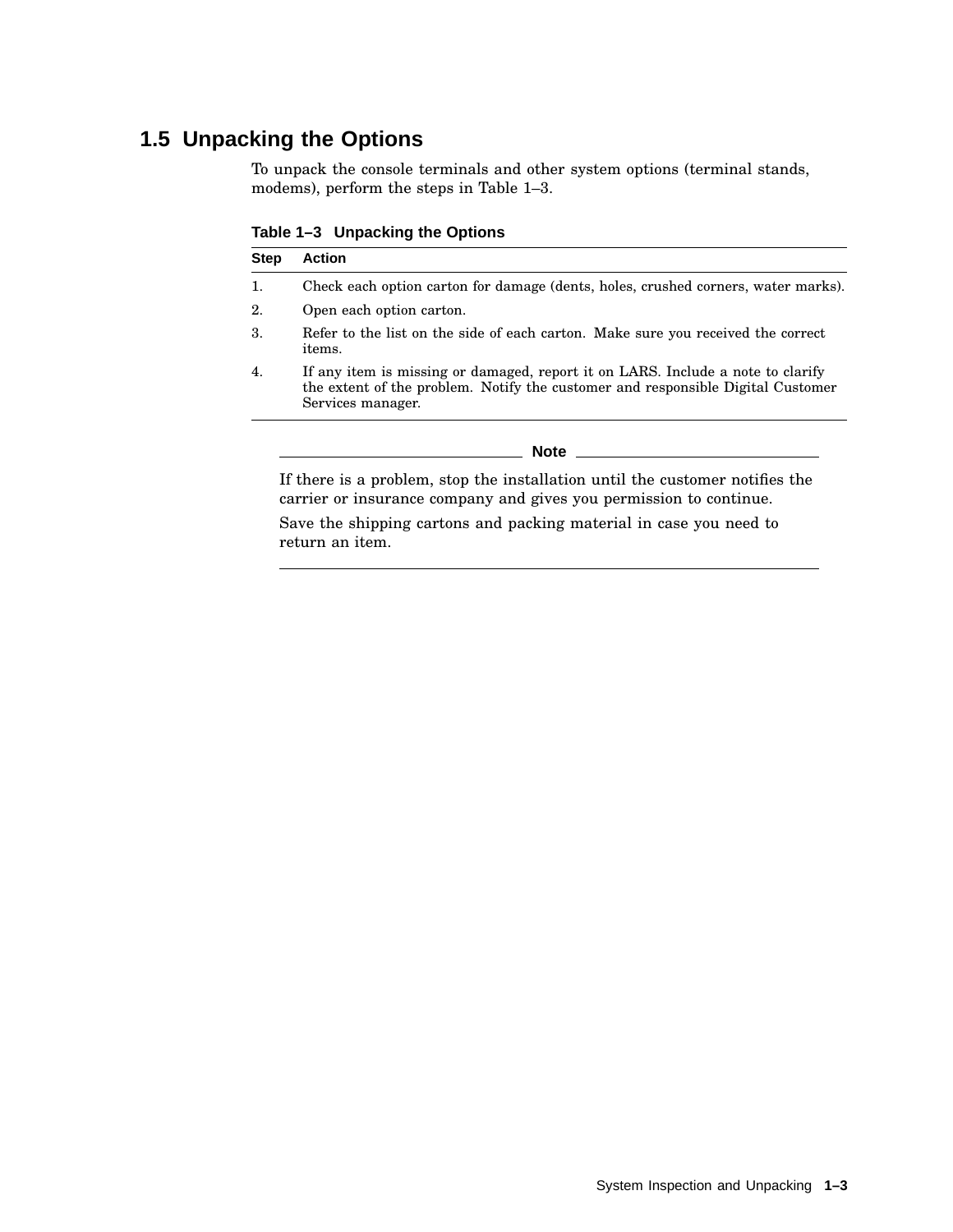## **1.6 Opening the Shipping Cartons**

To open the shipping cartons, perform the steps in Table 1–4. See also Figure 1–1 and Table 1–5.

**Table 1–4 Opening the Shipping Cartons**

| <b>Step</b> | <b>Action</b>                                                                                                                                             |  |
|-------------|-----------------------------------------------------------------------------------------------------------------------------------------------------------|--|
| 1.          | Check each shipping carton for damage (dents, holes, crushed corners, water<br>marks).                                                                    |  |
| 2.          | Open the Digital Services box. The box is marked with the international<br>information symbol — a blue circle containing the letter i.                    |  |
| 3.          | Refer to the shipping/accessory list. Make sure you received the correct items.                                                                           |  |
| 4.          | If any item is missing or damaged, notify the customer and responsible Digital<br>Customer Services manager.                                              |  |
| 5.          | Remove the shipping bands from the cartons.                                                                                                               |  |
| 6.          | Remove the outer shipping cap.                                                                                                                            |  |
| 7.          | Using a 7/16-inch wrench, remove the machine screws and metal closures that<br>secure the short carton flaps over the front and back sides of the carton. |  |
|             | There are four metal closures, two on the front and two on the back of the carton.                                                                        |  |
| 8.          | Remove the shipping carton.                                                                                                                               |  |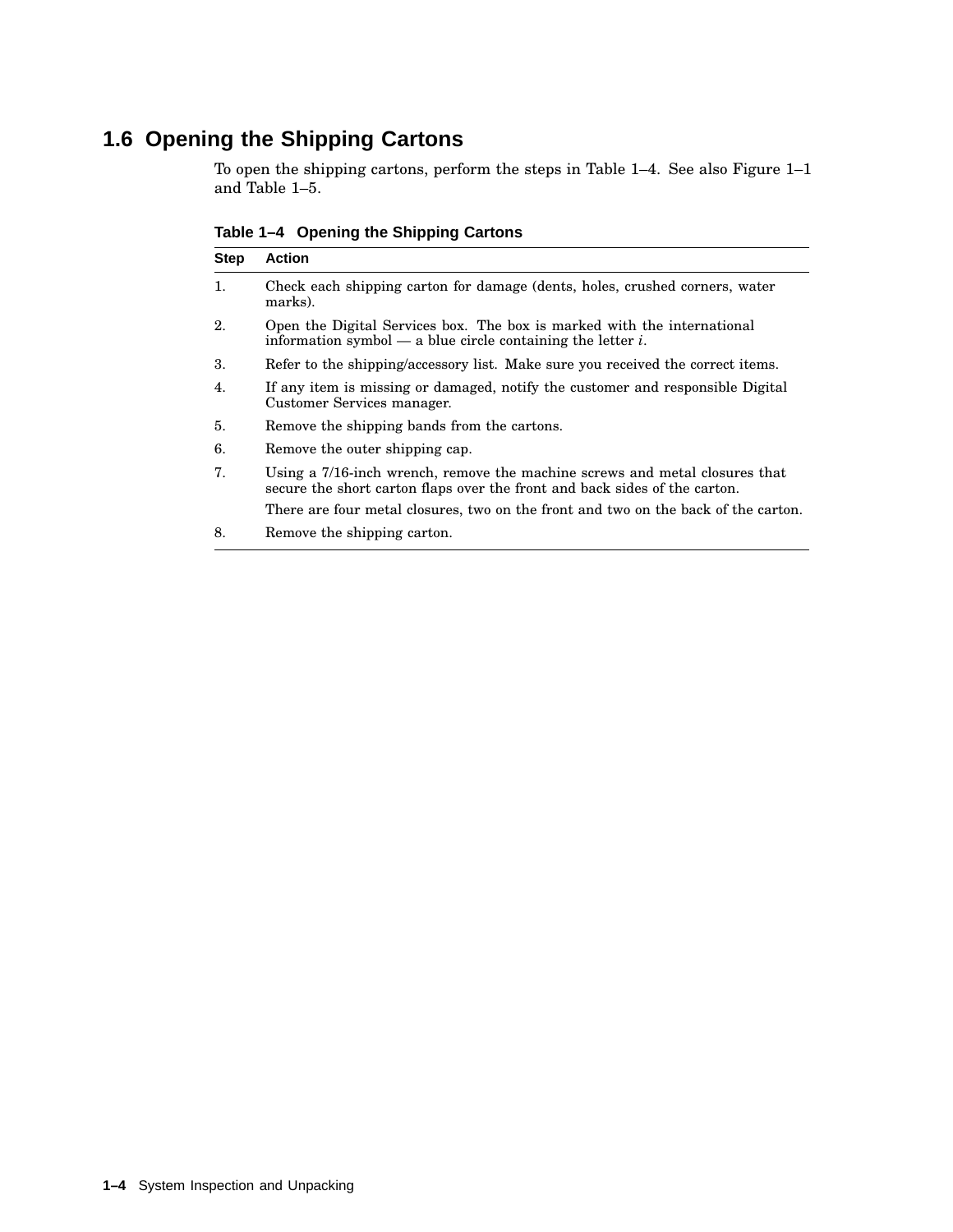

**Figure 1–1 Opening a Cabinet Shipping Carton**

**Table 1–5 Key to Figure 1–1, Opening a Cabinet Shipping Carton**

| ltem | <b>Description</b>                |
|------|-----------------------------------|
|      | Shipping bands                    |
| 2    | Outer shipping cap                |
| 3    | Machine screws and metal closures |
|      |                                   |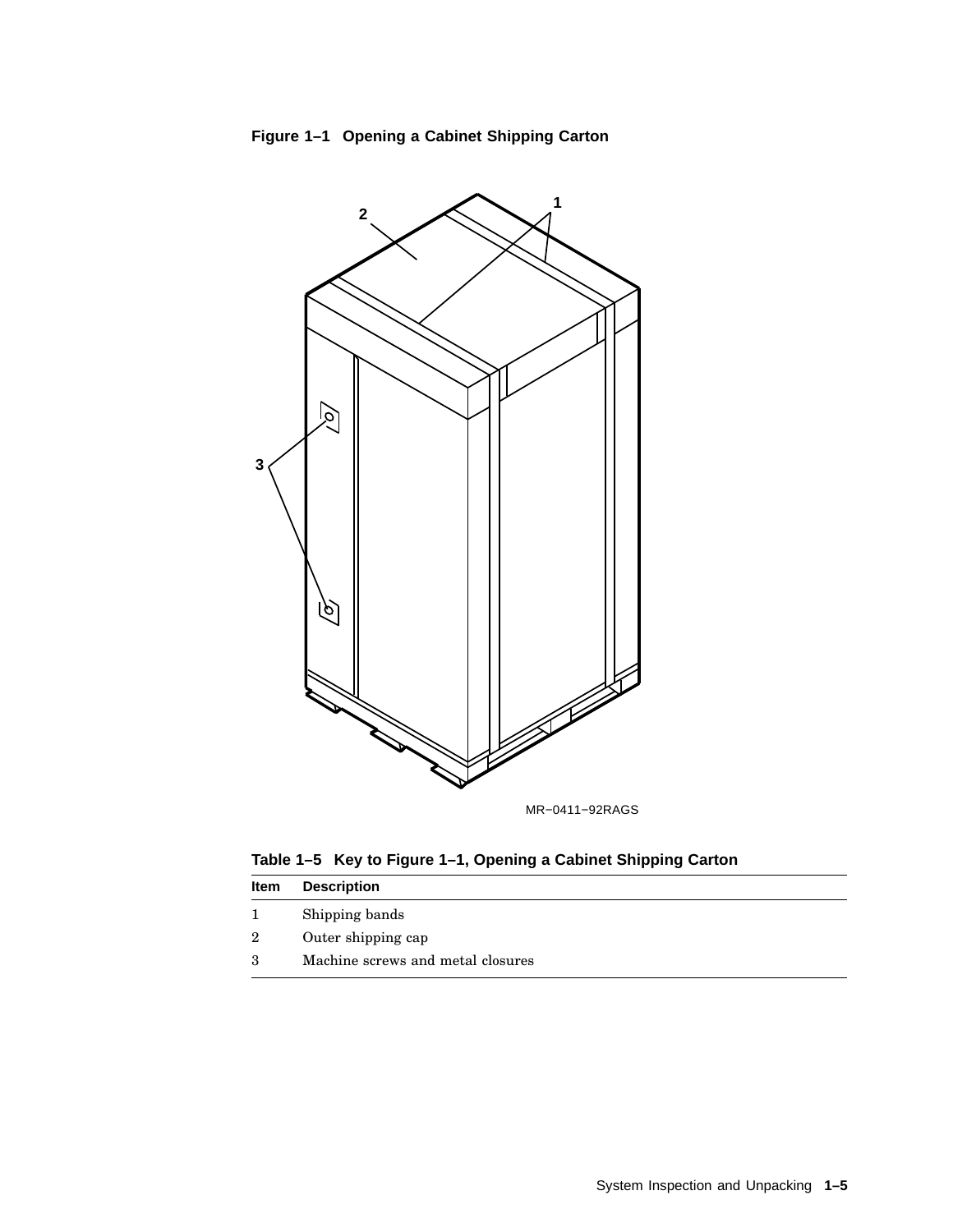## **1.7 Unpacking the Cabinets**

To unpack the cabinets, perform the steps in Table 1–6. See also Figure 1–2 and Table 1–7.

| rapic r o oripaching the oabinets |                                |
|-----------------------------------|--------------------------------|
|                                   | <b>Step Action</b>             |
|                                   | Remove the inner shipping cap. |

**Table 1–6 Unpacking the Cabinets**

- 2. System cabinets are shipped in plastic bags. Cut the plastic bag at a corner post, and remove the plastic bag.
- 3. Remove the four corner posts.
- 4. Remove the two cabinet stabilizers.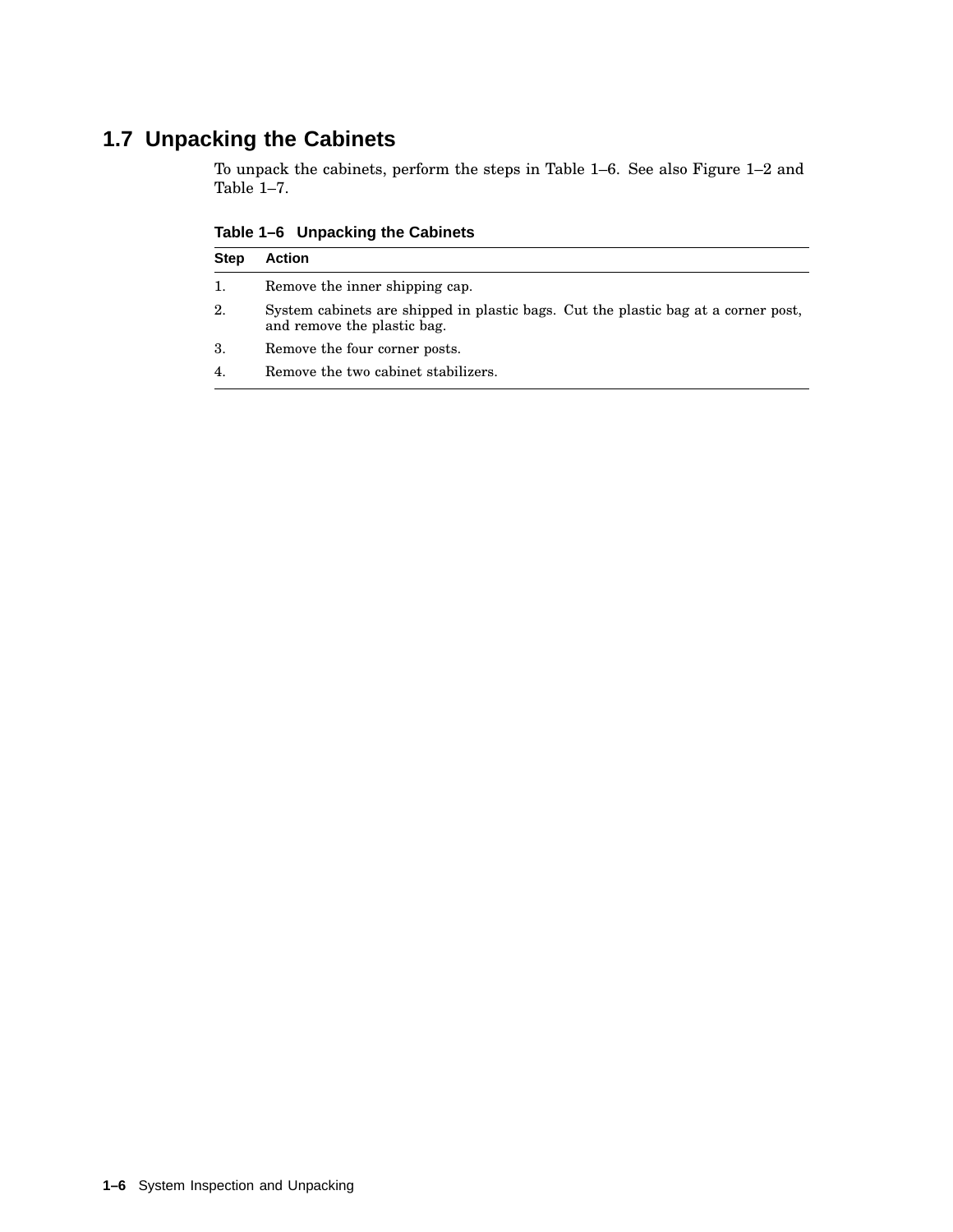



**Table 1–7 Key to Figure 1–2, Unpacking a Cabinet**

| ltem | <b>Description</b>                      |
|------|-----------------------------------------|
| 1    | Inner shipping cap                      |
| 2    | Corner post                             |
| 3    | Cabinet stabilizer                      |
| 4    | This box contains the deskidding ramps. |
| 5    | This box contains the accessories.      |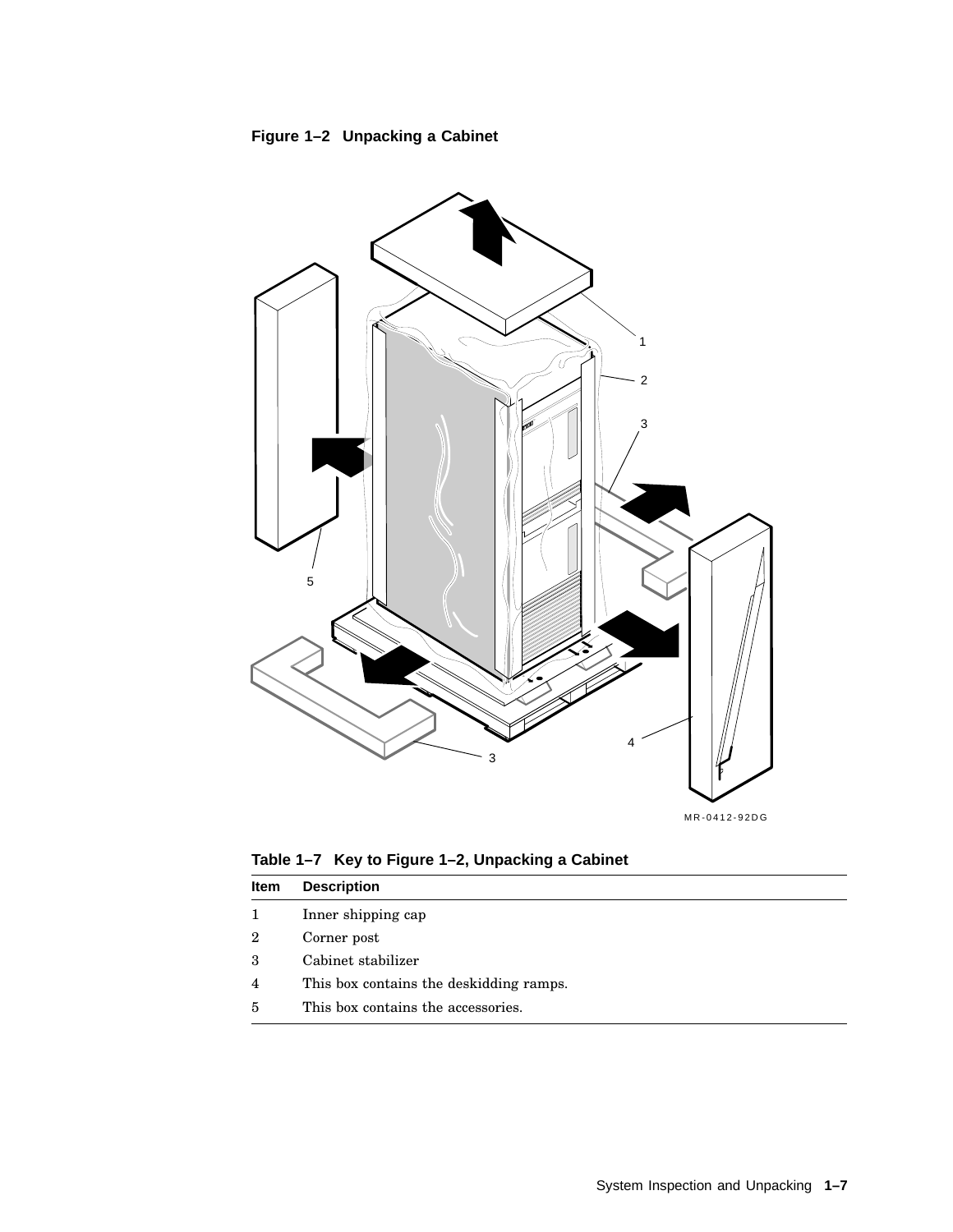## **1.8 Deskidding the Cabinets**

To deskid the system cabinets, perform the steps in Table 1–8. See also Figure 1–3 and Table 1–9.

#### **Warning**

At least two people are required to deskid a cabinet. Do not allow a cabinet to roll uncontrolled down the ramps.

**Table 1–8 Deskidding the Cabinets**

| Step | <b>Action</b>                                                                                                                                                                                                                                                 |
|------|---------------------------------------------------------------------------------------------------------------------------------------------------------------------------------------------------------------------------------------------------------------|
| 1.   | Cut the tape that secures the boxes on the cabinet. One box contains the<br>deskidding ramps. One box contains the accessories.                                                                                                                               |
| 2.   | Place the boxes outside of the work area.                                                                                                                                                                                                                     |
| 3.   | Remove the wheel stops on the skid with a Phillips screwdriver.                                                                                                                                                                                               |
| 4.   | Open the box that contains the deskidding ramp. Remove the contents of the box.                                                                                                                                                                               |
| 5.   | Notice that the ramps and the skid are marked with arrows. Place the ramp<br>marked with one arrow on the part of the skid that is marked with one arrow.<br>Place the ramp marked with two arrows on the part of the skid that is marked<br>with two arrows. |
|      | Matching the ramp and skid arrows ensures that the ramps are on the correct<br>side, with the ramp guard rails on the inside.                                                                                                                                 |
| 6.   | Install the ramp tabs in the skid holes, and press into place.                                                                                                                                                                                                |
| 7.   | Using a 9/16-inch wrench, remove the four shipping brackets from the cabinet<br>leveling feet.                                                                                                                                                                |
| 8.   | Using a 9/16-inch wrench, fully retract the leveling feet.                                                                                                                                                                                                    |
| 9.   | Carefully guide the cabinet down the ramp.                                                                                                                                                                                                                    |
|      |                                                                                                                                                                                                                                                               |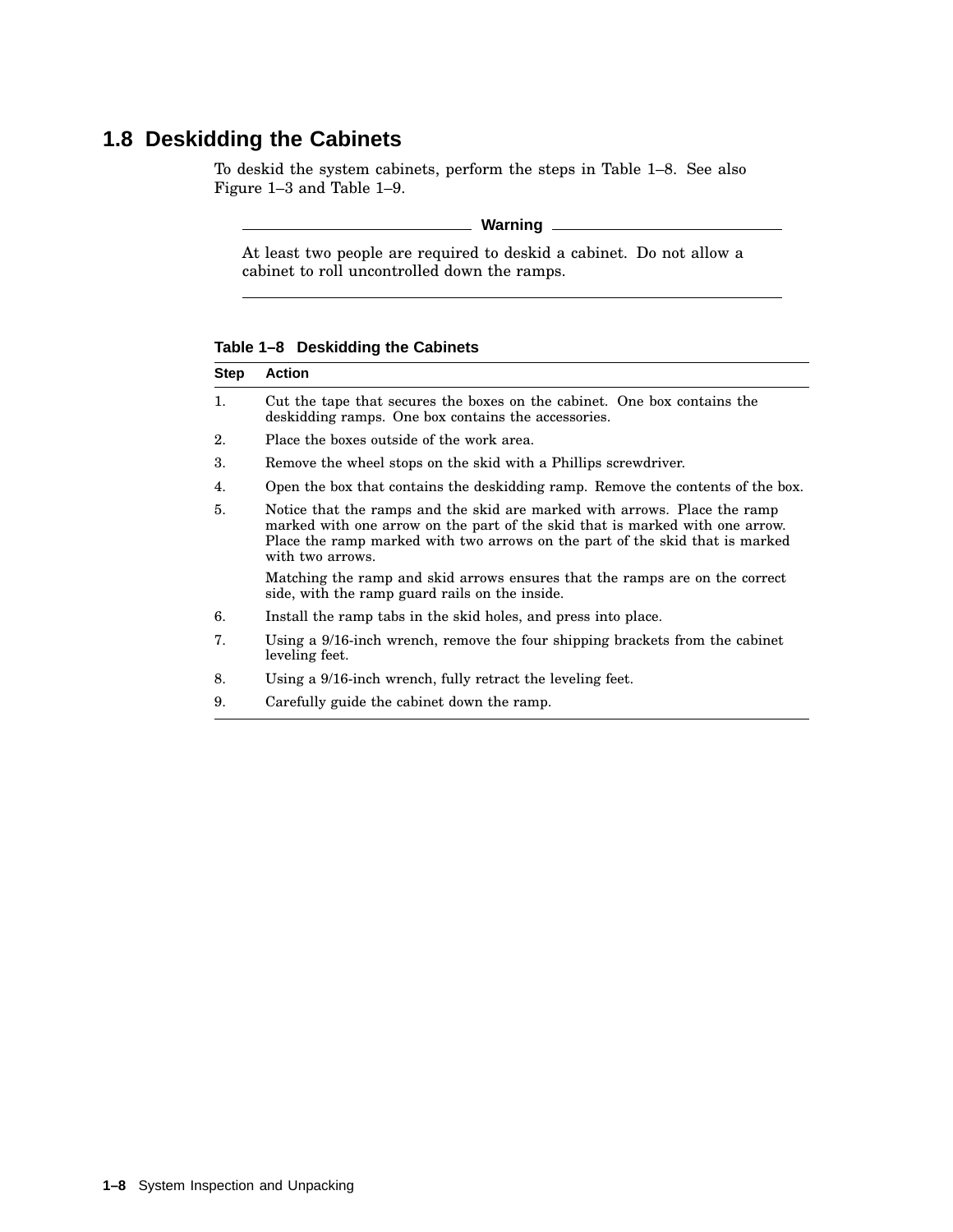



MR-0413-92DG

**Table 1–9 Key to Figure 1–3, Attaching the Deskidding Ramps Item Description**

|   | Arrows           |
|---|------------------|
| 2 | Shipping bracket |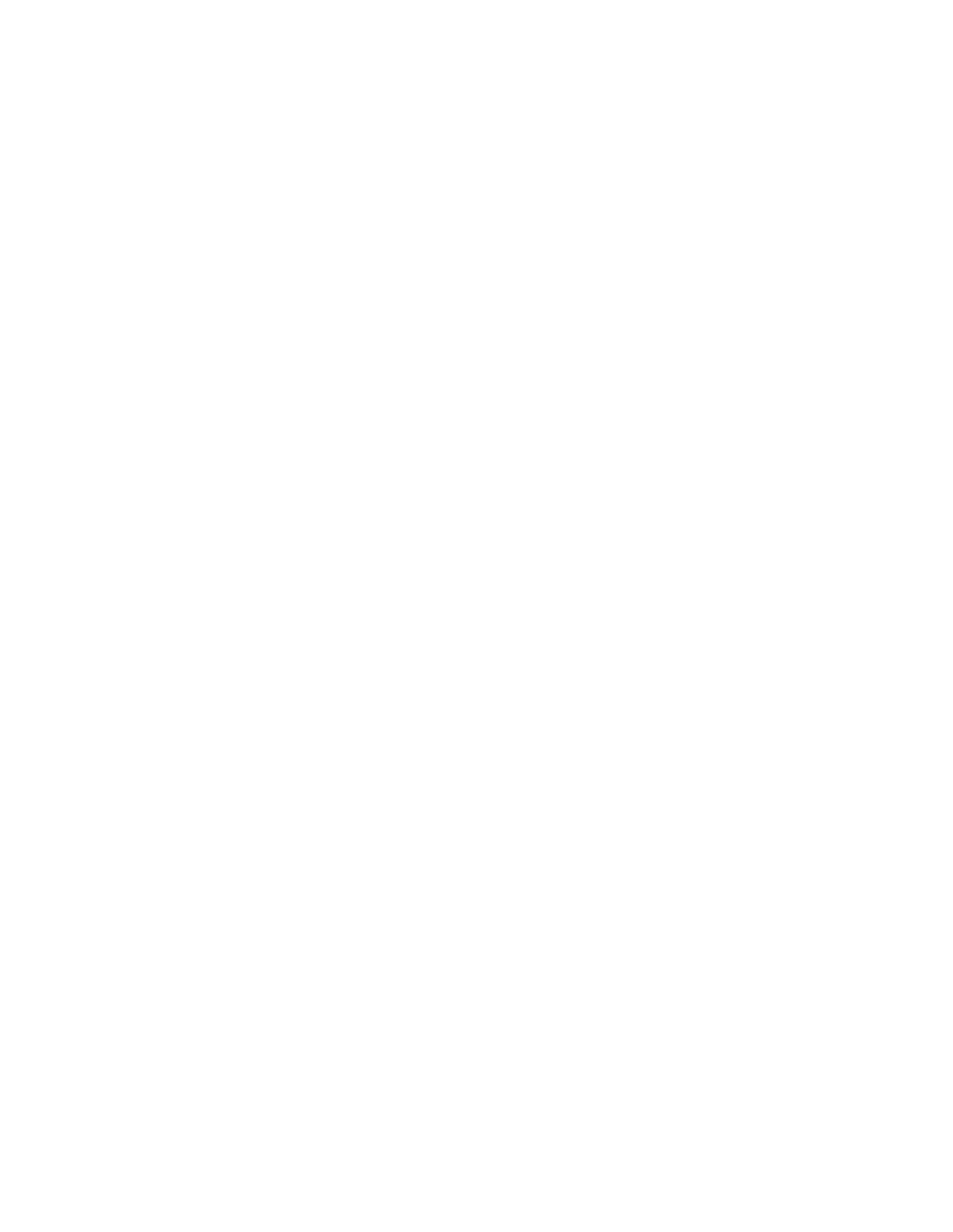## **Cabinet Assembly and Cable Installation**

#### **2.1 In This Chapter**

This chapter includes:

- Entry system interface cabling
- Entry system power cabling
- Expanded system cabinet preparation
- Expanded system cabinet assembly
- Expanded system interface cabling
- Expanded system power cabling

#### **2.2 Entry System Interface Cabling**

To install the entry system interface cables, perform the steps in Table 2–1.

|  | Table 2-1 Entry System Interface Cabling |  |  |
|--|------------------------------------------|--|--|
|--|------------------------------------------|--|--|

| <b>Step</b> | <b>Action</b>                                                                                                                                                                                                                                              |
|-------------|------------------------------------------------------------------------------------------------------------------------------------------------------------------------------------------------------------------------------------------------------------|
| 1.          | Open the cross-link assembly kit (PN 70-30588-01). Remove the contents.                                                                                                                                                                                    |
| 2.          | Install cross-link module 1 into slot 1 of the Zone A miscellaneous module card<br>cage.                                                                                                                                                                   |
| 3.          | Install cross-link module 2 into slot 1 of the Zone B miscellaneous module card<br>cage.                                                                                                                                                                   |
|             | Note                                                                                                                                                                                                                                                       |
|             | The cables described in steps 4 to 7 have been installed at the factory.<br>These steps are included in case any cable connectors were accidentally<br>disconnected.                                                                                       |
| 4.          | Connect one end of a Disk Out cable (PN 17-03537-02) to the left connector of the<br>Zone A Disk In/Disk Out module located in slot 4 of the miscellaneous module card<br>cage. Connect the other end of the Disk Out cable to the connector of the Zone B |

DSSI interface module in slot 16 of the interface module card cage. 5. Connect one end of a Disk Out cable (PN 17-03537-02) to the left connector of the Zone B Disk In/Disk Out module located in slot 4 of the miscellaneous module card cage. Connect the other end of the Disk Out cable to the connector of the Zone A DSSI interface module in slot 16 of the interface module card cage.

(continued on next page)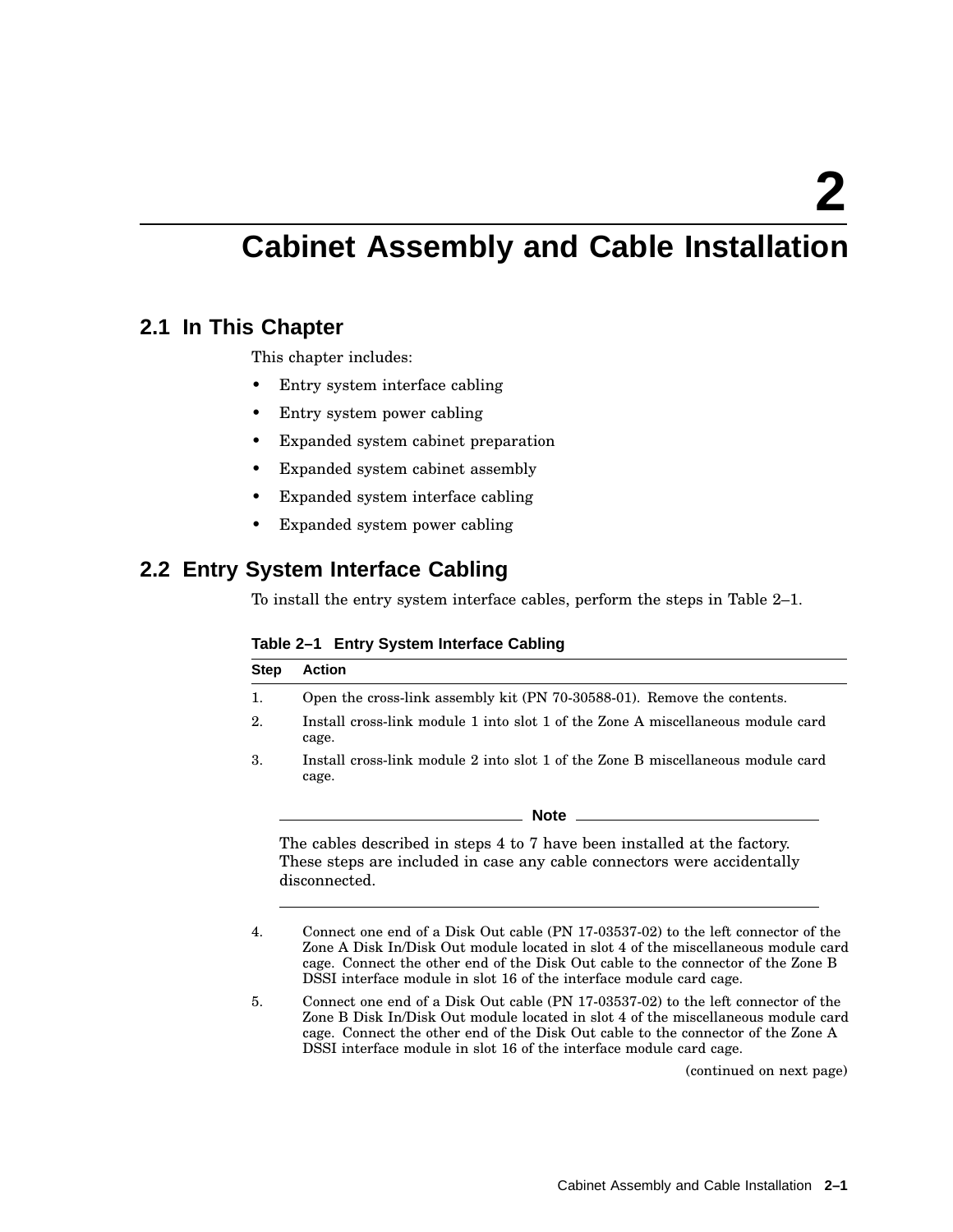**Table 2–1 (Cont.) Entry System Interface Cabling**

| <b>Step</b> | <b>Action</b>                                                                                                                                                                                                                                                            |
|-------------|--------------------------------------------------------------------------------------------------------------------------------------------------------------------------------------------------------------------------------------------------------------------------|
| 6.          | Connect one end of a Disk In cable (PN 17-03537-01) to the right connector of the<br>Zone A Disk In/Disk Out module. Connect the other end of the Disk In cable to the<br>connector of the Zone A DSSI interface module in slot 17 of the interface module<br>card cage. |
| 7.          | Connect one end of a Disk In cable (PN 17-03537-01) to the right connector of the<br>Zone B Disk In/Disk Out module. Connect the other end of the Disk In cable to the<br>connector of the Zone B DSSI interface module in slot 17 of the interface module<br>card cage. |
| 8.          | Connect a modem cable (PN BC17E-25) from the MODEM connector of the console<br>module in slot 2 of the Zone A miscellaneous module card cage to the Zone A<br>modem. (See Figure $2-1$ .)                                                                                |
| 9.          | Connect a terminal cable (PN BC22F-25) from the LOCAL connector of the console<br>module in slot 2 of the Zone A miscellaneous module card cage to the Zone A<br>terminal. (See Figure $2-1$ .)                                                                          |
| 10.         | If the system is equipped with a remote terminal, connect a terminal cable (PN)<br>BC22F-25) from the REMOTE connector of the console module in slot 2 of the Zone<br>A miscellaneous module card cage to the Zone A remote terminal. (See Figure 2–1.)                  |
| 11.         | If the system is equipped with an uninterruptible power supply (UPS), connect the<br>RS232 cable to the UPS connector of the console module in slot 2 of the Zone A<br>miscellaneous module card cage. (See Figure $2-1$ .)                                              |
| 12.         | Repeat steps 8 to 11 for the Zone B modem, terminal, and UPS cables.                                                                                                                                                                                                     |

To install the optional TA85 tape drive cables, perform the steps in Table 2–2.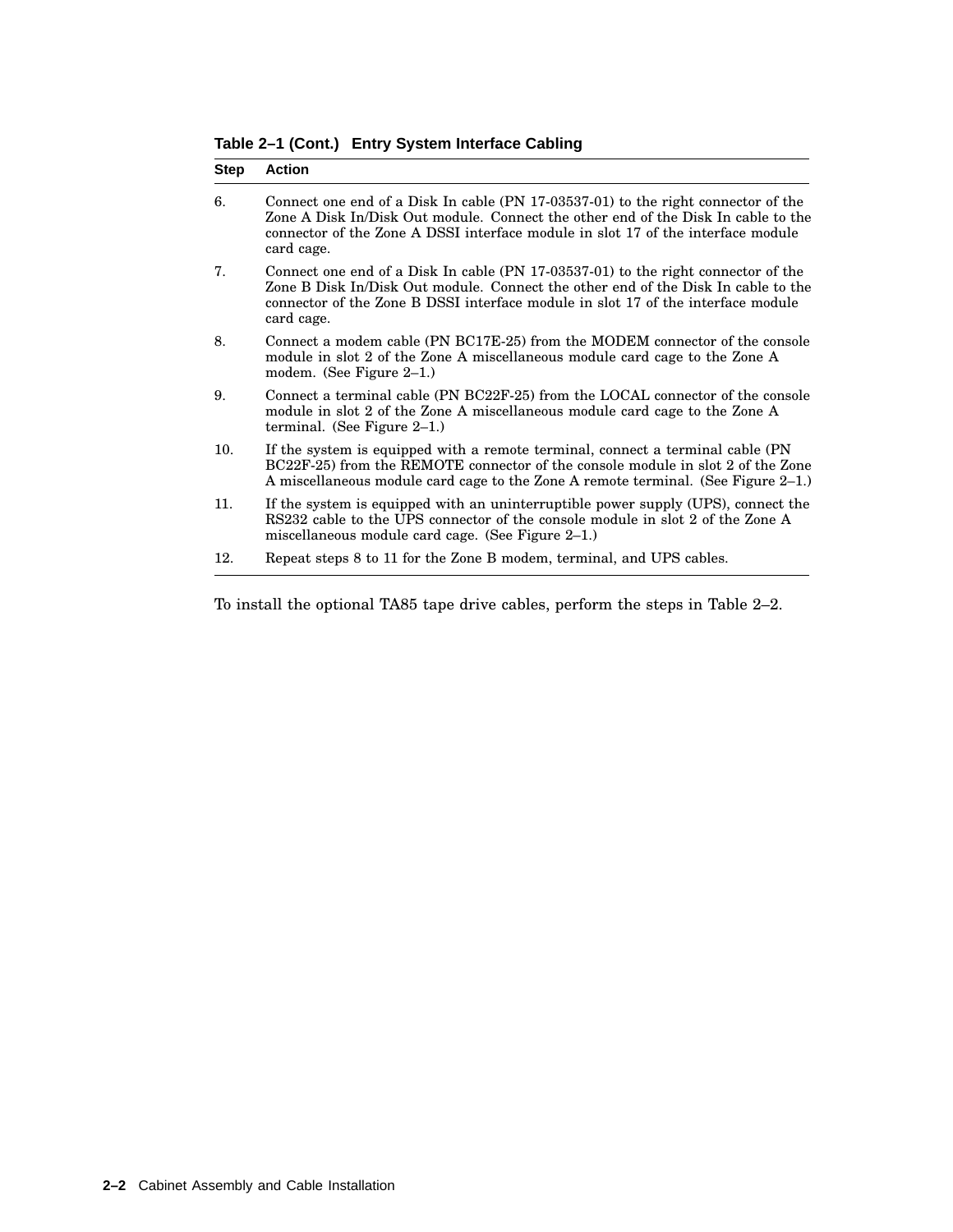#### **Figure 2–1 Console Module Connectors**



MR−0456−92RAGS

**Table 2–2 TA85 Tape Drive Cabling**

#### **Step Action**

- 1. Place the tape drive on a table close to the CPU cabinet.
- 2. Connect a tape drive cable (PN BC25H-8H) to the DSSI interface module located in slot 15 of the Zone A interface module card cage. Connect the other end of the drive cable to the tape drive.
- 3. Connect a tape drive cable (PN BC25H-8H) to the DSSI interface module located in slot 15 of the Zone B interface module card cage. Connect the other end of the drive cable to the tape drive.

#### **2.3 Entry System Power Cabling**

To install the entry system power cables, connect the cables specified in Table 2–3 to the Zone A and Zone B FEUs, console terminals, and (if part of the system) TA85 tape drive.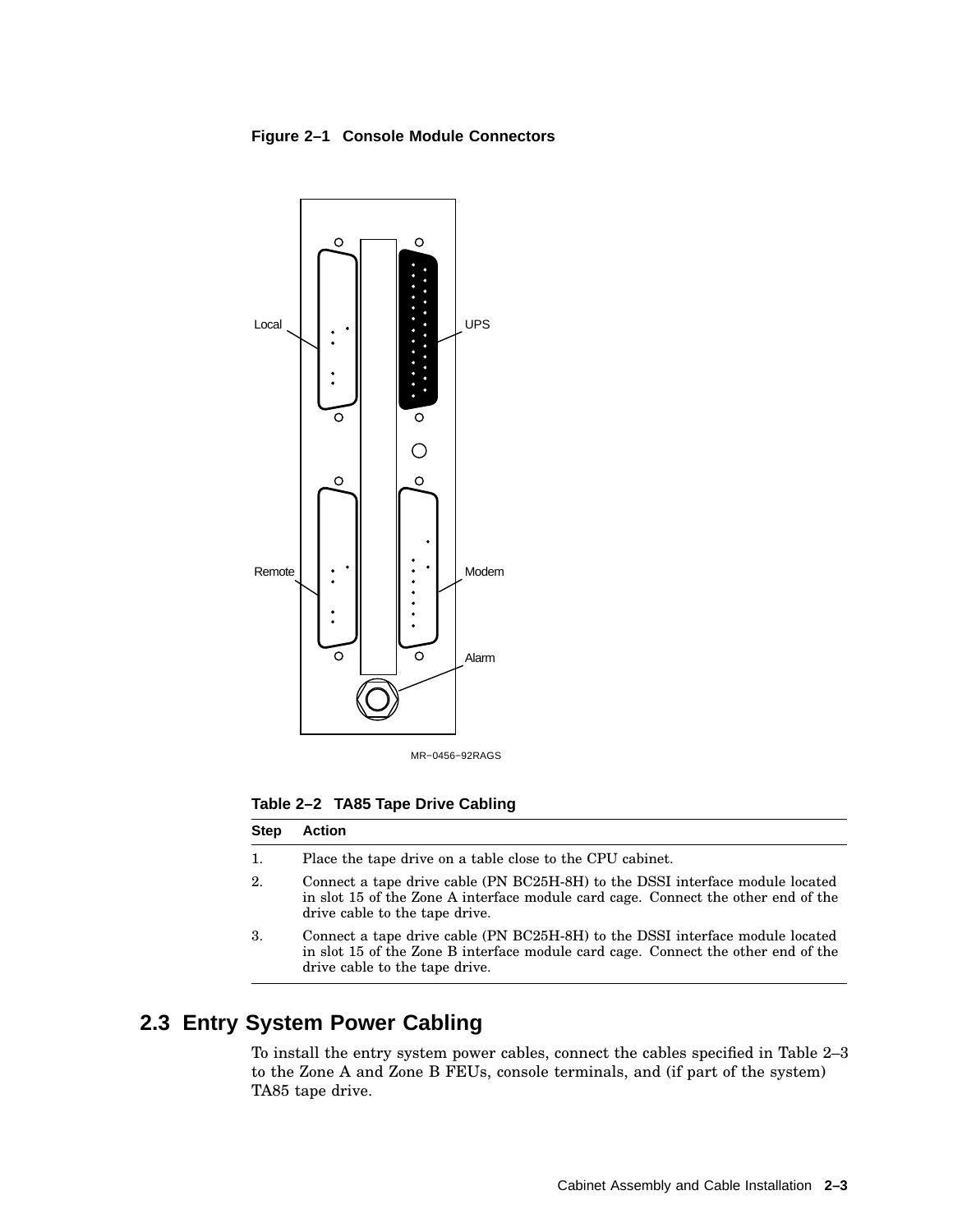| Region                | <b>Front End Unit</b><br>(If TA85 Tape Drive) | <b>Terminal</b> |
|-----------------------|-----------------------------------------------|-----------------|
|                       |                                               |                 |
| US/Japan/Canada       | 17-00083-48                                   | 17-00083-26     |
| Australia/New Zealand | 17-00198-11                                   | 17-00198-09     |
| Central Europe        | 17-00199-16                                   | 17-00199-10     |
| UK/Ireland            | 17-00209-13                                   | 17-00209-10     |
| Switzerland           | 17-00210-10                                   | 17-00219-07     |
| Denmark               | 17-00310-10                                   | 17-00301-08     |
| Italy                 | 17-00364-13                                   | 17-00364-10     |
| India/South Africa    | 17-00456-13                                   |                 |
| Israel                | 17-00457-13                                   | 17-00457-10     |
|                       |                                               |                 |

**Table 2–3 Power Cable Country Kits**

#### **2.4 Expanded System Cabinet Preparation**

To prepare the CPU and expansion cabinets for assembly, perform the steps in Table 2–4. See also Figure 2–2 and Table 2–5.

**Note** \_\_\_\_\_

All the steps are performed from the front of the CPU and expansion cabinets.

#### **Table 2–4 Preparing the Cabinets for Assembly**

| Step | <b>Action</b>                                                                                                                                                              |
|------|----------------------------------------------------------------------------------------------------------------------------------------------------------------------------|
| 1.   | To remove the top panel from the expansion cabinet, hold the front and rear edges<br>of the top panel and lift it off. (See arrows on Figure $2-2$ .)                      |
| 2.   | Place the top panel outside the work area.                                                                                                                                 |
| 3.   | To remove the right side panel from the expansion cabinet, remove the two<br>mounting screws located at the top front and top rear of the cabinet. (See<br>Figure $2-2.$ ) |
| 4.   | Hold the front and rear edges of the side panel and lift it up and away from the<br>cabinet frame. (See arrows on Figure $2-2$ .)                                          |
| 5.   | Place the side panel outside the work area.                                                                                                                                |
| 6.   | To remove the top panel from the CPU cabinet, refer to steps 1 and 2.                                                                                                      |
| 7.   | To remove the left side panel from the CPU cabinet, refer to steps 3, 4 and 5.                                                                                             |
| 8.   | Position the CPU cabinet according to the installation floor plan.                                                                                                         |
| 9.   | Using a 9/16-inch wrench, lower the CPU cabinet leveling feet until they touch the<br>floor.                                                                               |
| 10.  | Using a spirit level, level the CPU cabinet.                                                                                                                               |
|      |                                                                                                                                                                            |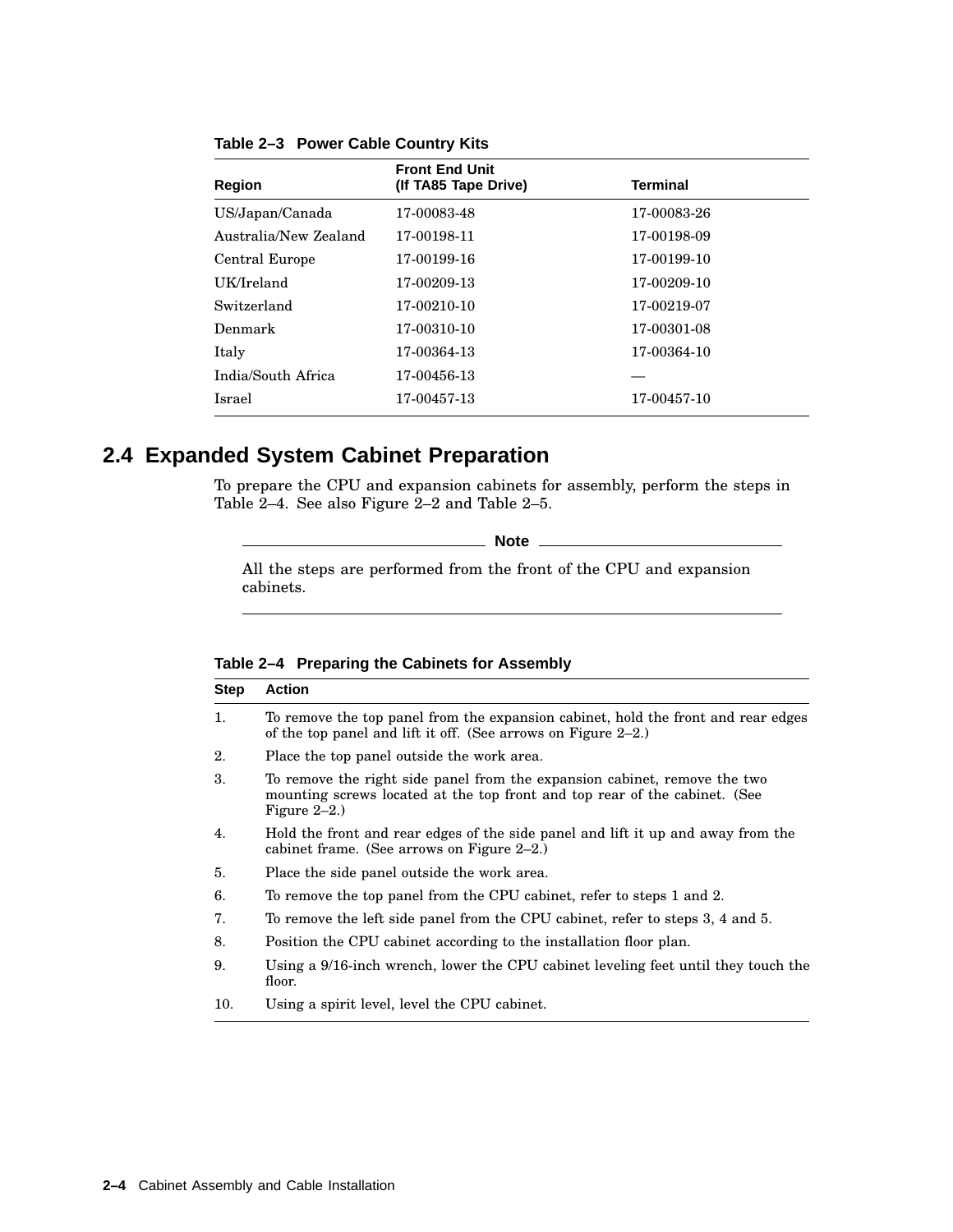**Figure 2–2 Cabinet Panels**



MR−0418−92RAGS

**Table 2–5 Key to Figure 2–2, Cabinet Panels**

| <b>Item</b>    | <b>Description</b>                                                                                                                           |
|----------------|----------------------------------------------------------------------------------------------------------------------------------------------|
| 1              | Top panel                                                                                                                                    |
| $\overline{2}$ | Left side panel                                                                                                                              |
| 3              | Right side panel                                                                                                                             |
| $\overline{4}$ | This enlargement shows how a side panel fits into the cabinet frame. Notice that<br>the panel fits inside the channels in the cabinet frame. |
| 5              | Cabinet frame channel                                                                                                                        |
| 6              | Side panel mounting screws                                                                                                                   |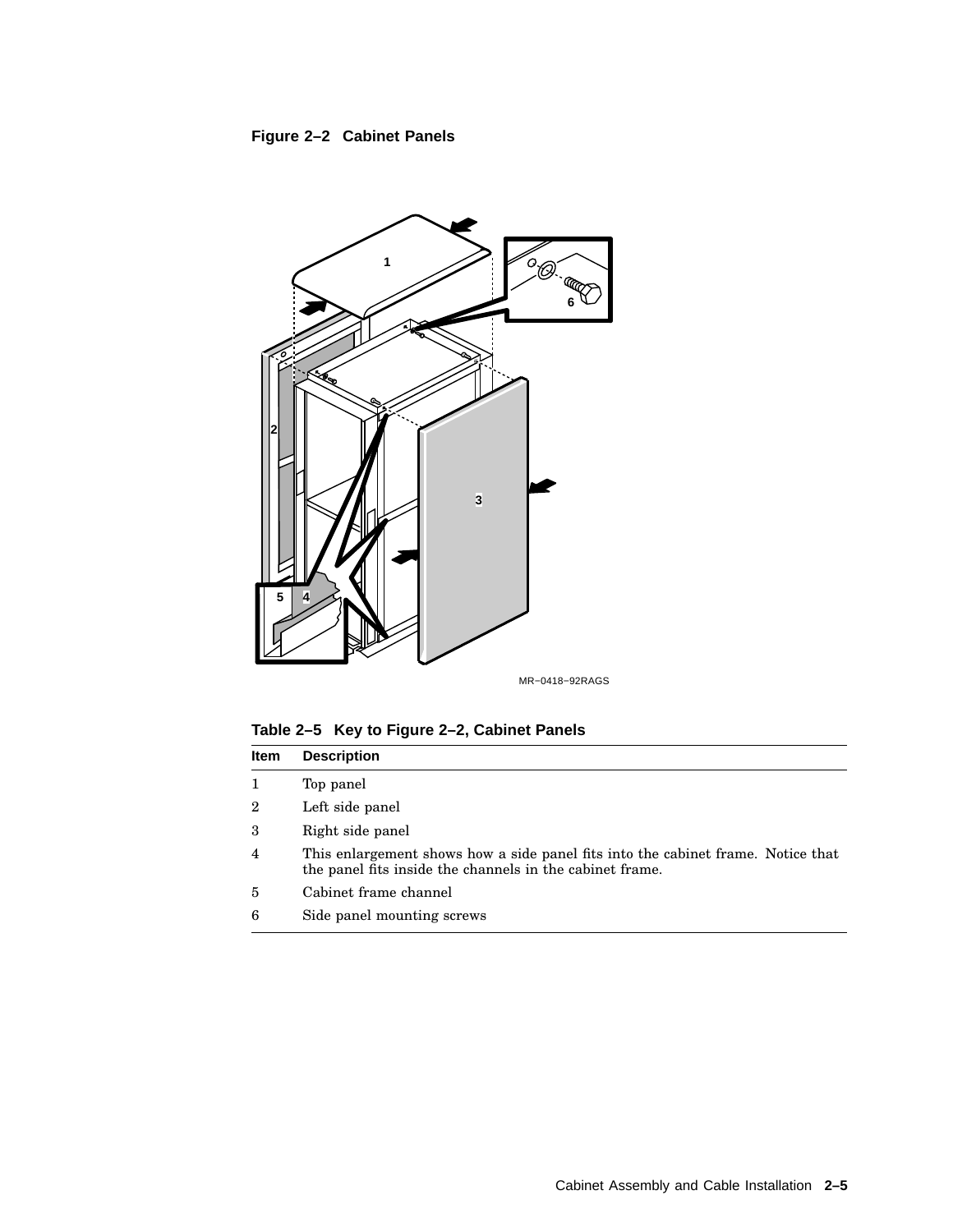## **2.5 Expanded System Cabinet Assembly**

To assemble the cabinets, perform the steps in Table 2–6. See also Table 2–7 and Figure 2–3.

**Note**

All the steps are performed from the front of the CPU and expansion cabinets.

**Table 2–6 Assembling the Cabinets**

| <b>Step</b> | <b>Action</b>                                                                                                                                                                                                                            |
|-------------|------------------------------------------------------------------------------------------------------------------------------------------------------------------------------------------------------------------------------------------|
| 1.          | Position the expansion cabinet to the left of the CPU cabinet.                                                                                                                                                                           |
| 2.          | Using a 9/16-inch wrench, lower the expansion cabinet leveling feet until they<br>touch the floor.                                                                                                                                       |
| 3.          | Remove the joiner kit (PN H9C00-UD) from the accessories box. Table 2-7 lists<br>the joiner kit parts.                                                                                                                                   |
| 4.          | Install two spacers (from the joiner kit) on the right side of the expansion cabinet,<br>one at the front and one at the rear. Secure each spacer as shown in Figure 2–3.                                                                |
| 5.          | Install the eight rubber strips over the inside of the CPU and expansion cabinet<br>frame openings.                                                                                                                                      |
| 6.          | Carefully move the expansion cabinet against the CPU cabinet.                                                                                                                                                                            |
| 7.          | Using the parts listed in Table 2–7, attach the cabinets to each other at the front<br>and rear as shown in Figure 2–3.                                                                                                                  |
| 8.          | Install a right side panel on the expansion cabinet. Hold the front and rear edges<br>of the panel and lift it so that the panel is above the channel in the cabinet frame.<br>(See Figure 2–2.) Lower the panel and push it into place. |
| 9.          | Install a top panel on the expansion cabinet. Hold the front and rear edges of the<br>panel, place the panel on top of the cabinet, and push it into place.                                                                              |
| 10.         | To install a left side panel on the CPU cabinet, refer to step 8.                                                                                                                                                                        |

11. To install a top panel on the CPU cabinet, refer to step 9.

| $1800$ $\leq$ $\leq$ 1 $180$ to 1 igure $\leq$ 0, Assumbling the Oddiners |                    |                       |              |  |
|---------------------------------------------------------------------------|--------------------|-----------------------|--------------|--|
| <b>Item</b>                                                               | <b>Part Number</b> | <b>Description</b>    | Count        |  |
| 1                                                                         | 74-44803-01        | Spacer                | $\mathbf{2}$ |  |
| $\mathbf{2}$                                                              | 90-08214-06        | Foam                  | $\mathbf 2$  |  |
| 3                                                                         | 90-11312-01        | Tube                  | 4            |  |
| 4                                                                         | 90-40125-02        | 1.5-inch screw        | $\mathbf 2$  |  |
| 5                                                                         | 90-40125-03        | 2.75-inch screw       | $\mathbf 2$  |  |
| 6                                                                         | 90-40148-01        | Nut                   | 4            |  |
| 7                                                                         | 90-06676-00        | Washer                | 8            |  |
| 8                                                                         | 90-40219-01        | Screw                 | 4            |  |
| 9                                                                         | 74-41553-01        | Rubber strip          | 8            |  |
| 10                                                                        |                    | Cabinet frame channel |              |  |
|                                                                           |                    |                       |              |  |

**Table 2–7 Key to Figure 2–3, Assembling the Cabinets**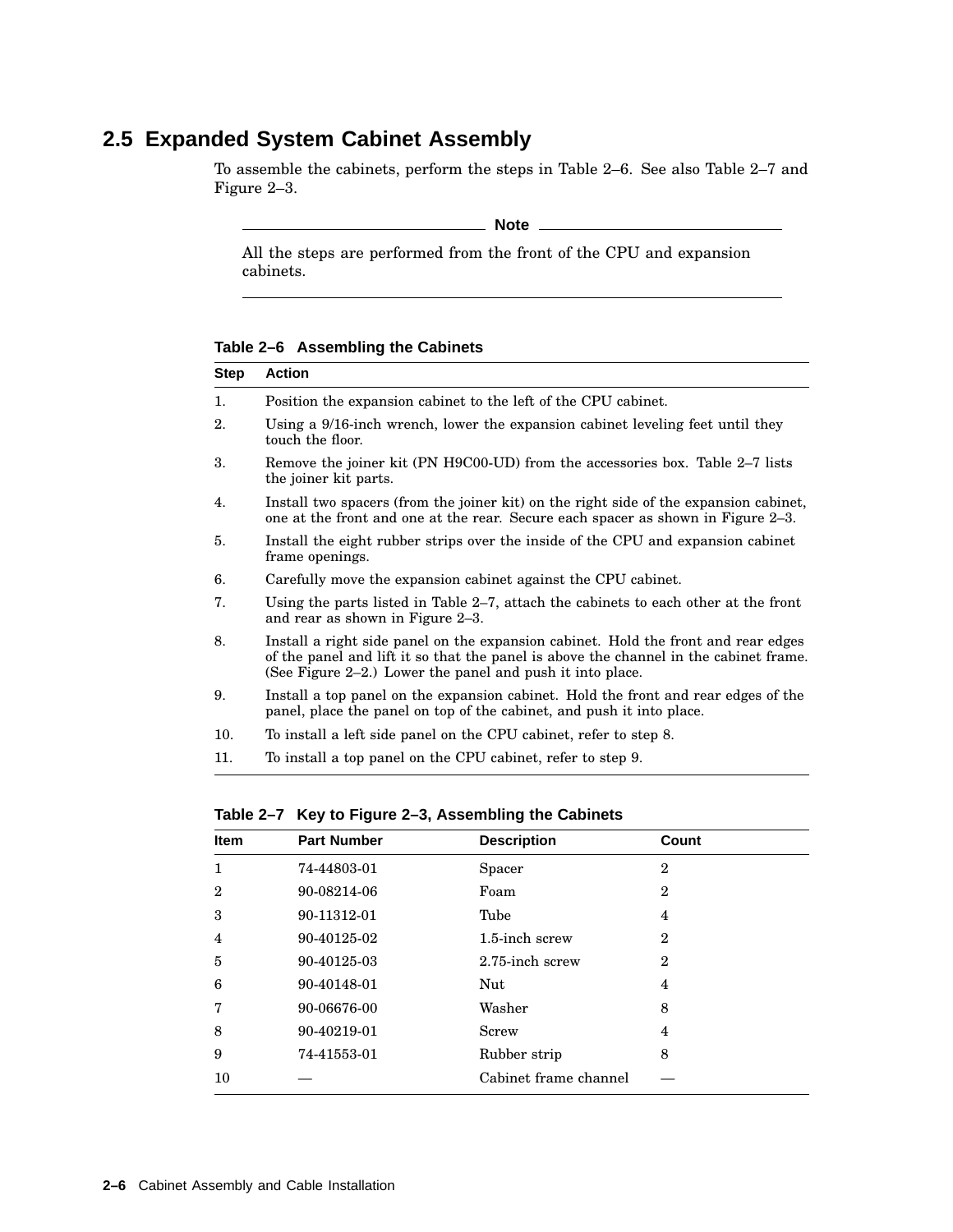



MR−0432−92RAGS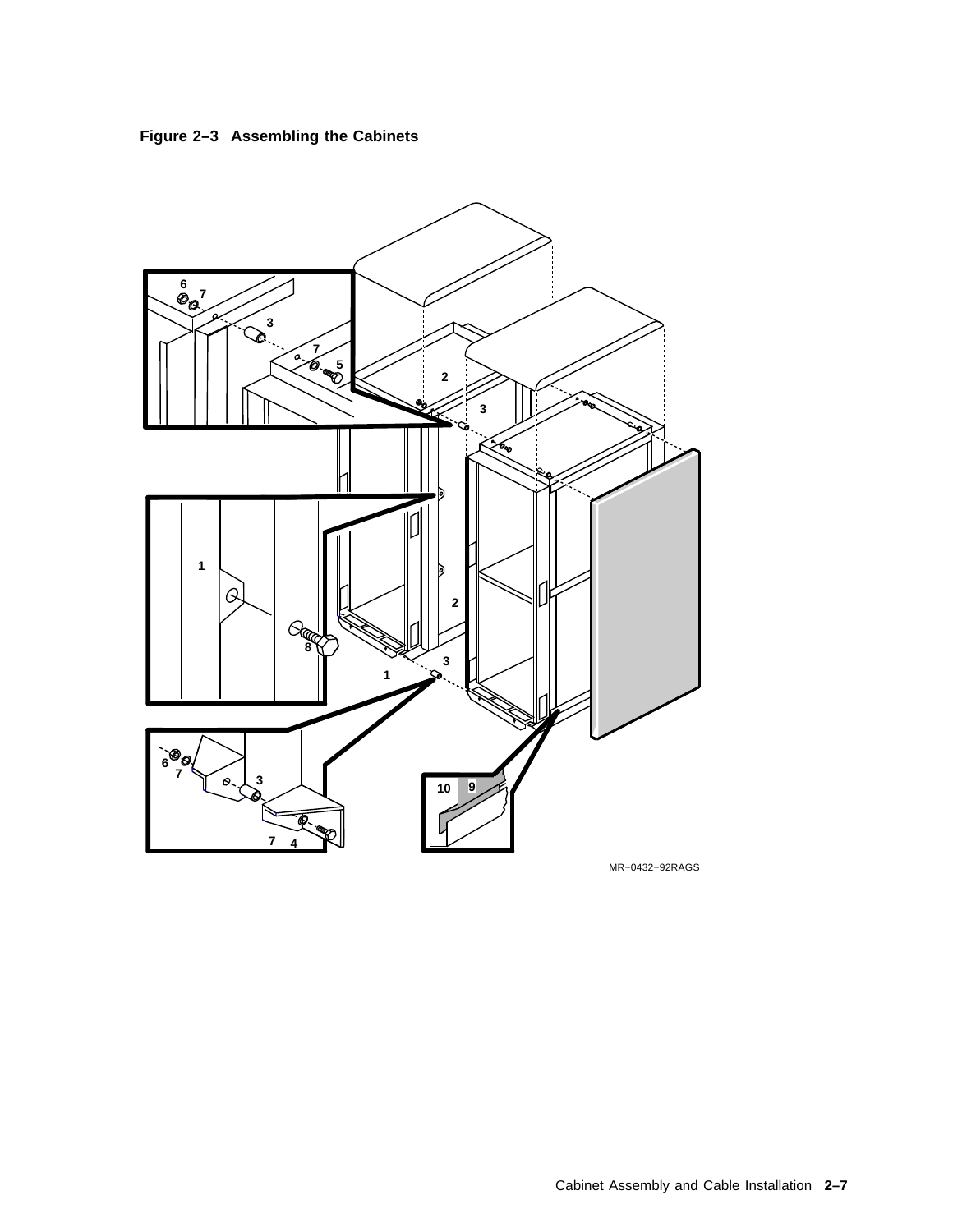#### **2.6 Expanded System Interface Cabling**

This section provides rules and two examples of interface cabling configurations. Use the examples to install cables for any DSSI and Ethernet cabling configurations.

#### **2.6.1 DSSI and Ethernet Configurations**

The in DSSI device cabling configuration rules are:

- DSSI cables must be connected such that if either zone encounters a failure the other zone continues to have access to the failed zone devices.
- No more than six device nodes may be connected to one DSSI cable.
- Each individual disk or tape drive represents one DSSI node.

Table 2–8 specifies the number of DSSI nodes for each supported device.

**Table 2–8 Supported Device Nodes**

| <b>Device Type</b> | <b>DSSI Nodes</b> |  |
|--------------------|-------------------|--|
| RF35 disk drive    |                   |  |
| SF35 storage array | 6                 |  |
| RF73 disk drive    |                   |  |
| SF73 storage array | 4                 |  |
| TF85C tape drive   |                   |  |

The Ethernet interface module installation rule is:

• Ethernet interface module installation in either zone starts at slot 10 and progresses in order to slot 17.

Figure 2–4 is DSSI cabling Example 1. Note that the SF35 storage array is located in Zone B of the expansion cabinet.

**Note**

Although they are not shown in Figure 2–4, Ethernet interface modules are installed in slot 10 of Zone A and Zone B.

The first DSSI cable is cabled through an SF73 storage array to a TF85 tape drive for a total of five DSSI nodes. The second DSSI cable is cabled through a single SF35 storage array for a total of six DSSI nodes.

The DSSI host ID numbers are hardwired by the centerplane. Table 2–9 describes the DSSI module placement and cabling for Example 1.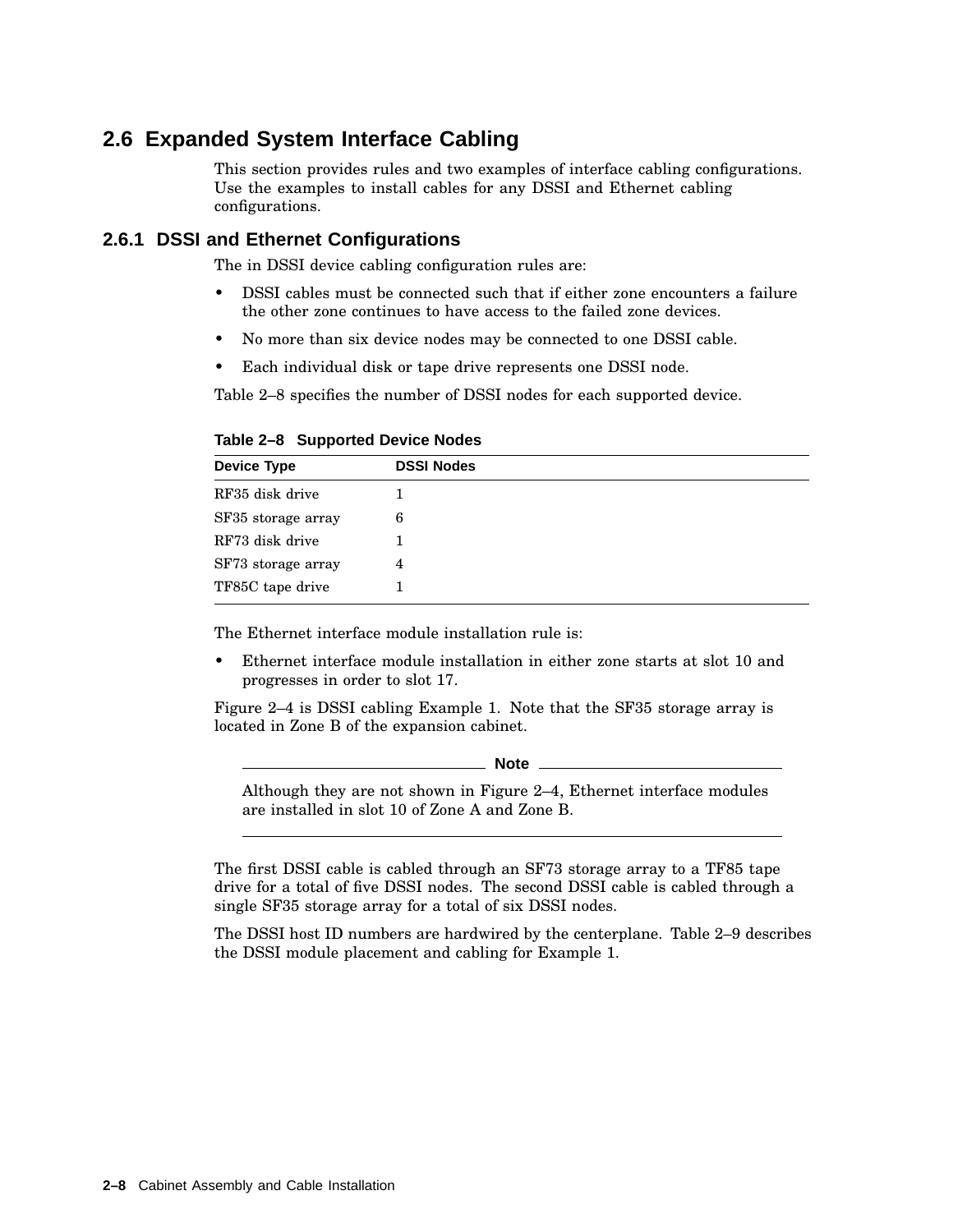#### **Figure 2–4 DSSI Cabling Example 1**



= Left and right device cable connectors

MR−0497−92RAGS

#### **Table 2–9 Summary of Example 1 DSSI Cabling Rules**

| Rule         | <b>Description</b>                                                                                                                                                                                                                                   |
|--------------|------------------------------------------------------------------------------------------------------------------------------------------------------------------------------------------------------------------------------------------------------|
| 1.           | DSSI interface modules are installed in Zone A starting at card cage slot 17.<br>Additional Zone A modules are installed in slot 16 and progress in order to slot 10.<br>The first Zone A DSSI interface module is installed into card cage slot 17. |
| 2.           | The first Zone B DSSI interface module is installed into card cage slot 16 to pair<br>with the DSSI module in slot 17 of Zone A.                                                                                                                     |
| 3.           | A DSSI cable is installed from the interface module in slot 17 of Zone A to the<br>SF73 storage array. Another DSSI cable is installed from the SF73 storage array<br>to the TF85 tape drive.                                                        |
| 4.           | A DSSI cable is installed from the TF85 tape drive to the interface module in slot<br>16 of Zone B. (See Figure 2-5.)                                                                                                                                |
| 5.           | The second Zone A DSSI interface module is installed in slot 16, and the Zone B<br>counterpart module is installed in slot 17.                                                                                                                       |
| 6.           | A DSSI cable is installed from the interface module in slot 16 of Zone A to the<br>SF35 storage array. Another DSSI cable is installed from the SF35 storage array<br>to the module in slot 17 of Zone B. (See Figure 2-5.)                          |
| 7.           | Additional DSSI modules and cables would follow the cross-cabling pattern of steps<br>1 to 6.                                                                                                                                                        |
| <sup>o</sup> | $0.01 \pm 0.01$ and $0.01 \pm 0.07 \pm 0.01$ and $0.01 \pm 0.01 \pm 0.01$                                                                                                                                                                            |

8. Card cage slots 20 to 27 are reserved for future expansion.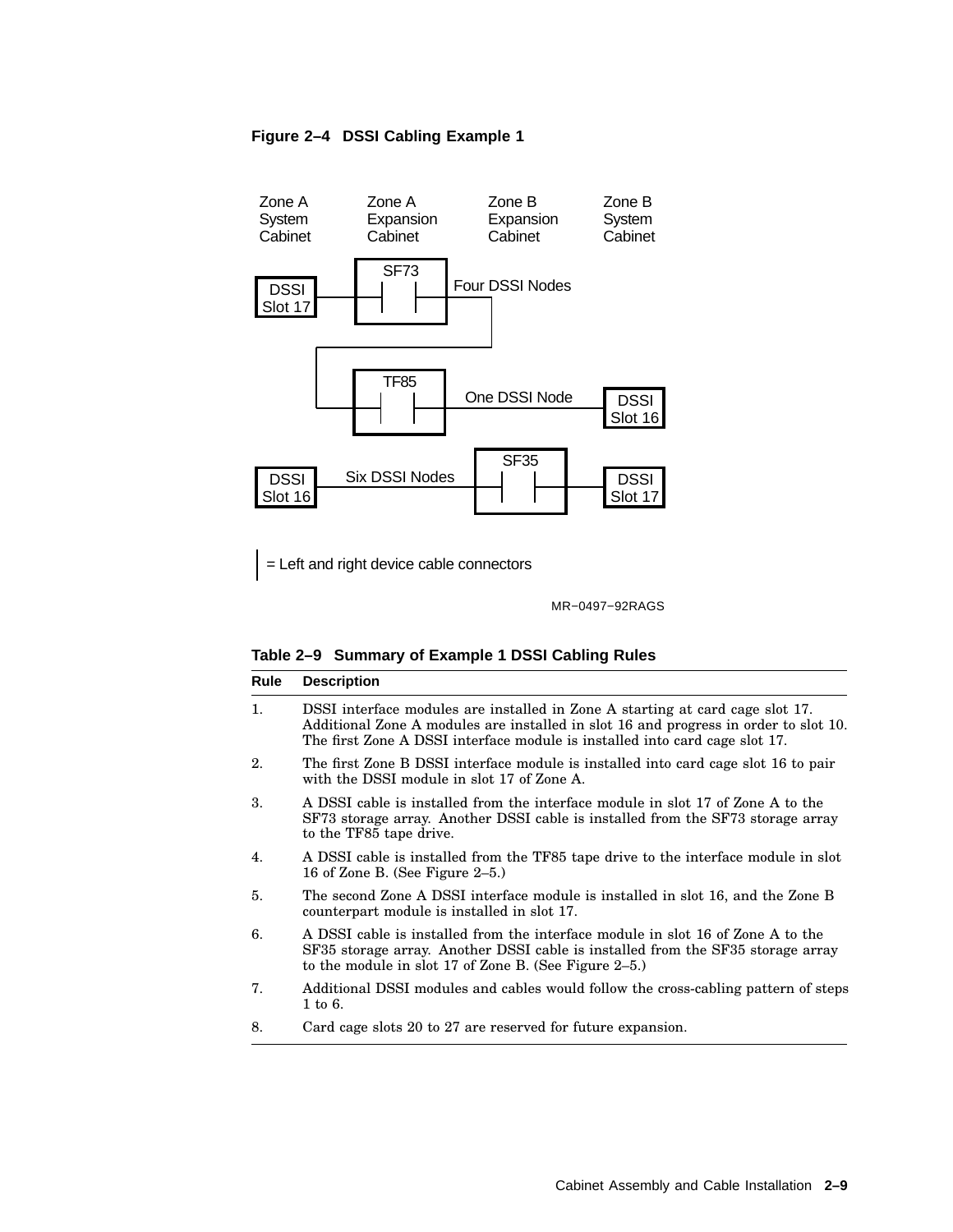#### **Figure 2–5 Card Cage Cabling for Example 1**



Figure 2–6 shows the interface module card cage slot numbers, DSSI host ID numbers, and DSSI and Ethernet slots.

To install the system interface cables, perform the steps in Table 2–10. See Figure 2–4 and Figure 2–7 for the Example 1 device and cable locations.

**Note**

All the steps are in performed from the rear of the CPU and expansion cabinets.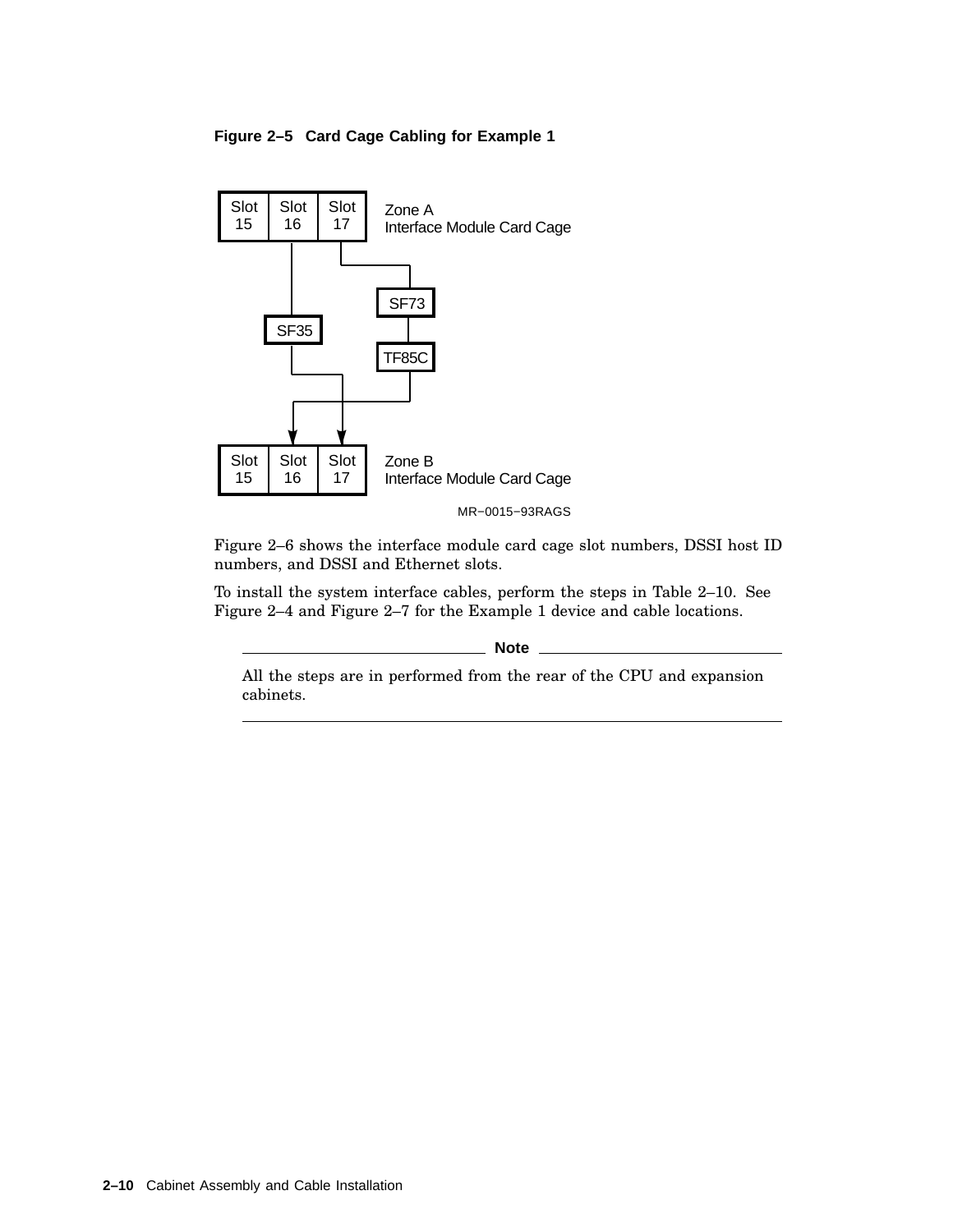

**Figure 2–6 Zone A and B Interface Module Card Cages**

Cabinet Assembly and Cable Installation **2–11**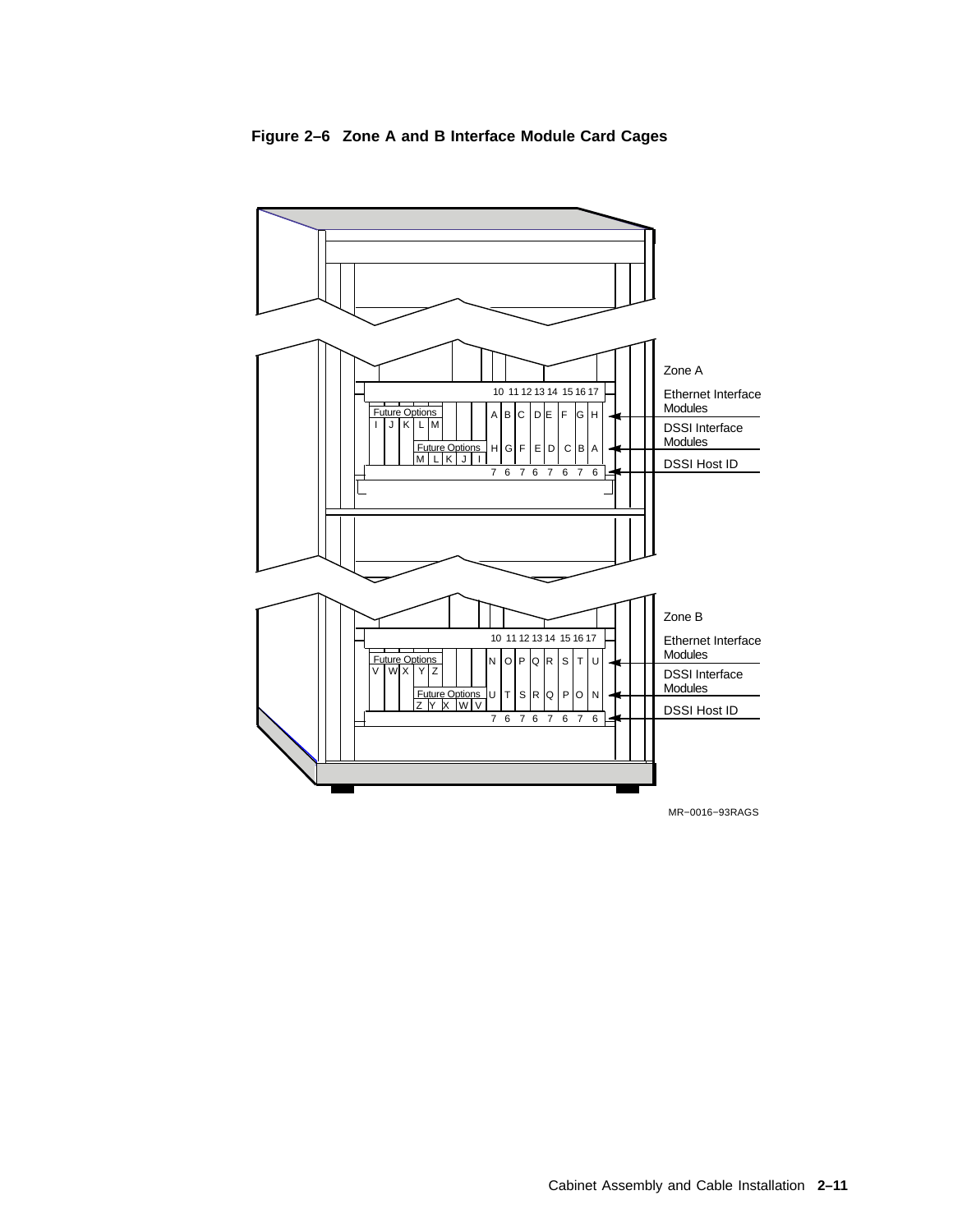| <b>Step</b> | <b>Action</b>                                                                                                                                                                                                                                                                                                                    |
|-------------|----------------------------------------------------------------------------------------------------------------------------------------------------------------------------------------------------------------------------------------------------------------------------------------------------------------------------------|
| 1.          | Open the cross-link assembly kit (PN 70-30588-01). Remove the contents.                                                                                                                                                                                                                                                          |
| 2.          | Install cross-link module 1 into slot 1 of the Zone A miscellaneous module card<br>cage.                                                                                                                                                                                                                                         |
| 3.          | Install cross-link module 2 into slot 1 of the Zone B miscellaneous module card<br>cage.                                                                                                                                                                                                                                         |
| 4.          | Connect one end of a DSSI cable (PN 17-03537-02) to the DSSI interface module<br>in slot 17 of the Zone A interface module card cage. Route the DSSI cable through<br>the cabinet cable openings into the expansion cabinet. Connect the other end of<br>the DSSI cable to the left connector of the Zone A SF73 storage array.  |
| 5.          | Connect a DSSI cable (PN 17-03537-01) to the right connector of the Zone A SF73<br>storage array. Connect the other end of the DSSI cable to the left connector of the<br>TF85 tape drive.                                                                                                                                       |
| 6.          | Connect a DSSI cable (PN 17-03537-03) to the right connector of the TF85 tape<br>drive. Route the cable through the cabinet cable openings into the CPU cabinet.<br>Connect the other end of the DSSI cable to the DSSI interface module in slot 16 of<br>the Zone B interface module card cage.                                 |
| 7.          | Connect one end of a DSSI cable (PN 17-03537-03) to the DSSI interface module<br>in slot 16 of the Zone A interface module card cage. Route the DSSI cable through<br>the cabinet cable openings into the expansion cabinet. Connect the other end of<br>the DSSI cable to the right connector of the Zone B SF35 storage array. |
| 8.          | Connect a DSSI cable (PN 17-03537-02) to the left connector of the Zone B SF35<br>storage array. Route the DSSI cable through the cabinet cable openings into the<br>CPU cabinet. Connect the other end of the DSSI cable to the DSSI interface<br>module in slot 15 of the Zone B interface module card cage.                   |
| 9.          | Install BNC terminators on any other Zone A and B interface modules.                                                                                                                                                                                                                                                             |
| 10.         | Install BNC T connectors on the Zone A and Zone B Ethernet interface modules<br>located in slot 10 of the interface module card cages.                                                                                                                                                                                           |
| 11.         | Connect a communications cable between the Zone A and Zone B NI module T<br>connectors.                                                                                                                                                                                                                                          |
| 12.         | Connect the Ethernet communications cables to the Zone A and Zone B Ethernet<br>interface module T connectors.                                                                                                                                                                                                                   |
| 13.         | Connect a terminal cable (PN BC22F-25) from the LOCAL connector of the console<br>module in slot 2 of the Zone A miscellaneous card cage to the Zone A terminal.<br>(See Figure $2-8$ .)                                                                                                                                         |
| 14.         | If the system is equipped with a remote terminal, connect a terminal cable (PN)<br>BC22F-25) from the REMOTE connector of the console module in slot 2 of the Zone<br>A miscellaneous card cage to the Zone A remote terminal. (See Figure 2-8.)                                                                                 |
| 15.         | Connect a modem cable (PN BC17E-25) from the MODEM connector of the console<br>module in slot 2 of the Zone A miscellaneous module card cage to the Zone A<br>modem. (See Figure 2–8.)                                                                                                                                           |
| 16.         | If the system is equipped with an uninterruptible power supply (UPS), connect the<br>RS232 cable to the UPS connector of the console module in slot 2 of the Zone A<br>miscellaneous module card cage. (See Figure 2-8.)                                                                                                         |
| 17.         | Repeat steps 14 to 16 for the Zone B terminal, modem, and UPS cables.                                                                                                                                                                                                                                                            |

**Table 2–10 Detail of Example 1 System Interface Cabling**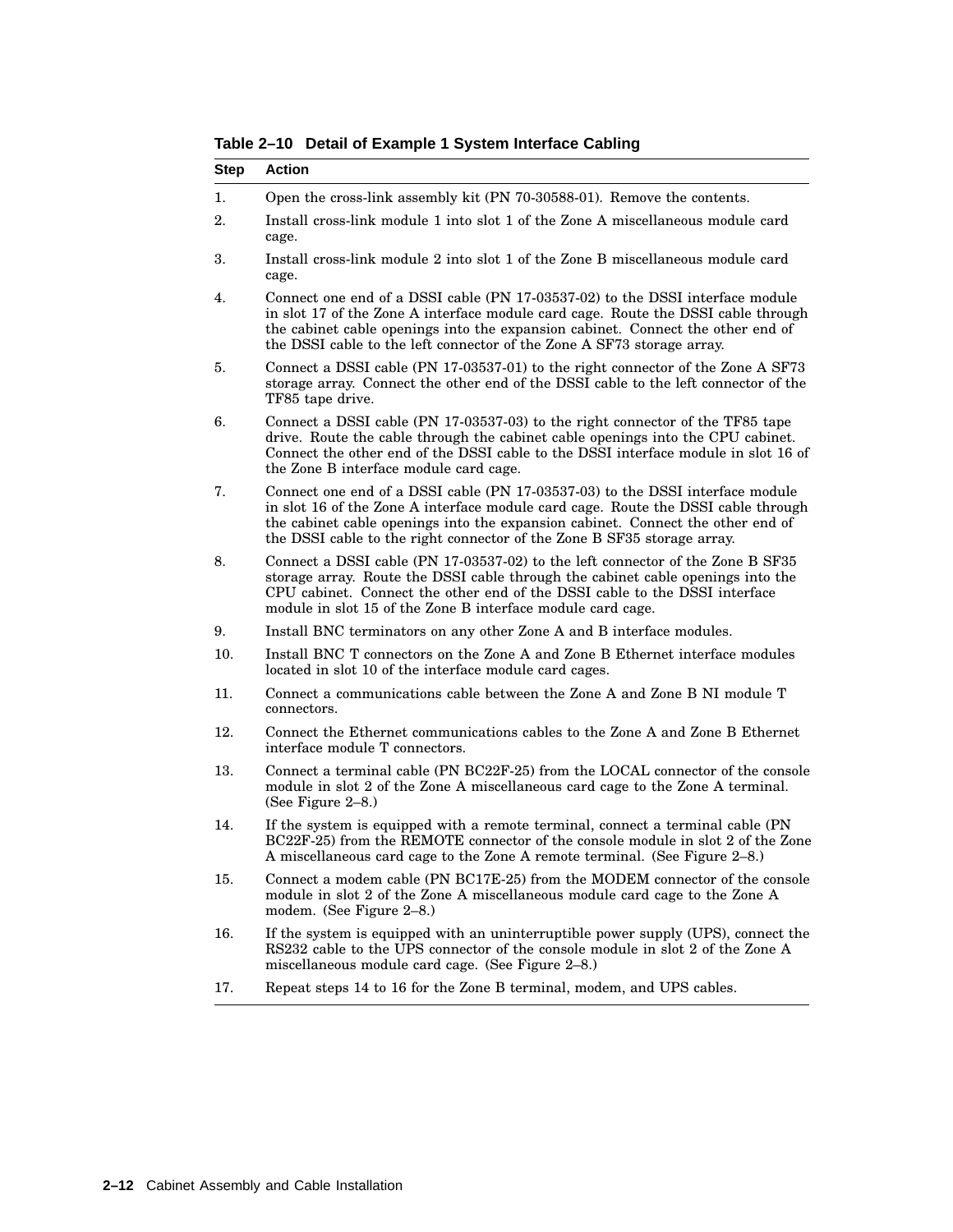**Figure 2–7 Device and Cable Locations**

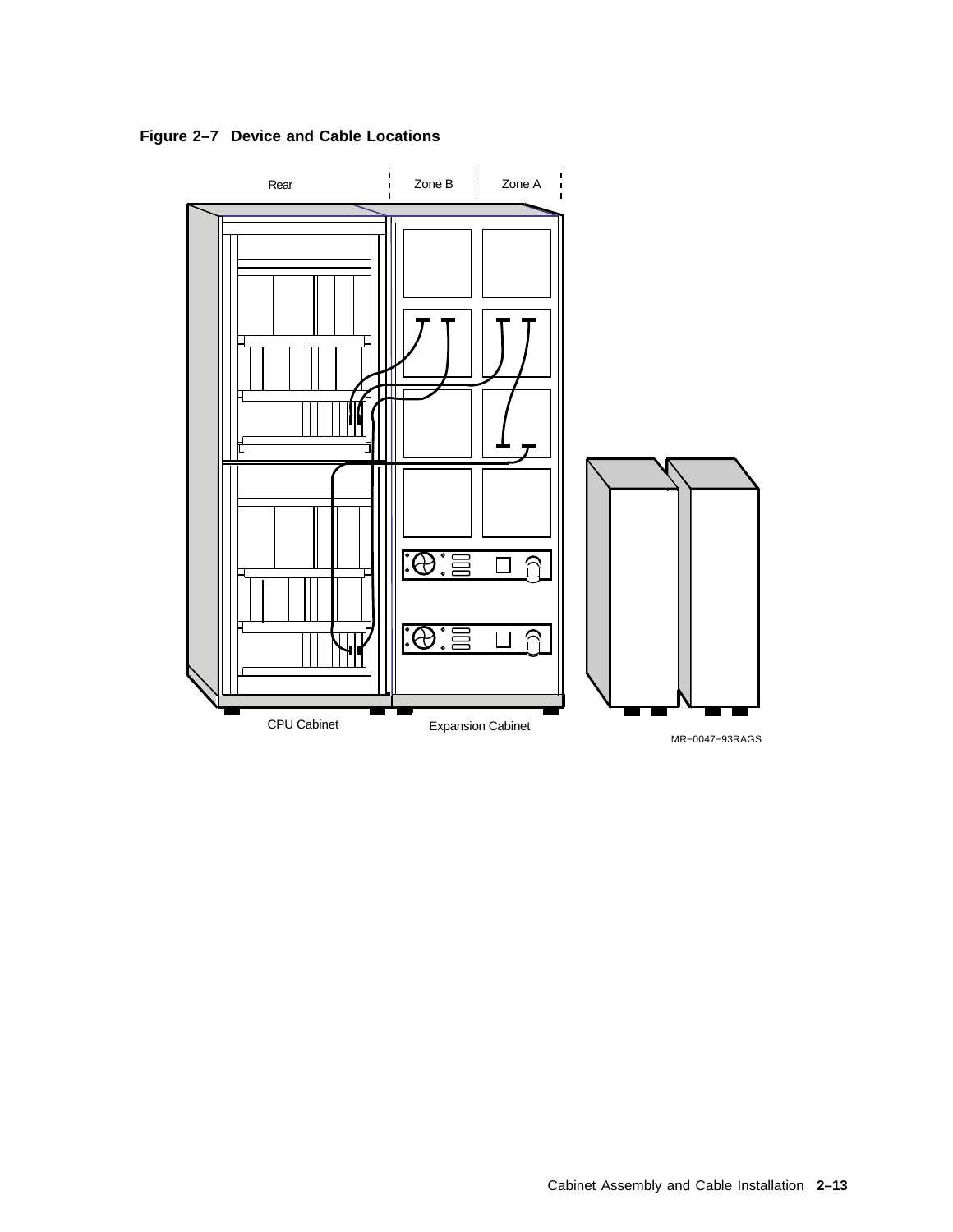#### **Figure 2–8 Console Module Connectors**



MR−0456−92RAGS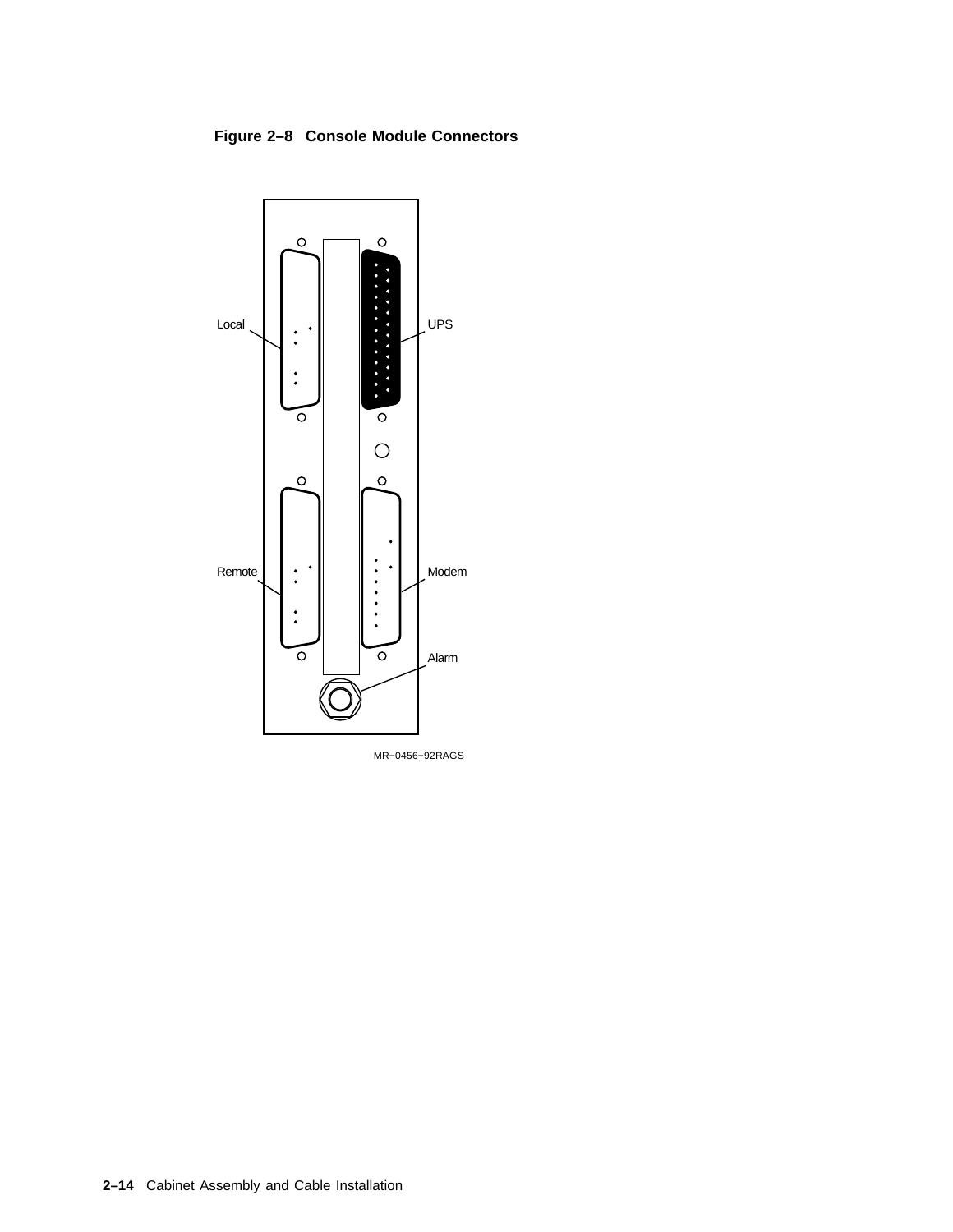Figure 2–9 is DSSI cabling Example 2.

#### **Figure 2–9 DSSI Cabling Example 2**



MR−0496−92RAGS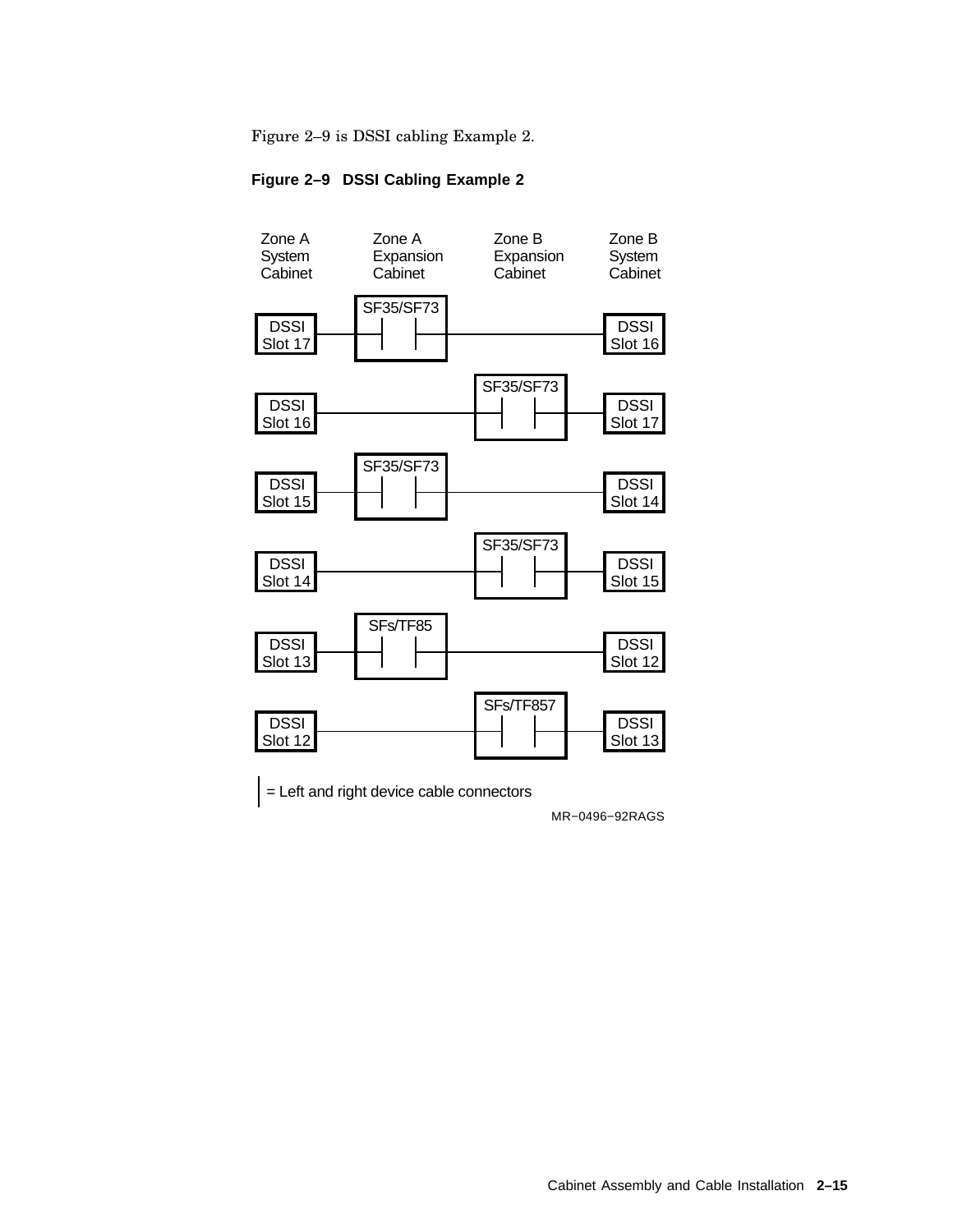## **2.7 Expanded System Power Cabling**

To install the system power cabling, perform the steps in Table 2–11. See also Figure A–5, Table A–5, Figure A–6, and Table A–6.

**Note**

If the system is equipped with uninterruptible power supplies, connect the power cords as specified in the manufacturer's documentation.

**Table 2–11 Example 1 System Power Cabling**

| <b>Step</b> | <b>Action</b>                                                                                                                                                                                                            |
|-------------|--------------------------------------------------------------------------------------------------------------------------------------------------------------------------------------------------------------------------|
|             |                                                                                                                                                                                                                          |
| 1.          | Connect the power cables specified in Table 2–12 to the Zone A and Zone B FEUs<br>and console terminals. Connect the other end of the power cables to the ac utility<br>outlets specified in the site installation plan. |
| 2.          | If the system is equipped with uninterruptible power supplies, connect the<br>FEU and console terminal power cables to the UPS outlets specified in the site<br>installation plan.                                       |
| 3.          | Connect a disk power cable (PN 17-00442-39) to the Zone A SF73 storage array.<br>Connect the other end of the disk power cable to the Phase B ac outlet of the Zone<br>A power distribution box.                         |
| 4.          | Connect a tape drive power cable (PN 17-00442-39) to the Zone A TF85 tape drive.<br>Connect the other end of the tape drive power cable to the Phase C ac outlet of the<br>Zone A power distribution box.                |
| 5.          | Connect a disk power cable (PN 17-00442-39) to the Zone B SF35 storage array.<br>Connect the other end of the disk power cable to the Phase B ac outlet of the Zone                                                      |

| Table 2-12 Power Cable Country Kits |  |  |  |  |
|-------------------------------------|--|--|--|--|
|-------------------------------------|--|--|--|--|

B power distribution box.

| <b>Region</b>         | <b>Front End Unit</b><br>(If TA85 Tape Drive) | <b>Terminal</b> |  |
|-----------------------|-----------------------------------------------|-----------------|--|
| US/Japan/Canada       | 17-00083-48                                   | 17-00083-26     |  |
| Australia/New Zealand | 17-00198-11                                   | 17-00198-09     |  |
| Central Europe        | 17-00199-16                                   | 17-00199-10     |  |
| UK/Ireland            | 17-00209-13                                   | 17-00209-10     |  |
| Switzerland           | 17-00210-10                                   | 17-00219-07     |  |
| Denmark               | 17-00310-10                                   | 17-00301-08     |  |
| Italy                 | 17-00364-13                                   | 17-00364-10     |  |
| India/South Africa    | 17-00456-13                                   |                 |  |
| Israel                | 17-00457-13                                   | 17-00457-10     |  |
|                       |                                               |                 |  |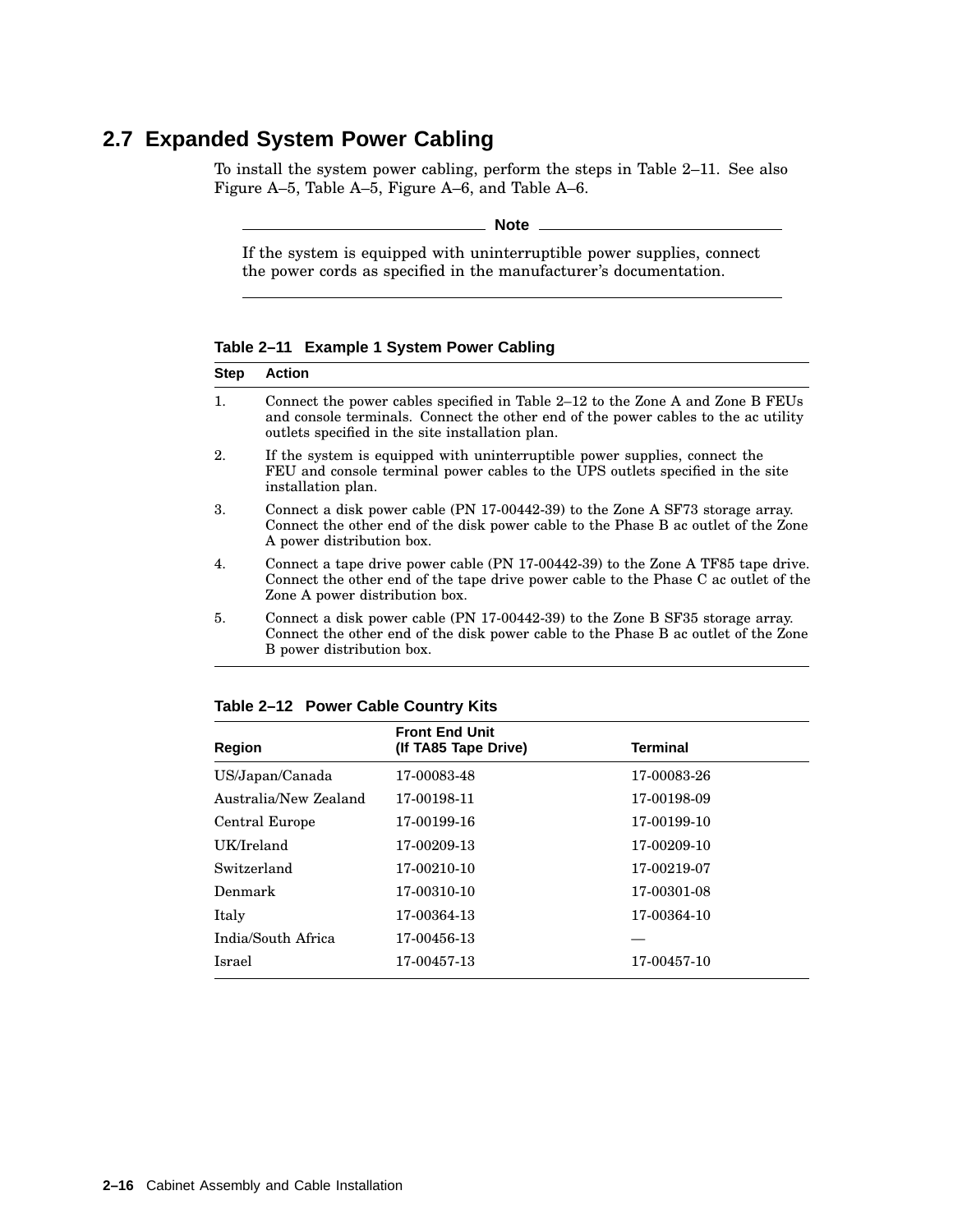**3**

## **Completing the System Installation**

#### **3.1 In This Chapter**

This chapter includes:

- Power preparation procedure
- Turning on system power
- Turning off zone and system power
- Setting the terminal baud rate
- Final system tests

#### **3.2 Power Preparation Procedure**

To prepare to turn on system power perform the steps in Table 3–1.

#### **Table 3–1 Power Preparation Procedure**

| <b>Step</b> | <b>Action</b>                                                                                                                  |
|-------------|--------------------------------------------------------------------------------------------------------------------------------|
| 1.          | If the system is equipped with uninterruptible power supplies, make sure all<br>circuit breakers and battery switches are off. |
| 2.          | Make sure all ac utility circuit breakers are off.                                                                             |
| 3.          | Make sure both power distribution box circuit breakers are off.                                                                |
| 4.          | Make sure the Zone A and Zone B FEU circuit breakers are off.                                                                  |

#### **3.3 Turning On System Power**

To turn on system power, perform the steps in Table 3–2. See also Table 3–3 and Figure 3–1.

**Note** 1

If an error occurs, stop the installation, troubleshoot, and repair as required.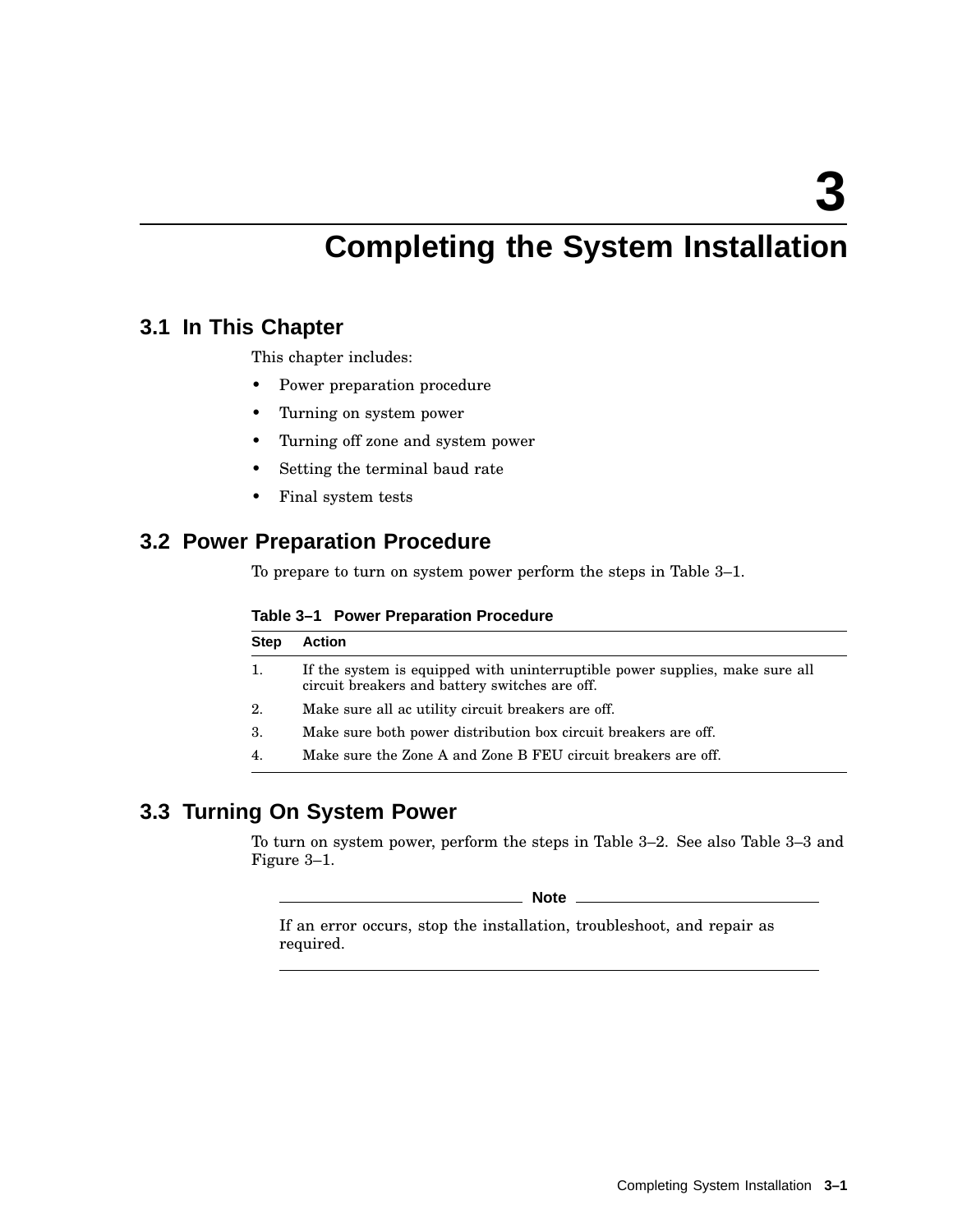**Table 3–2 Turning On System Power**

| <b>Step</b> | <b>Action</b>                                                                                                                                                                                                                                                                                |  |
|-------------|----------------------------------------------------------------------------------------------------------------------------------------------------------------------------------------------------------------------------------------------------------------------------------------------|--|
| 1.          | Turn on all ac utility circuit breakers.                                                                                                                                                                                                                                                     |  |
| 2.          | If the system is equipped with uninterruptible power supplies, turn on the supplies<br>as specified in the manufacturer's documentation.                                                                                                                                                     |  |
| 3.          | Make sure that both power distribution box AC Present indicators are on.                                                                                                                                                                                                                     |  |
| 4.          | Set the Zone A power distribution box Local/Remote switch to Local.                                                                                                                                                                                                                          |  |
| 5.          | Turn on the Zone A power distribution box circuit breaker.                                                                                                                                                                                                                                   |  |
| 6.          | Turn on the Zone A FEU circuit breaker (See Figure 3–1).                                                                                                                                                                                                                                     |  |
|             | The FEU OK and PSC OK indicators turn on, the PSC Fault ID Display reads 0,<br>and the DC5 OK and DC3 OK indicators turn on. (Errors are shown on the PSC<br>Fault ID Display.)                                                                                                              |  |
| 7.          | Press the Logic Power On switch on the Zone A control panel.                                                                                                                                                                                                                                 |  |
|             | The Logic Power On indicator turns on, the Zone A cabinet cooling fan turns on,<br>and the power-on self-test runs. While the power-on self-test is running, the Zone<br>A control panel Fault indicator is on.                                                                              |  |
|             | When the power-on self-test is successful, the Fault indicator turns off and the<br>System OK indicator turns on. By default, the Console Local indicator turns on<br>and the local console port is enabled. The Console Secure indicator turns on and<br>the console Break key is disabled. |  |

- 8. Turn on the Zone A console terminal.
- 9. Repeat steps 1 through 8 for Zone B.

| <b>Item</b> | <b>Control/Indicator</b>  | <b>Function</b>                                                                                                            |
|-------------|---------------------------|----------------------------------------------------------------------------------------------------------------------------|
| 1           | <b>AC Circuit Breaker</b> |                                                                                                                            |
| 2           | <b>FEU Failure</b>        | When on, indicates the dc output voltages for the<br>FEU are below the specified minimum.                                  |
| 3           | FEU OK                    | When on, indicates the dc output voltages for the<br>FEU are above the specified minimum.                                  |
| 4           | DC3 Failure               | When on, indicates that one of the $+3$ Vdc output<br>voltages is not within the specified tolerances.                     |
| 5           | DC <sub>3</sub> OK        | When on, indicates that the $+3$ Vdc output voltages<br>are within the specified tolerances.                               |
| 6           | AC Present                | When on, indicates ac power is present at the ac<br>input connector, regardless of the position of the<br>circuit breaker. |
| 7           | DC5 Failure               | When on, indicates that one of the $+5$ Vdc output<br>voltages is not within the specified tolerances.                     |
| 8           | DC5 OK                    | When on, indicates that the $+5$ Vdc output voltages<br>are within the specified tolerances.                               |
| 9           | <b>PSC Failure</b>        | When on, indicates a PSC fault.                                                                                            |
| 10          | <b>PSC OK</b>             | When blinking, indicates the PSC is performing<br>power-on self-tests.                                                     |
|             |                           | When on, indicates the PSC is functioning.                                                                                 |

**Table 3–3 Key to Figure 3–1, Power Module Controls and Indicators**

(continued on next page)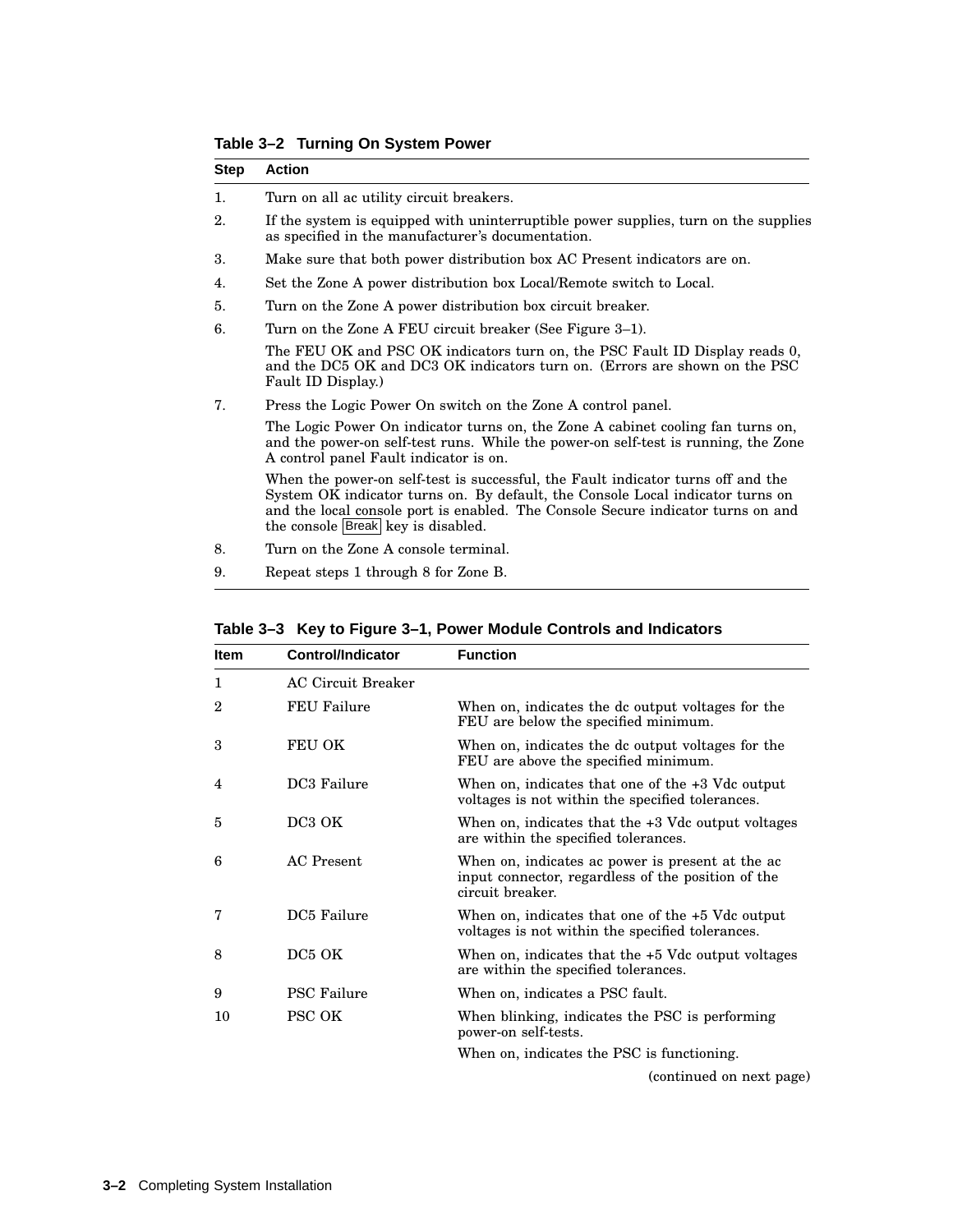| <b>Item</b> | Control/Indicator            | <b>Function</b>                                                                                                                                            |
|-------------|------------------------------|------------------------------------------------------------------------------------------------------------------------------------------------------------|
| 11          | Over Temperature<br>Shutdown | When on, indicates that the PSC shut down the<br>system because of an internal overtemperature<br>condition.                                               |
| 12          | Fan Failure                  | When on, indicates a fan failure. Use the<br>hexadecimal number in the Fault ID Display to<br>isolate the fan.                                             |
| 13          | Disk Power Failure           | When on, indicates a disk power failure. Use the<br>hexadecimal number in the Fault ID Display to<br>isolate the storage compartment that houses the disk. |
| 14          | Fault ID Display             | Displays power subsystem fault codes.                                                                                                                      |
| 15          | <b>PSC Reset Button</b>      | When out, indicates a PSC fault condition. Press in<br>to reset.                                                                                           |
| 16          | CAMP Fan Fault               | When on, indicates that a fan fault caused all disk<br>drives and tape drives to shut down.                                                                |
|             |                              |                                                                                                                                                            |

**Table 3–3 (Cont.) Key to Figure 3–1, Power Module Controls and Indicators**

**Figure 3–1 Power Module Controls and Indicators**

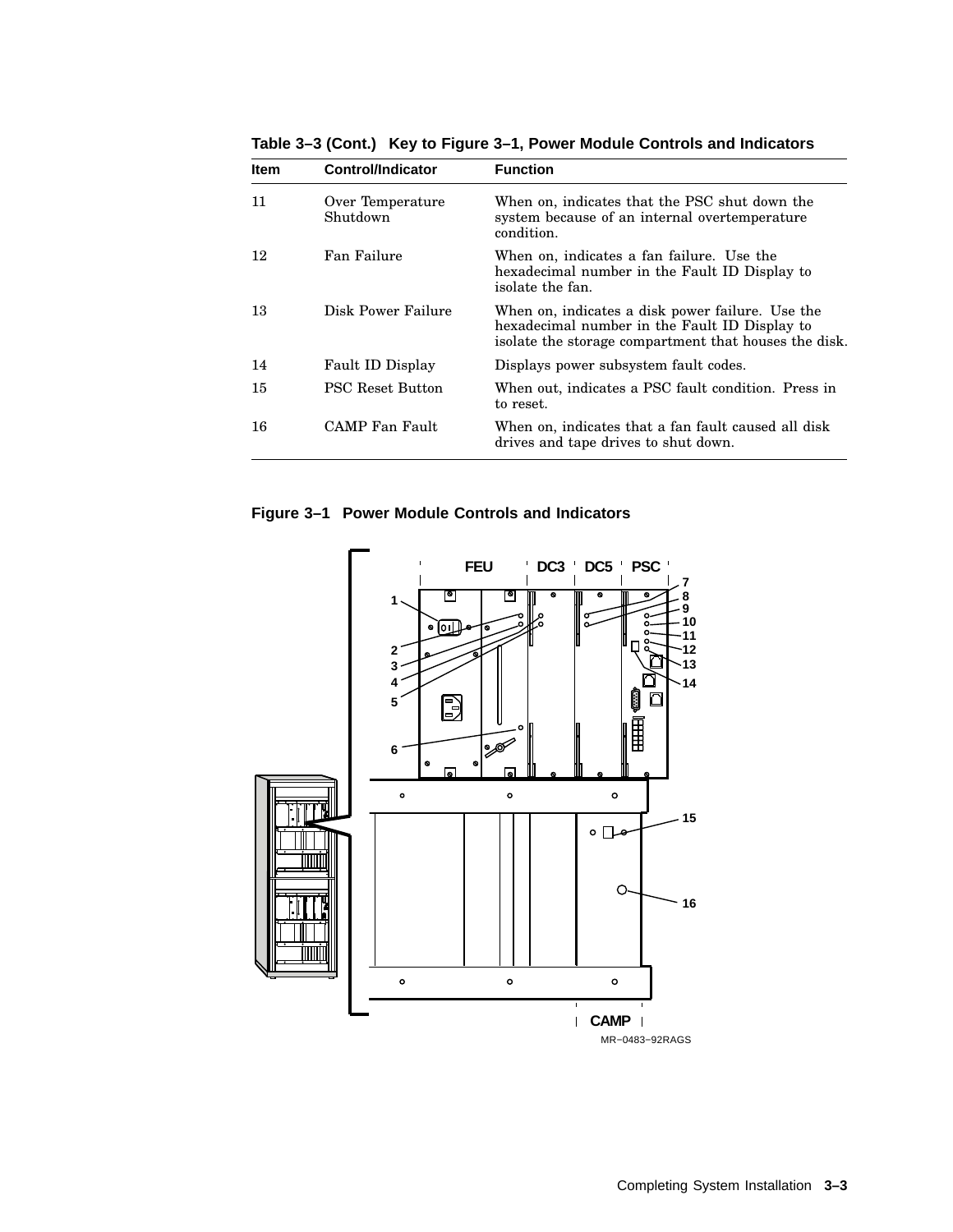## **3.4 Turning Off Zone and System Power**

To turn off zone power, perform the steps in Table 3–4.

**Table 3–4 Turning Off Zone Power**

| <b>Step</b> | <b>Action</b>                                                                                                                                                                                                                                   |
|-------------|-------------------------------------------------------------------------------------------------------------------------------------------------------------------------------------------------------------------------------------------------|
| 1.          | At a zone control panel (A or B), simultaneously press both Logic Power Off<br>switches to remove logic power from the zone.                                                                                                                    |
|             | The Logic Power Off switches have no effect on the expansion cabinet power or the<br>fan unless the drives (disk and tape) are turned off. If the drives are turned off,<br>the fan will run for about 30 seconds after you press the switches. |
| 2.          | Turn off the FEU circuit breaker.                                                                                                                                                                                                               |

To turn off the power in the expansion cabinet, turn off the drives (disk and tape). To turn off system power, perform the steps in Table 3–5.

**Table 3–5 Turning Off System Power**

| <b>Step</b> | <b>Action</b>                                                                                                                                                                                                                                   |  |
|-------------|-------------------------------------------------------------------------------------------------------------------------------------------------------------------------------------------------------------------------------------------------|--|
| 1.          | Simultaneously press both Logic Power Off switches on the Zone A control panel.<br>Repeat this step for Zone B.                                                                                                                                 |  |
|             | The Logic Power Off switches have no effect on the expansion cabinet power or the<br>fan unless the drives (disk and tape) are turned off. If the drives are turned off,<br>the fan will run for about 30 seconds after you press the switches. |  |
| 2.          | Turn off the Zone A and Zone B FEU circuit breakers.                                                                                                                                                                                            |  |
| 3.          | Turn off all disk and tape drives in the expansion cabinet.                                                                                                                                                                                     |  |
| 4.          | Set the Zone A and Zone B power distribution box Local/Remote switches to Off.                                                                                                                                                                  |  |
| 5.          | Turn off the Zone A and Zone B power distribution box circuit breakers.                                                                                                                                                                         |  |
| 6.          | Make sure that both power distribution box AC Present indicators are off.                                                                                                                                                                       |  |
| 7.          | Turn off the console terminal.                                                                                                                                                                                                                  |  |
| 8.          | If the system is equipped with uninterruptible power supplies, turn off the supplies<br>as specified in the manufacturer's documentation.                                                                                                       |  |
| 9.          | Turn off all ac utility circuit breakers.                                                                                                                                                                                                       |  |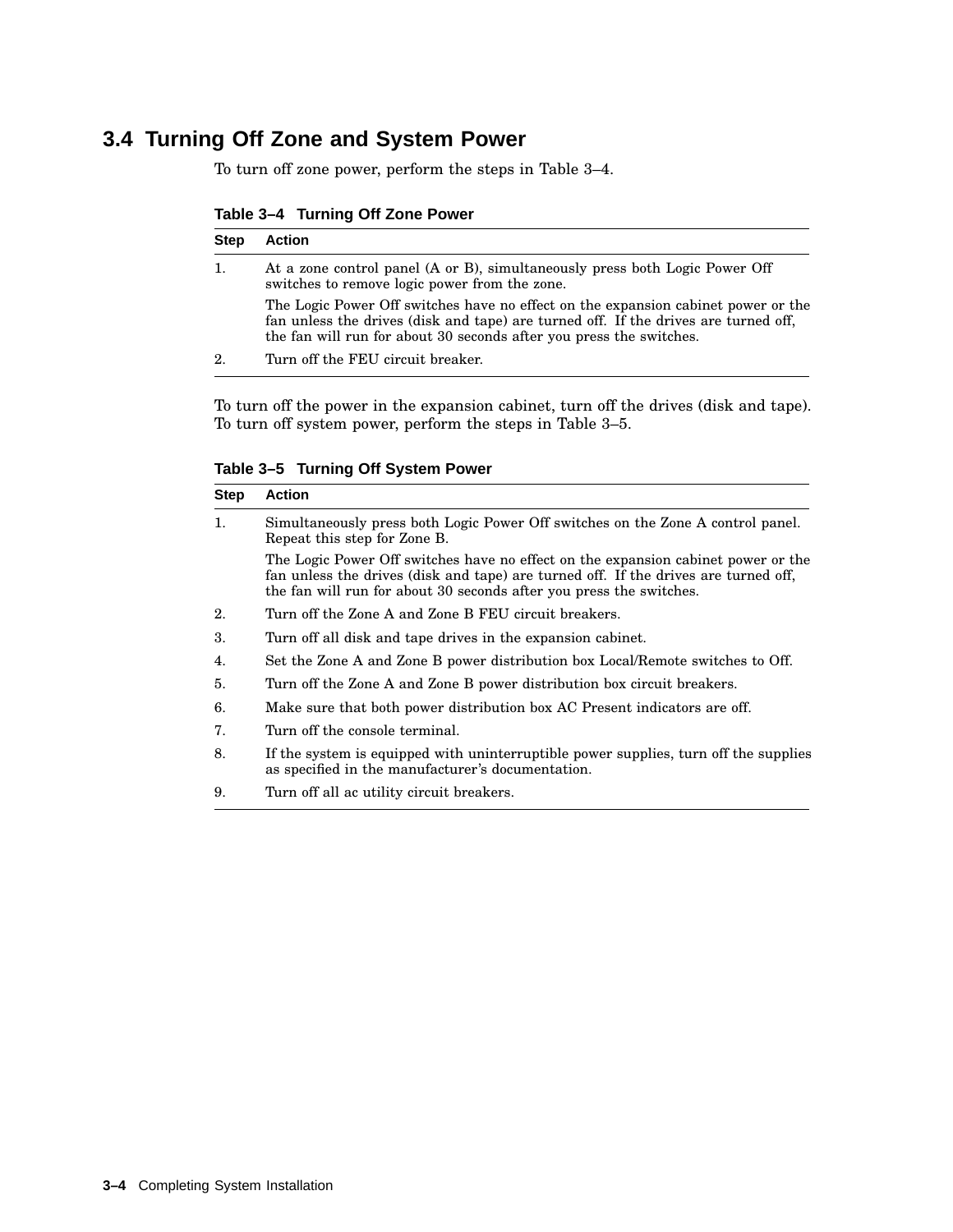#### **3.5 Setting the Terminal Baud Rate**

The default baud rate is 9600 for the local and remote terminal ports. Refer to your terminal documentation for information on the baud rates.

*VAXft Systems Model 810 Operating Information* describes how to set the baud rate using SET BAUD. The baud rates are: 300, 600, 1200, 2400, 4800, 9600, and 19200.

#### **3.6 Final System Tests**

The ROM-based diagnostics (RBDs) contain all the diagnostic software required by the system. To run the final system tests, perform the steps in Table 3–6.

**Caution**

Do not run interactive RBDs at this time.

**Table 3–6 Running Final System Tests**

| <b>Step</b>    | <b>Action</b>                                                                                                                                                              |  |
|----------------|----------------------------------------------------------------------------------------------------------------------------------------------------------------------------|--|
| $\mathbf{1}$ . | Install and boot the VMS operating system. See the VMS Upgrade and Installation<br>Supplement: VAXft Systems.                                                              |  |
| 2.             | Run the User Environment Test Package (UETP). UETP can perform write/read<br>tests on RF-series disks. The VAX/VMS UETP User Guide describes how to use<br>UETP. Remember: |  |
|                | Run UETP only when the system installation is complete. At any other time,<br>٠<br>you risk data corruption on shadowed disks.                                             |  |
|                | Never run UETP without first contacting the responsible customer<br>$\bullet$<br>representative or application manager.                                                    |  |
| 3.             | When you are sure that the system is operating correctly, call the responsible<br>customer representative to install and test the software applications.                   |  |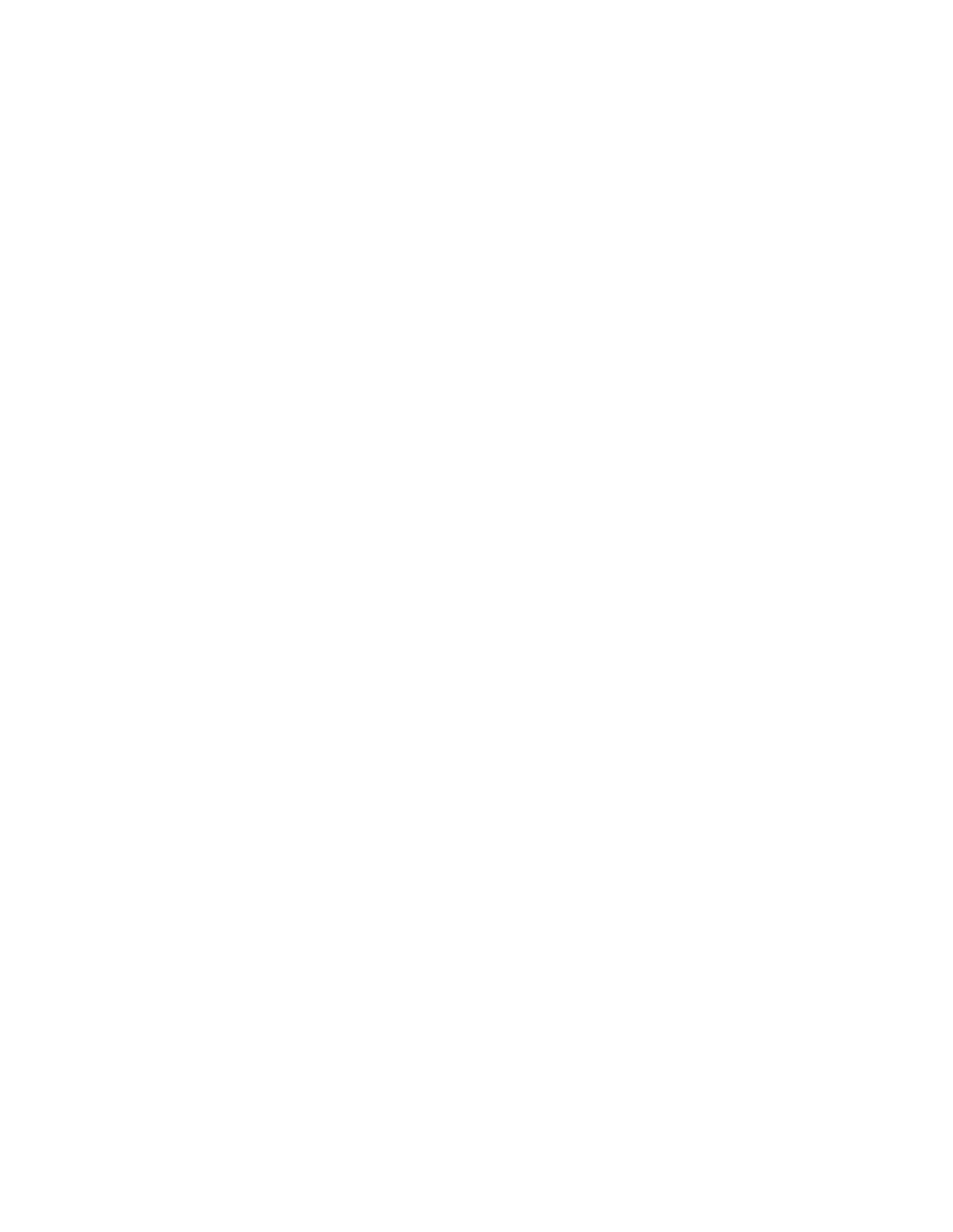**A**

## **Cabinet and Component Descriptions**

#### **A.1 In This Appendix**

This appendix includes descriptions of the:

- CPU and expansion cabinets
- Zone control panel
- Power modules
- Domestic power distribution box
- International power distribution box

## **A.2 CPU and Expansion Cabinets**

Figure A–1 shows the front layout of an expanded system. Table A–1 describes the components shown in Figure A–1. Figure A–2 shows the rear layout of an expanded system. Table A–2 describes the components shown in Figure A–2.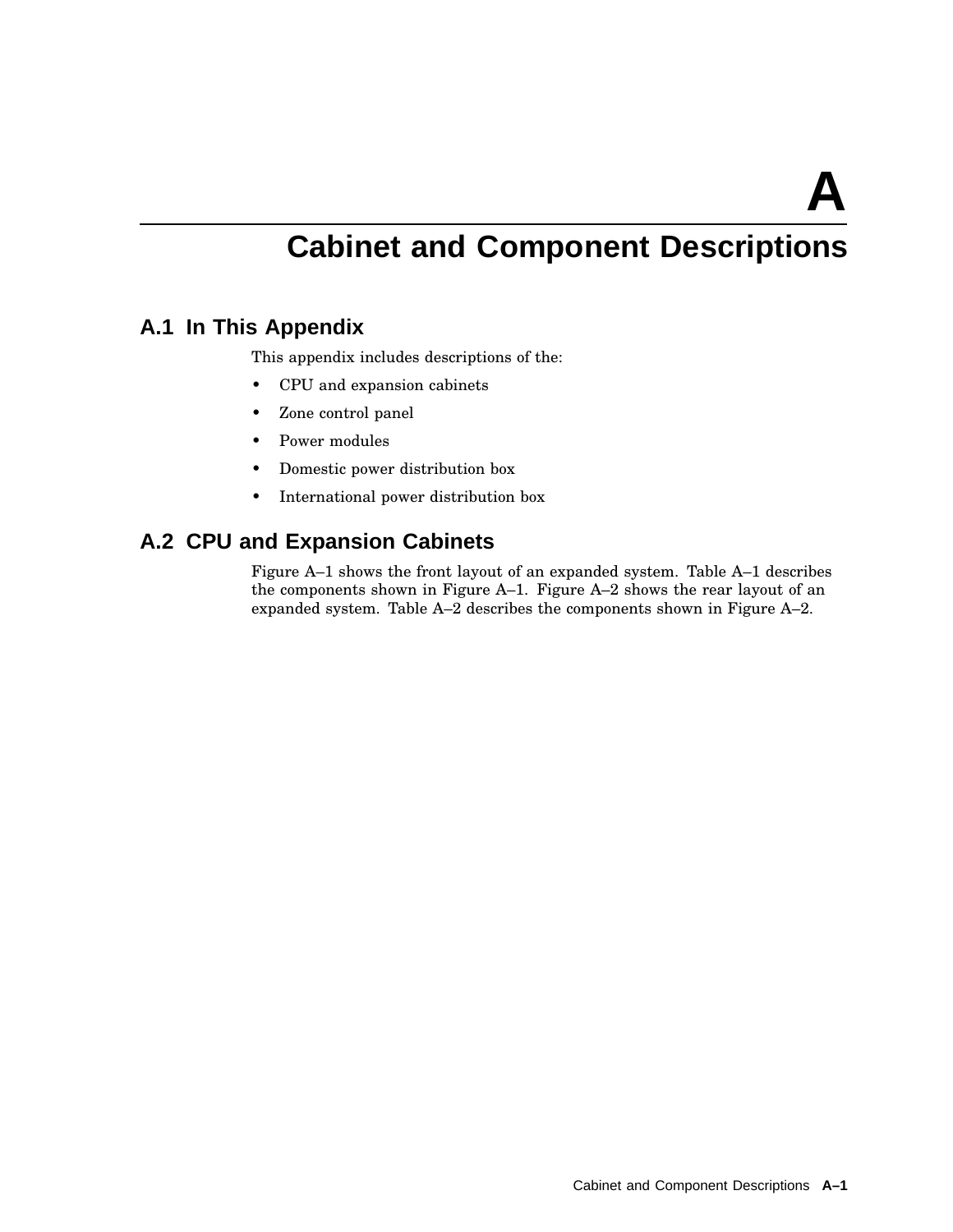



MR−0406−92RAGS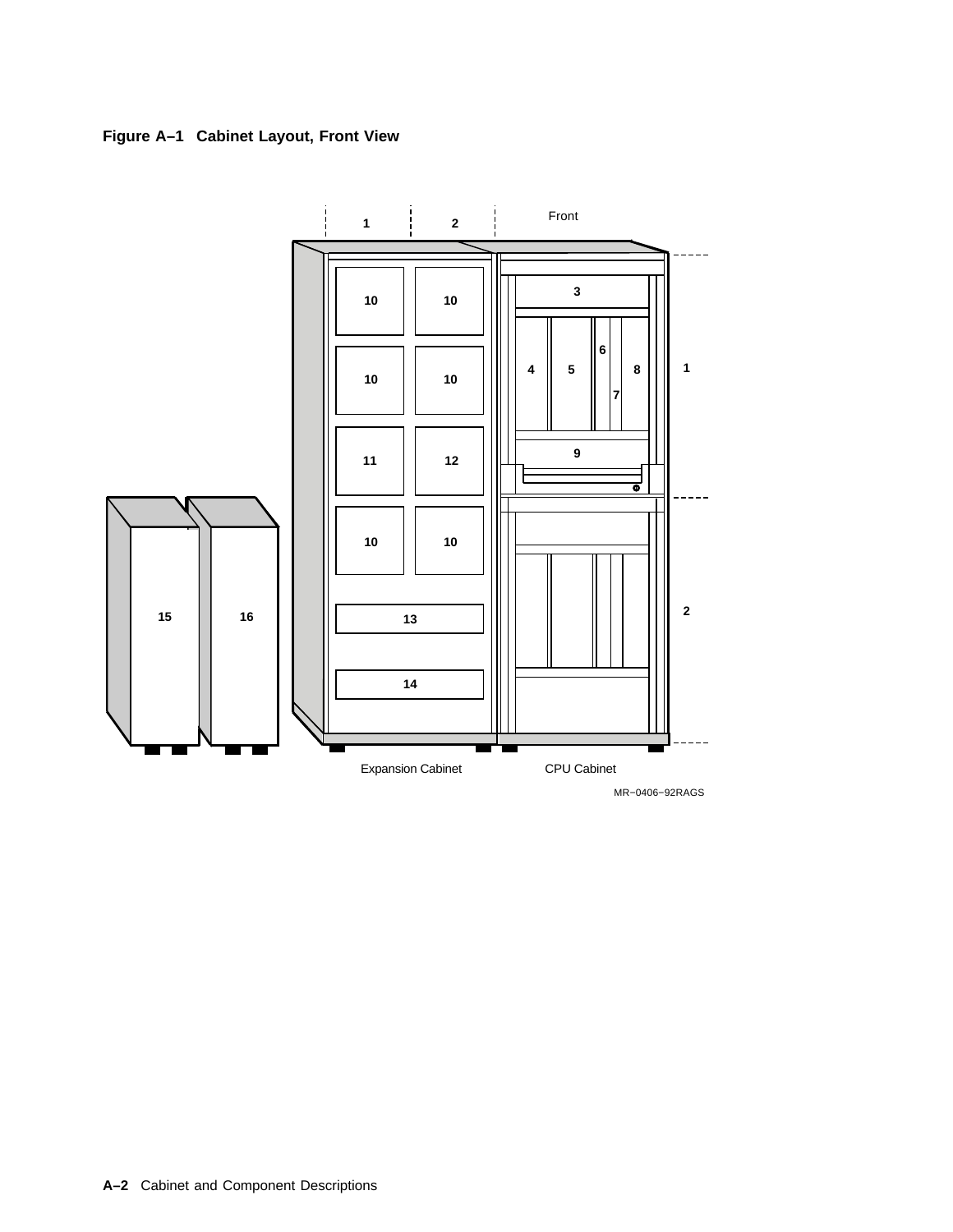| <b>Item</b>    | Component                      | <b>Description</b>                                                    |
|----------------|--------------------------------|-----------------------------------------------------------------------|
| 1              | Zone A                         | Complete computer with enough elements to run an<br>operating system. |
| $\overline{2}$ | Zone B                         | Complete computer with enough elements to run an<br>operating system. |
| 3              | Fan assembly                   | Cooling device.                                                       |
| 4              | Disk drawer                    | Optional SF35 disk drive(s).                                          |
|                | <b>System Module Card Cage</b> |                                                                       |
| 5              | Slot 0 - CPU module            | Logic chips and memory.                                               |
| 6              | Slot 1 - ATM module            | I/O logic supporting up to eight interface adapter cards.             |
| 7              | Slot 2 - Not used              | For future expansion.                                                 |
| 8              | Zone control panel             | Zone controls and indicators.                                         |
| 9              | Blank panel                    | Not used.                                                             |
| 10             | Disk device                    | Location for disk device.                                             |
| 11             | Disk/tape device               | Location for disk or tape device.                                     |
| 12             | Disk/tape/tape loader          | Location for disk, tape, or tape loader device.                       |
| 13             | Power distribution box A       | AC power source for Zone A.                                           |
| 14             | Power distribution box B       | AC power source for Zone B.                                           |
| 15             | UPS A                          | Optional uninterruptible power supply for Zone A.                     |
| 16             | UPS B                          | Optional uninterruptible power supply for Zone B.                     |

**Table A–1 Key to Figure A–1, Cabinet Layout, Front View**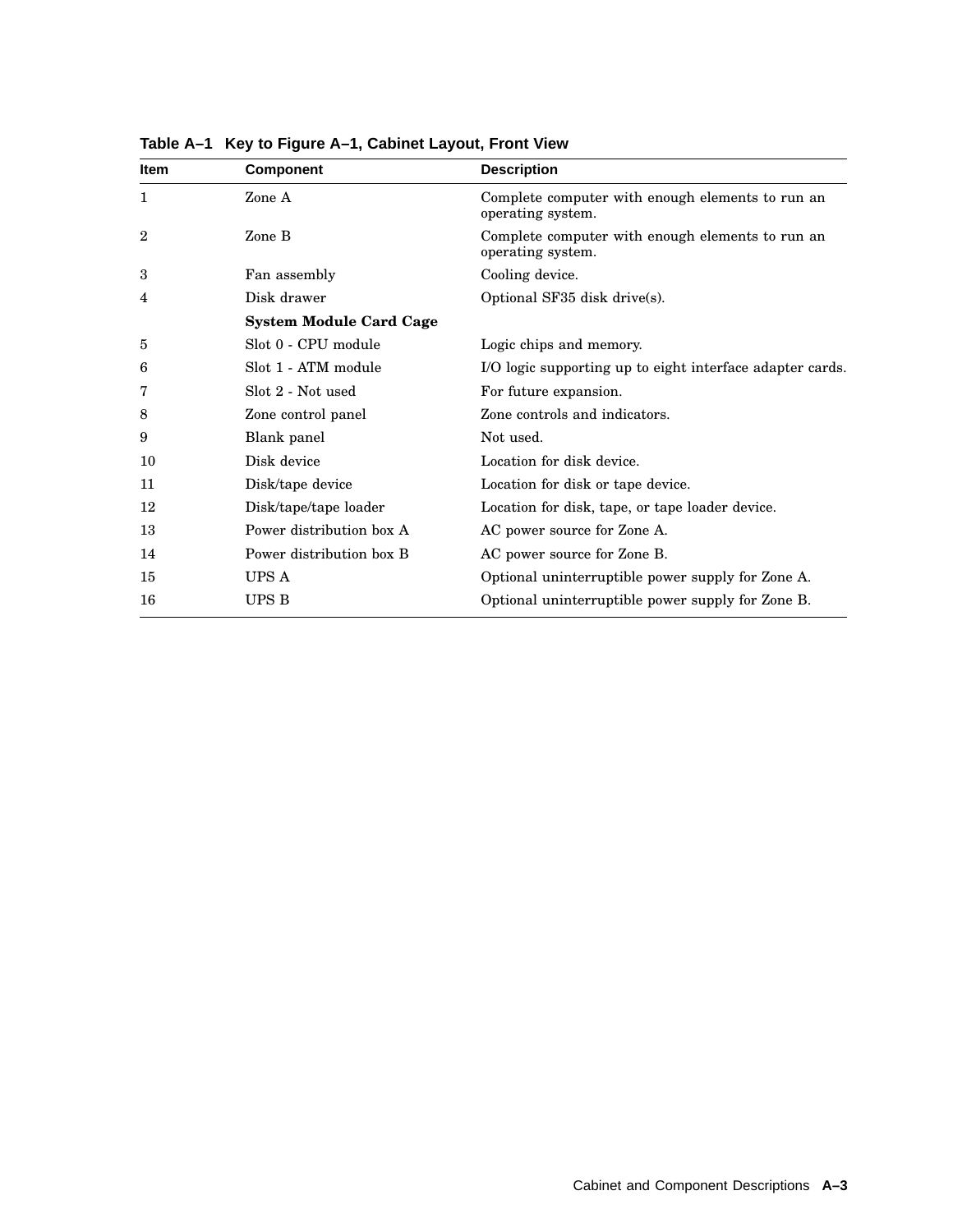**Figure A–2 Cabinet Layout, Rear View**



MR−0407−92RAGS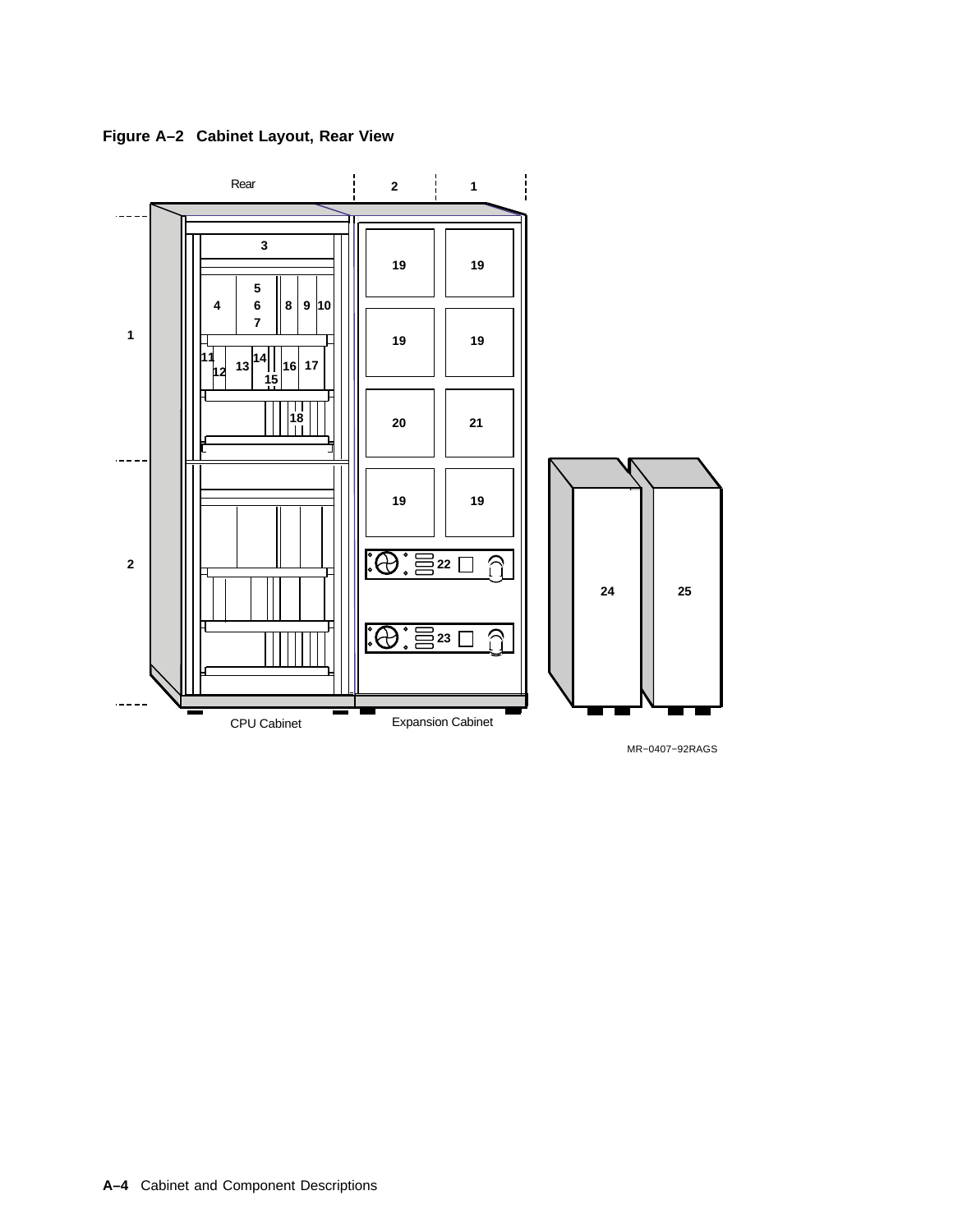| ltem           | Component                             | <b>Description</b>                                                    |
|----------------|---------------------------------------|-----------------------------------------------------------------------|
| 1              | Zone A                                | Complete computer with enough elements to run an<br>operating system. |
| $\overline{2}$ | Zone B                                | Complete computer with enough elements to run an<br>operating system. |
| 3              | Fan assembly                          | Cooling device.                                                       |
| 4              | Blank panel                           | Not used.                                                             |
| 5              | Front End Unit (FEU)                  | AC input circuit breaker.                                             |
| 6              | FEU                                   | Converts ac power to 48 Vdc.                                          |
| 7              | FEU                                   | AC input connector.                                                   |
| 8              | Regulator                             | Provides $+3.3$ Vdc at 30 A, $+12$ Vdc at 12.5 A, and<br>bias.        |
| 9              | Regulator                             | Provides +5 Vdc at 90 A.                                              |
| 10             | Power system controller               | Provides interface signals to the ATM module.                         |
|                | <b>Miscellaneous Module Card Cage</b> |                                                                       |
| 11             | Blank panel                           | Not used.                                                             |
| 12             | Slot 0 - Not used                     | For future expansion.                                                 |
| 13             | Slot 1 - Cross-link assembly          | Connects Zone A and Zone B.                                           |
| 14             | Slot 2 - Console module               | Module with console port.                                             |
| 15             | Slot 3 - Not used                     | Factory test module.                                                  |
| 16             | Slot 4 - Disk In/Disk Out module      | Permits zone interconnections to access all<br>configured disks.      |
| 17             | Slot 5 - CAMP module                  | Provides custom power control circuits.                               |
|                | <b>Interface Module Card Cage</b>     |                                                                       |
| 18             | Slots 10 to 17                        | DSSI and NI interface modules.                                        |
|                | Slots $20$ to $27$                    | For future expansion.                                                 |
| 19             | Disk device                           | Location for disk device.                                             |
| 20             | Disk/tape/tape loader                 | Location for disk, tape, or tape loader device.                       |
| 21             | Disk/tape device                      | Location for disk or tape device.                                     |
| 22             | Power distribution box A              | AC power source for Zone A.                                           |
| 23             | Power distribution box B              | AC power source for Zone B.                                           |
| 24             | UPS A                                 | Optional uninterruptible power supply for Zone A.                     |
| 25             | <b>UPS B</b>                          | Optional uninterruptible power supply for Zone B.                     |

**Table A–2 Key to Figure A–2, Cabinet Layout, Rear View**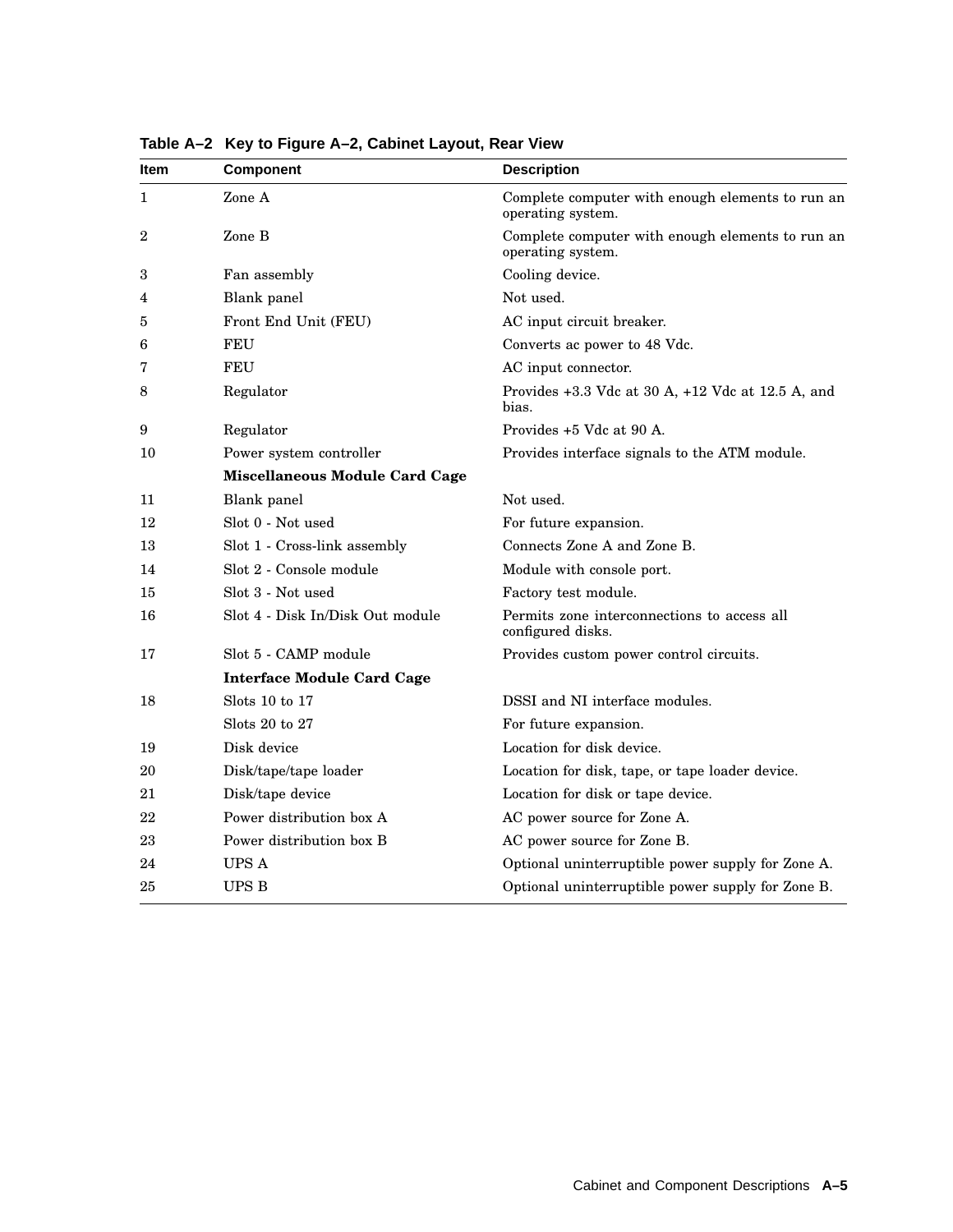## **A.3 Zone Control Panel**

Figure A–3 shows the layout of the zone control panel. Table A–3 describes the functions of the zone control panel controls and indicators.

#### **Figure A–3 Zone Control Panel**

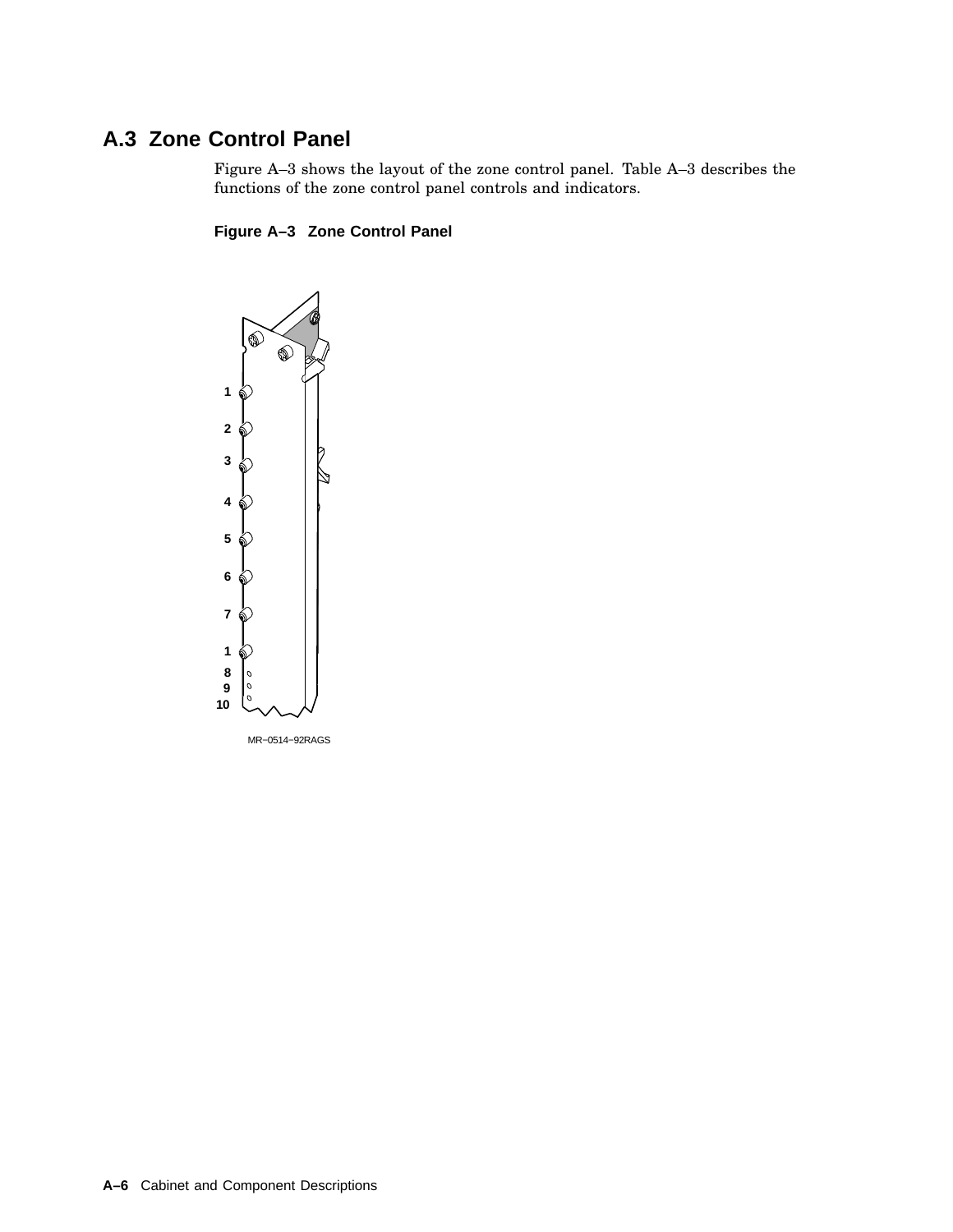| <b>Item</b>  | <b>Control/Indicator</b> | <b>Function</b>                                                                                                                                                                                                                                                                         |
|--------------|--------------------------|-----------------------------------------------------------------------------------------------------------------------------------------------------------------------------------------------------------------------------------------------------------------------------------------|
| 1            | Logic Power - OFF        | Two switches with amber indicators. Pressing<br>the two switches removes 48 V power and<br>disables the zone. Pressing one switch has no<br>effect on the operation of the zone. (CPU cabinet<br>disk power is not affected when logic power is<br>removed by pressing these switches.) |
| $\mathbf{2}$ | Logic Power - ON         | One switch with a green indicator. Pressing this<br>switch applies 48 V power to the zone. (CPU<br>cabinet disk power is not affected when logic<br>power is applied by pressing this switch.)                                                                                          |
| 3            | Local Console            | One switch with a green indicator. Pressing this<br>switch connects the system to the console local<br>port for communication.                                                                                                                                                          |
| 4            | Remote Console           | One switch with a green indicator. Pressing this<br>switch connects the system to the remote port<br>for communication.                                                                                                                                                                 |
| 5            | Secure                   | One switch with a green indicator. Pressing this<br>switch disables the console Break key function.<br>(You cannot use the console  Break  key to halt<br>the zone or system.)                                                                                                          |
| 6            | Zone Halt Enable         | One switch with a green indicator. Pressing this<br>switch enables the console Break key function.<br>(You can use the console Break key to halt the<br>zone.)                                                                                                                          |
| 7            | System Halt Enable       | One switch with a green indicator. Pressing this<br>switch enables the console Break key function.<br>(You can use the console Break key to halt both<br>zones.)                                                                                                                        |
|              |                          | <b>Note</b>                                                                                                                                                                                                                                                                             |

**Table A–3 Key to Figure A–3, Zone Control Panel**

System Halt Enable is NOT supported in Simplex mode.

| 8  | System OK    | Green indicator. On when the system power is<br>on and the system is operational.                          |
|----|--------------|------------------------------------------------------------------------------------------------------------|
| 9  | System Fault | Amber indicator. On when the system is not<br>operational.                                                 |
| 10 | OS Running   | Green indicator. On when the system is<br>operational and running a customer or<br>diagnostic application. |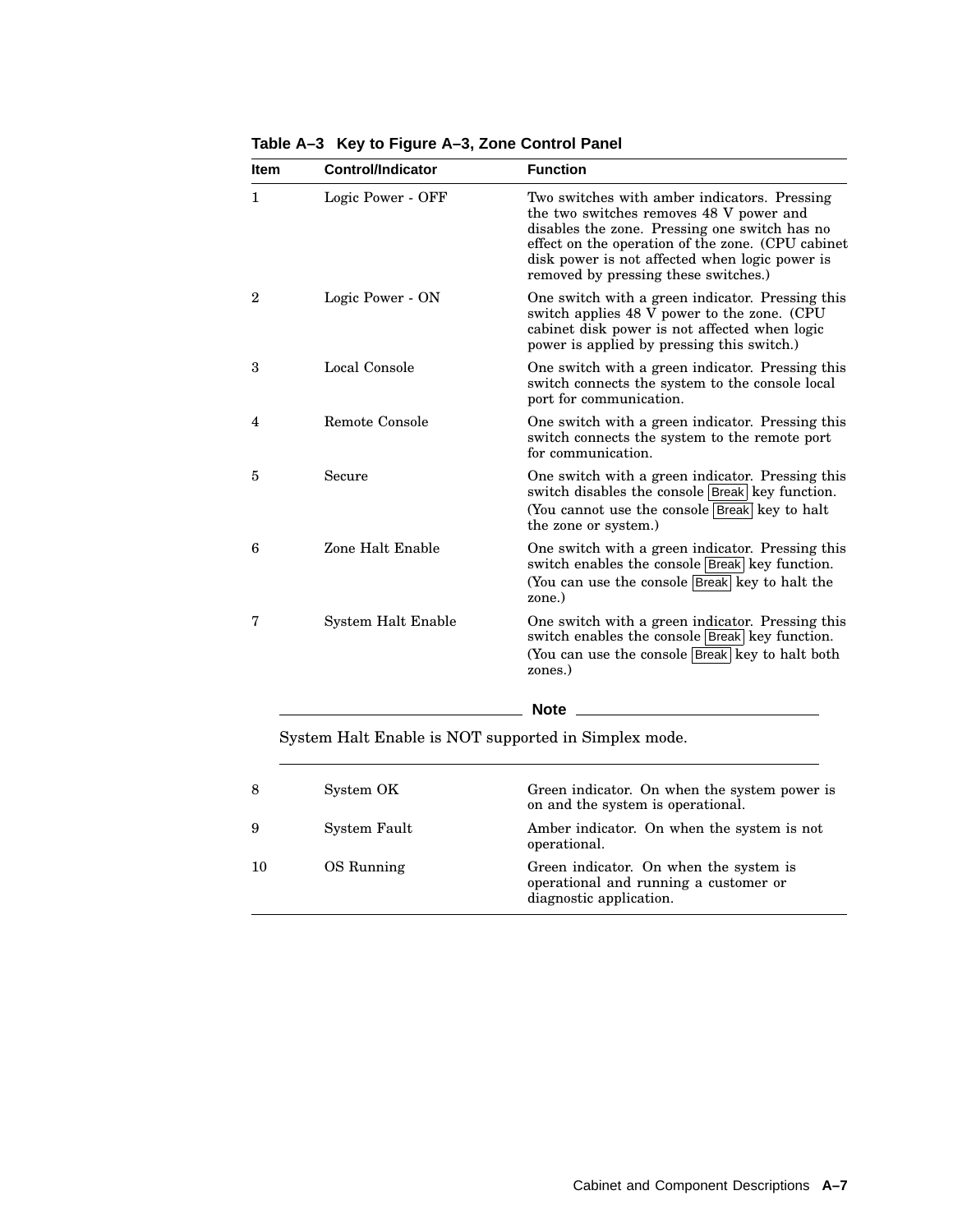### **A.4 Power Modules**

Figure A–4 shows the location of the power module controls and indicators. Table A–4 describes their functions.



#### **Figure A–4 Power Module Controls and Indicators**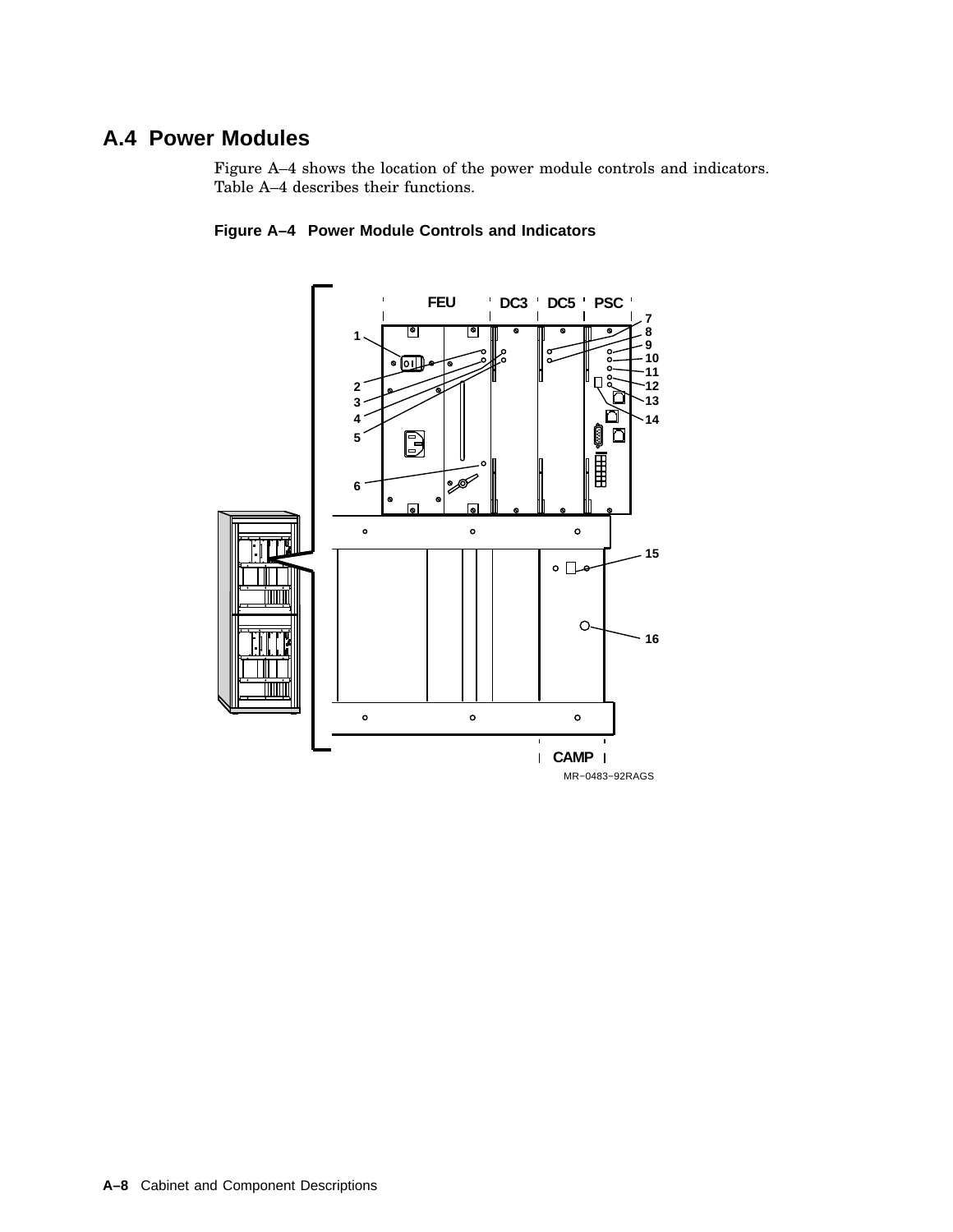| ltem | <b>Control/Indicator</b>     | <b>Function</b>                                                                                                                                            |
|------|------------------------------|------------------------------------------------------------------------------------------------------------------------------------------------------------|
| 1    | <b>AC Circuit Breaker</b>    |                                                                                                                                                            |
| 2    | <b>FEU Failure</b>           | When on, indicates the dc output voltages for the<br>FEU are below the specified minimum.                                                                  |
| 3    | FEU OK                       | When on, indicates the dc output voltages for the<br>FEU are above the specified minimum.                                                                  |
| 4    | DC3 Failure                  | When on, indicates that one of the $+3$ Vdc output<br>voltages is not within the specified tolerances.                                                     |
| 5    | DC3 OK                       | When on, indicates that the $+3$ Vdc output voltages<br>are within the specified tolerances.                                                               |
| 6    | <b>AC</b> Present            | When on, indicates ac power is present at the ac<br>input connector, regardless of the position of the<br>circuit breaker.                                 |
| 7    | DC5 Failure                  | When on, indicates that one of the +5 Vdc output<br>voltages is not within the specified tolerances.                                                       |
| 8    | DC5 OK                       | When on, indicates that the $+5$ Vdc output voltages<br>are within the specified tolerances.                                                               |
| 9    | <b>PSC Failure</b>           | When on, indicates a PSC fault.                                                                                                                            |
| 10   | <b>PSC OK</b>                | When blinking, indicates the PSC is performing<br>power-on self-tests.                                                                                     |
|      |                              | When on, indicates the PSC is functioning.                                                                                                                 |
| 11   | Over Temperature<br>Shutdown | When on, indicates that the PSC shut down the<br>system because of an internal overtemperature<br>condition.                                               |
| 12   | Fan Failure                  | When on, indicates a fan failure. Use the<br>hexadecimal number in the Fault ID Display to<br>isolate the fan.                                             |
| 13   | Disk Power Failure           | When on, indicates a disk power failure. Use the<br>hexadecimal number in the Fault ID Display to<br>isolate the storage compartment that houses the disk. |
| 14   | Fault ID Display             | Displays power subsystem fault codes.                                                                                                                      |
| 15   | <b>PSC Reset Button</b>      | When out, indicates a PSC fault condition. Press in<br>to reset.                                                                                           |
| 16   | <b>CAMP</b> Fan Fault        | When on, indicates that a fan fault caused all disk<br>drives and tape drives to shut down.                                                                |

**Table A–4 Key to Figure A–4, Power Module Controls and Indicators**

## **A.5 Domestic and International Power Distribution Boxes**

The domestic power distribution box (PN 30-24374-01) is shown in Figure A–5. Table A–5 describes the components shown in the figure. The international power distribution box (PN 30-35415-01) is shown in Figure A–6. Table A–6 describes the components shown in the figure.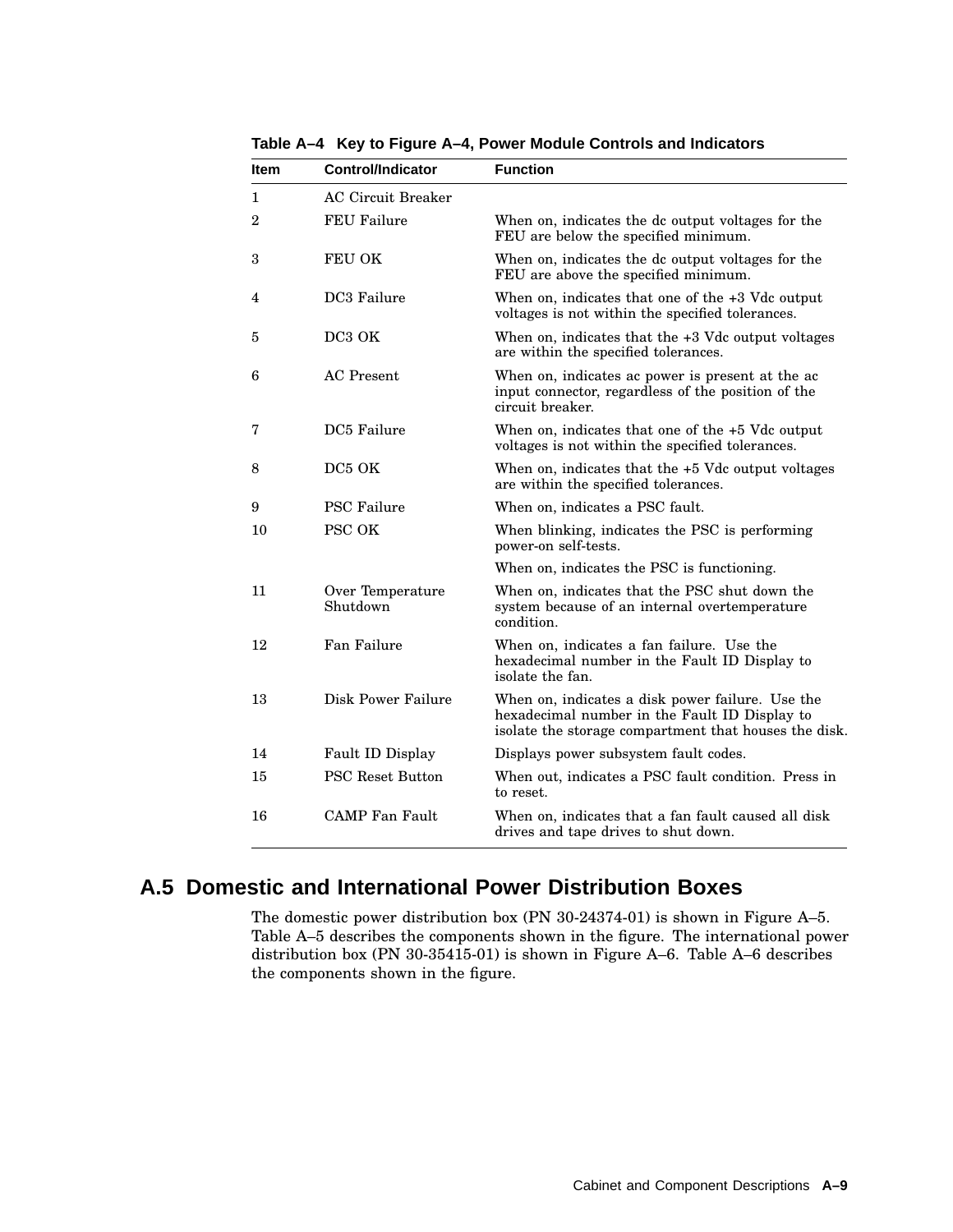



MR-0498-92DG

**Table A–5 Key to Figure A–5, Domestic Power Distribution Box**

| <b>Item</b> | <b>Component</b>       | <b>Description</b>                                                                                                                 |
|-------------|------------------------|------------------------------------------------------------------------------------------------------------------------------------|
| 1           | Three-phase power cord | Connects the power distribution box to ac power.<br>The power cord may be repositioned by moving the<br>locking arm.               |
| $\mathbf 2$ | Circuit breaker        | When set to on, ac power is applied to the<br>distribution box.                                                                    |
| 3           | Local/Remote switch    | The switch has icons representing Remote, Off, and<br>Local. When set to:                                                          |
|             |                        | Local, the internal bus controls the operation of<br>ac power.                                                                     |
|             |                        | Off, the distribution box is turned off.                                                                                           |
|             |                        | Remote, the distribution box is turned on (if the<br>power cord is connected to ac power and the<br>circuit breaker is set to on). |
| 4           | For power cords        | Used to dress the power cords.                                                                                                     |
| 5           | Eight ac outlets       | Reserved for the FEU and expansion cabinet.                                                                                        |